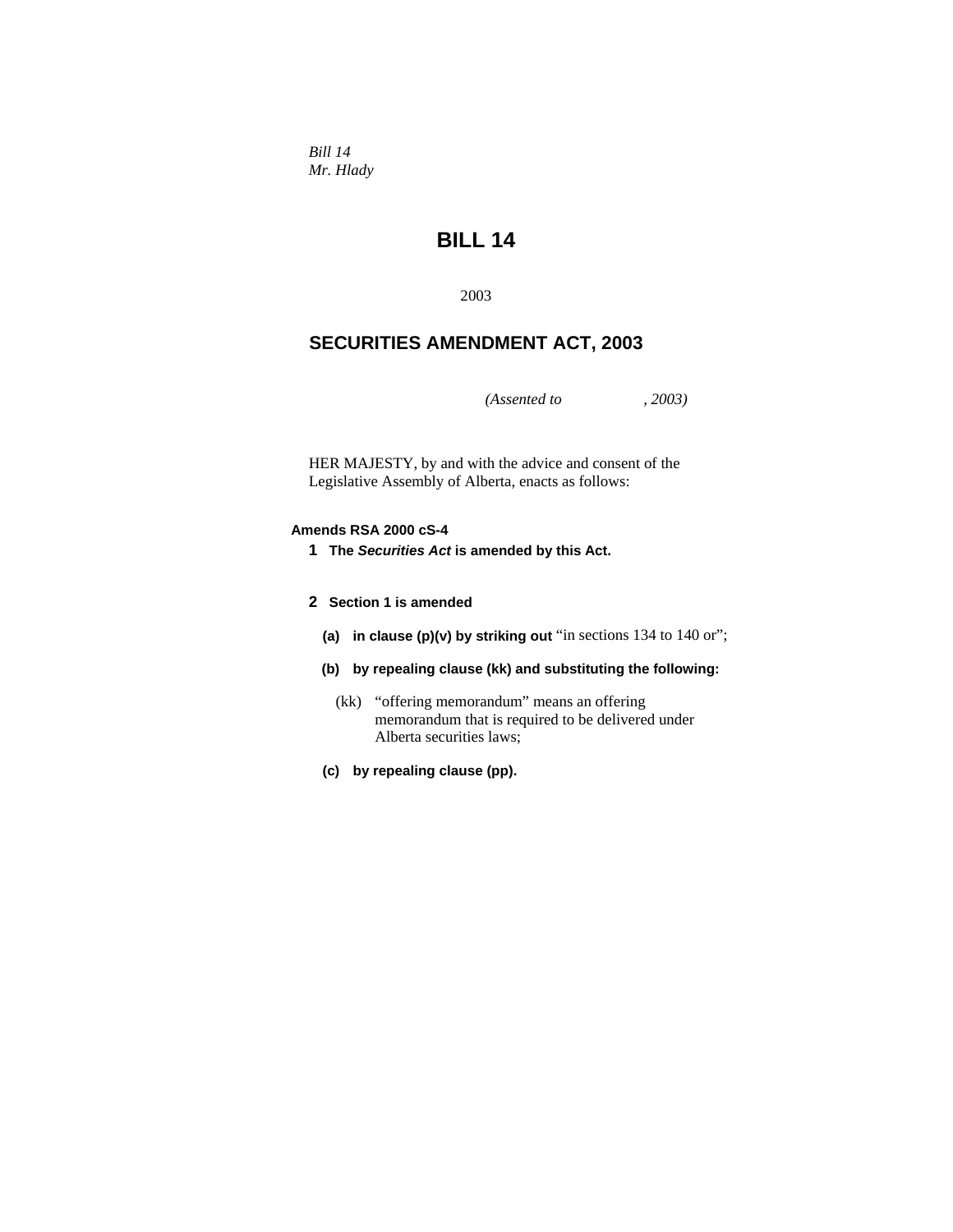### **3 Section 13 is amended by adding the following after subsection (2):**

**(3)** If the office of the Chair is vacant or if the Chair is absent or unable to act for any reason, a Vice-chair shall serve as Chair.

#### **4 Section 19(5) is repealed and the following is substituted:**

**(5)** Notwithstanding subsections (1) and (2), money that is received by the Commission from administrative penalties under section 199 may be expended only for the purposes of educating investors and promoting or otherwise enhancing knowledge and information of persons regarding the operation of the securities and financial markets.

### **5 Section 46 is repealed and the following is substituted:**

#### **Information**

**46(1)** If the Executive Director considers that it would not be prejudicial to the public interest to do so, the Executive Director may, subject to subsections (2) and (3), provide information to and receive information from

- (a) other securities or financial regulatory authorities, exchanges, self-regulatory bodies or organizations, law enforcement agencies and other governmental or regulatory authorities in Canada and elsewhere, and
- (b) any person or company acting on behalf of or providing services to the Commission or the Executive Director.

**(2)** The Commission or the Executive Director, or either of them, may, with respect to any personal information referred to in, dealt with or governed under section 33(a), 34(1)(a)(ii) or 40(1)(e) of the *Freedom of Information and Protection of Privacy Act*, collect that information, whether directly from the individual or by some other method, and disclose that information for the purposes of carrying out any duties and exercising any powers of the Commission or the Executive Director under this or any other Act.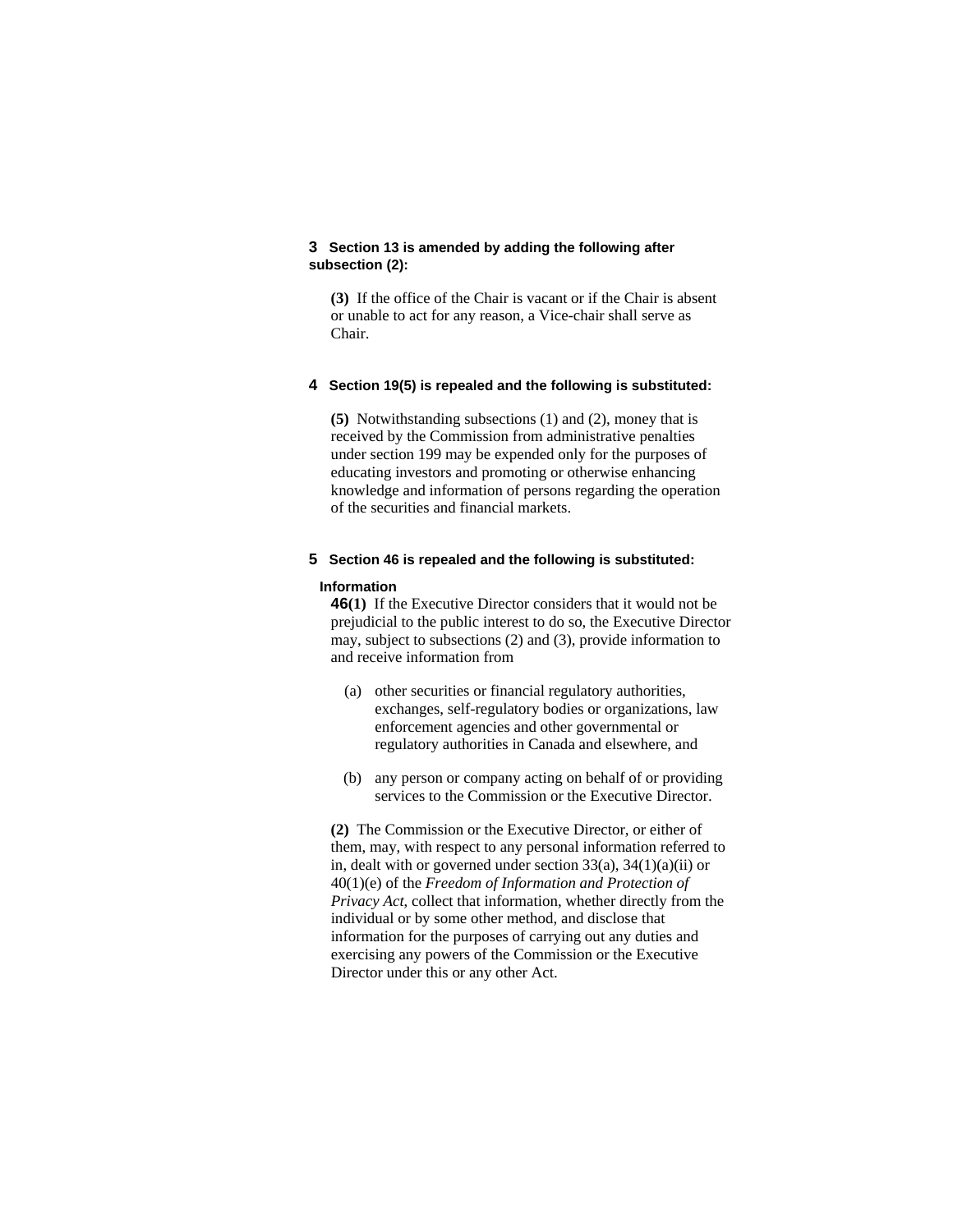**(3)** The Commission or the Executive Director may enter into an arrangement or agreement for the purposes of subsection (2).

**(4)** Any information received by the Commission or the Executive Director under this section is confidential and shall not be disclosed except where authorized by the Executive Director.

### **Prevalence over FOIP**

**46.1(1)** Subject to subsection (2), if anything in sections 44, 45, 46(4), 146 or 221(4), (5), (6) and (7) is inconsistent or in conflict with the *Freedom of Information and Protection of Privacy Act*, those provisions prevail notwithstanding the *Freedom of Information and Protection of Privacy Act*.

**(2)** Where information is collected or received pursuant to section 44, 45, 46(4), 146 or 221(4), (5), (6) or (7), subsection (1) ceases to apply in respect of that information after 50 years has elapsed from the end of the year in which the information was collected or received.

### **6 Section 75 is amended**

- **(a) by repealing subsection (3);**
- **(b) in subsection (5)(a) by striking out** "notice in writing has been received by the Executive Director from" **and**  substituting "the Executive Director has been notified by";

**7 Section 78 is amended by adding** "but subject to the regulations" **after** "section 77".

- **8 Section 80(a) is amended by striking out** "in writing".
- **9 Section 86(1) is amended** 
	- **(a) by repealing clauses (c), (e) and (i);**
	- **(b) by repealing clause (j) and substituting the following:**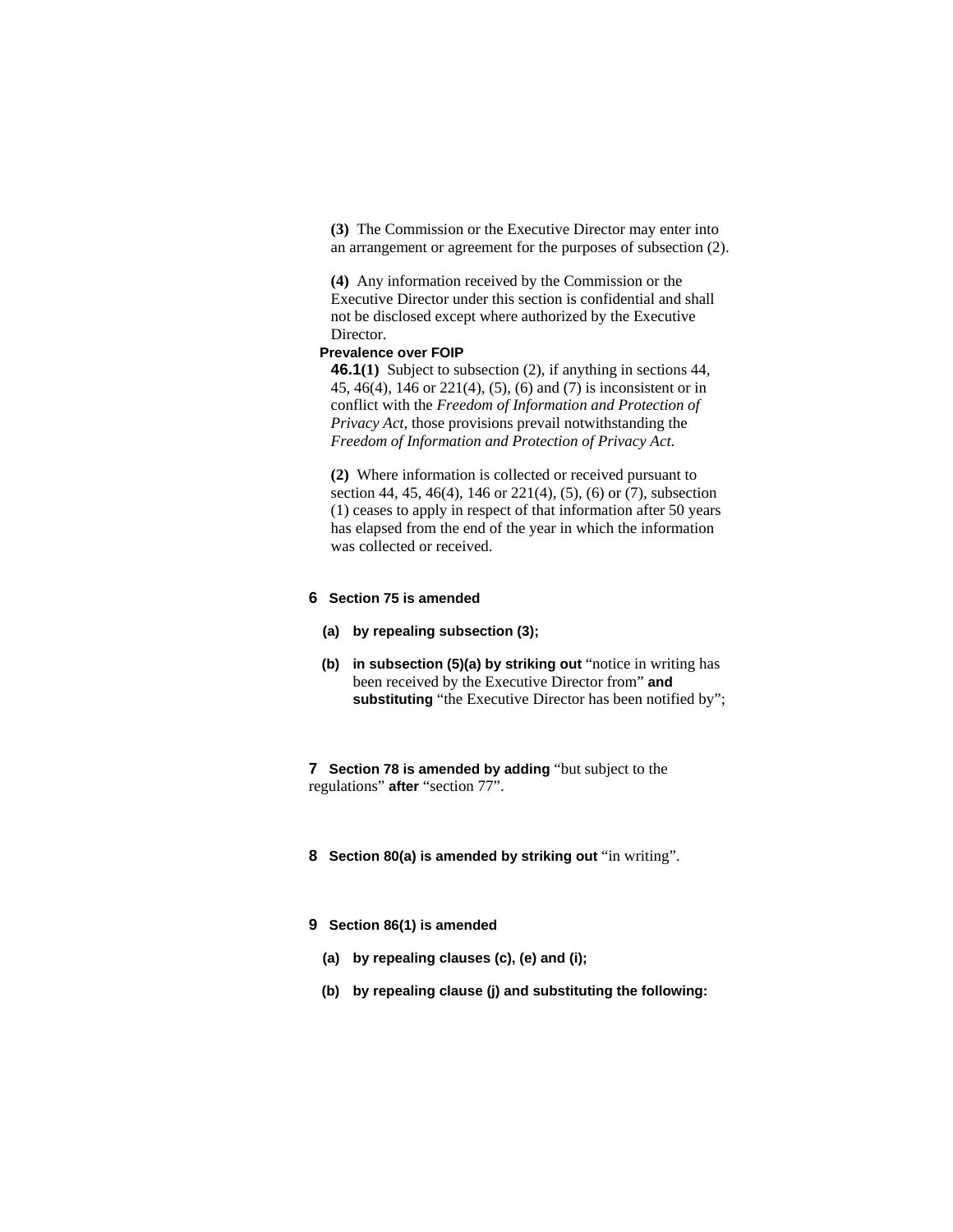- (j) a trade in a security by a person or company acting solely through an agent who is a registered dealer;
- **(c) by repealing clauses (u), (v), (w), (y), (z), (aa), (bb), (ff) and (gg).**

### **10 The following is added after section 86:**

### **Transitional: exemption of trades**

**86.1(1)** In this section,

- (a) "eligible party" means,
	- (i) with respect to a trade in a previously traded section  $86(1)(y)$  security,
		- (A) in the case of a person or company disposing of a previously traded section 86(1)(y) security, the person or company that holds that security, and
		- (B) in the case of a person or company acquiring a previously traded section  $86(1)(y)$  security, a person or company that already holds or has held a previously traded section  $86(1)(y)$  security of the kind that is being acquired;
	- (ii) with respect to a trade in a previously traded section  $86(1)(z)$  security,
		- (A) in the case of a person or company disposing of a previously traded section  $86(1)(z)$  security, the person or company that holds that security, and
		- (B) in the case of a person or company acquiring a previously traded section 86(1)(z) security, a person or company that already holds or has held a previously traded section  $86(1)(z)$  security of the kind that is being acquired;
- (b) "previously traded section  $86(1)(y)$  security" means a security that was traded pursuant to the exemption contained in section  $86(1)(y)$  prior to the repeal of that provision by section 9 of the *Securities Amendment Act, 2003*;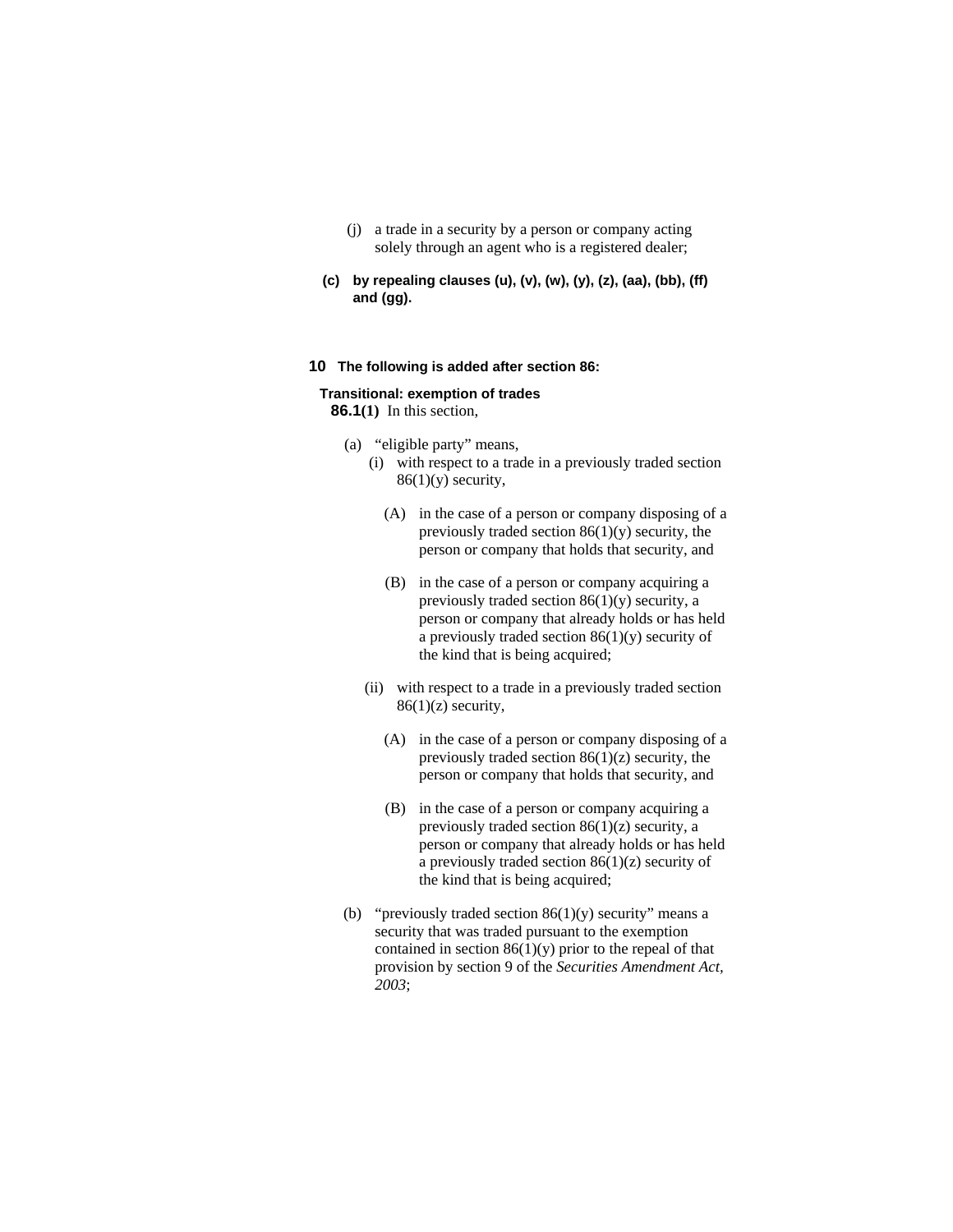(c) "previously traded section  $86(1)(z)$  security" means a security that was traded pursuant to the exemption contained in section  $86(1)(z)$  prior to the repeal of that provision by section 9 of the *Securities Amendment Act, 2003*.

**(2)** Subject to the regulations, registration is not required in respect of the following trades in securities:

- (a) with respect to a previously traded section  $86(1)(y)$ security, a trade in that security if all the parties to that trade are eligible parties;
- (b) with respect to a previously traded section  $86(1)(z)$ security, a trade in that security if all the parties to that trade are eligible parties.

**(3)** Section 86(2) applies to subsection (2) of this section in the same manner as it applies to section 86(1).

#### **11 Section 87 is amended by repealing clause (i).**

#### **12 Section 92 is amended**

- **(a) in subsection (3) by striking out** "or" **at the end of clause (b), by adding** "or" **at the end of clause (c) and by adding the following after clause (c):**
	- (d) engage in an unfair practice.
- **(b) by adding the following after subsection (4):**

**(5)** For the purposes of this section, "unfair practice" means any one or more of the following:

- (a) putting unreasonable pressure on a person to purchase, hold or sell a security or an exchange contract;
- (b) taking advantage of a person's inability or incapacity to reasonably protect his or her own interest because of physical or mental infirmity, ignorance, illiteracy, age or inability to understand the character, nature or language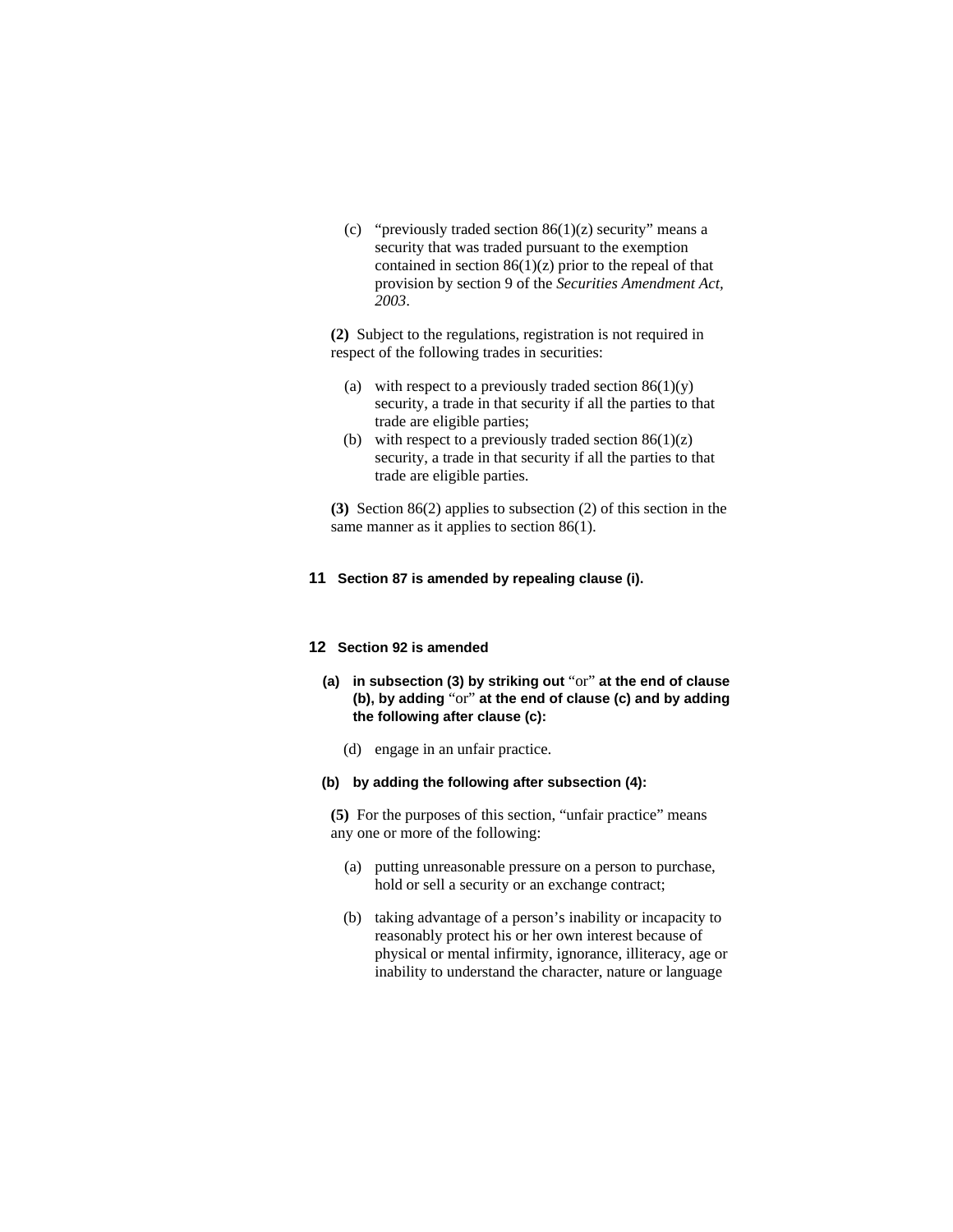of any matter relating to a decision to purchase, hold or sell a security or an exchange contract;

 (c) imposing terms or conditions in respect of a transaction that are harsh, oppressive or excessively one-sided.

### **13 Section 131(1)(a), (d), (o), (p), (q), (r), (s), (t), (u), (v), (w) and (bb) are repealed.**

### **14 The following is added after section 131:**

### **Transitional: exemption from prospectus requirements 131.1(1)** In this section,

- (a) "eligible party" means,
	- (i) with respect to a trade in a previously traded section  $131(1)(q)$  security,
		- (A) in the case of a person or company disposing of a previously traded section  $131(1)(q)$  security, the person or company that holds that security, and
		- (B) in the case of a person or company acquiring a previously traded section 131(1)(q) security, a person or company that already holds or has held a previously traded section 131(1)(q) security of the kind that is being acquired;
	- (ii) with respect to a trade in a previously traded section  $131(1)(r)$  security,
		- (A) in the case of a person or company disposing of a previously traded section  $131(1)(r)$  security, the person or company that holds that security, and
		- (B) in the case of a person or company acquiring a previously traded section 131(1)(r) security, a person or company that already holds or has held a previously traded section 131(1)(r) security of the kind that is being acquired;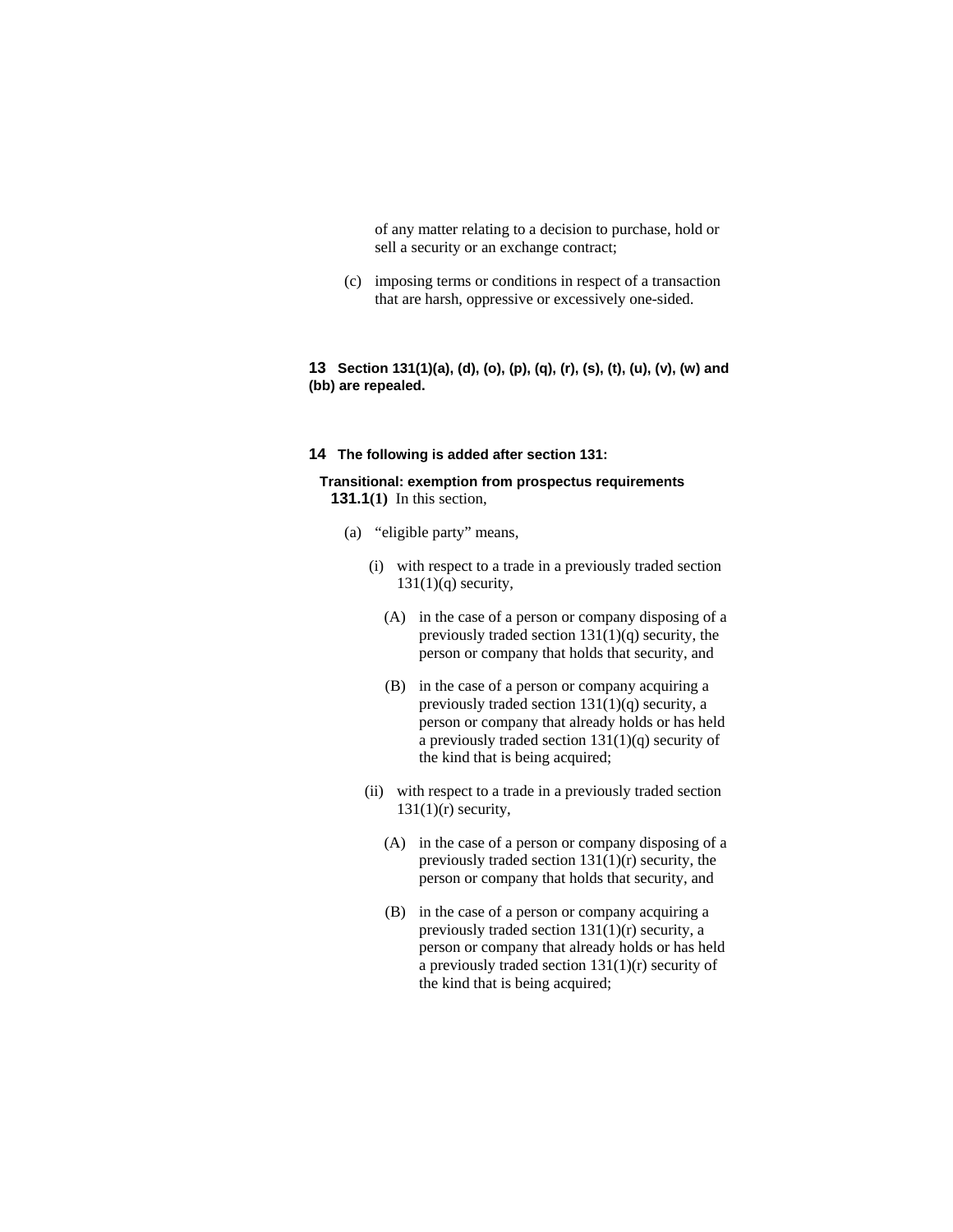- (b) "previously traded section  $131(1)(q)$  security" means a security that was traded pursuant to the exemption contained in section  $131(1)(q)$  prior to the repeal of that provision by section 13 of the *Securities Amendment Act, 2003*;
- (c) "previously traded section  $131(1)(r)$  security" means a security that was traded pursuant to the exemption contained in section  $131(1)(r)$  prior to the repeal of that provision by section 13 of the *Securities Amendment Act, 2003*.

**(2)** Subject to the regulations, sections 110 and 121 do not apply to the following distributions:

- (a) with respect to a previously traded section  $131(1)(q)$ security, a trade in that security if all the parties to that trade are eligible parties;
- (b) with respect to a previously traded section  $131(1)(r)$ security, a trade in that security if all the parties to that trade are eligible parties.

**(3)** Section 131(2) applies to subsection (2) of this section in the same manner as it applies to section 131(1).

### **15 Section 132 is repealed and the following is substituted:**

#### **Filing report of the trade**

**132** If required to do so by the regulations, the issuer shall, within 10 days from the date of a trade, file a report prepared and executed in accordance with the regulations.

### **16 Sections 133 to 140 are repealed.**

### **17 Section 141 is amended**

 **(a) in subsection (1) by adding** "any issuer profile supplement or" **after** "default of filing";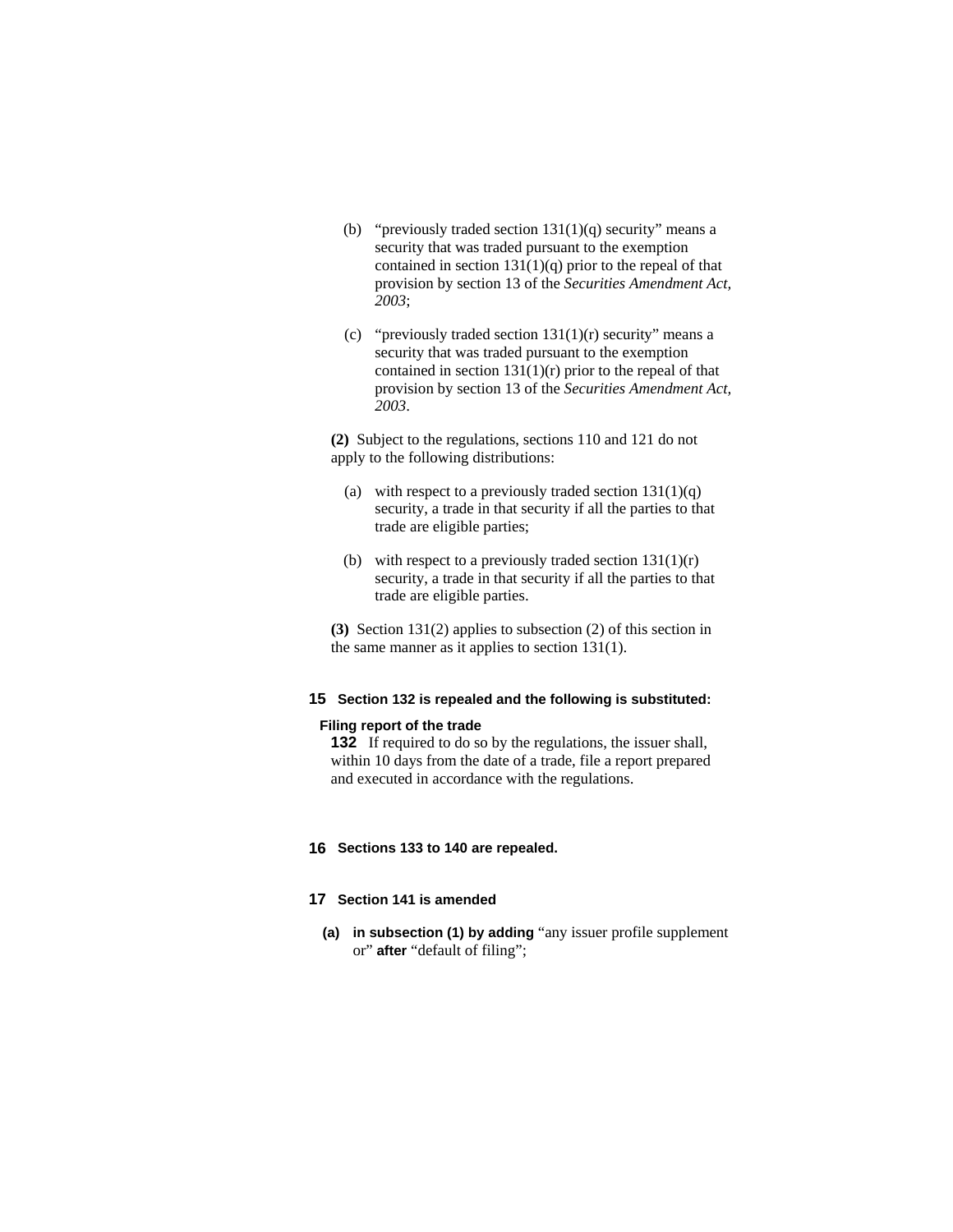**(b) in subsection (2) by adding** "any issuer profile supplement or" **after** "default of filing".

### **18 Section 146 is repealed and the following is substituted:**

#### **Disclosure of material changes**

**146** When a material change occurs with respect to a reporting issuer, the reporting issuer shall make disclosure of the material change as provided under the regulations.

### **19 Section 148 is repealed.**

#### **20 Section 149 is repealed and the following is substituted:**

#### **Filing financial statements**

- **149** A reporting issuer shall file financial statements
	- (a) prepared, reviewed and approved as provided for under the regulations, and
	- (b) accompanied with those reports, if any, that are required under the regulations.

### **21 Section 150 is repealed and the following is substituted:**

#### **Sending of financial statements**

**150** A reporting issuer must, in accordance with the regulations, send financial statements to those persons and companies that under the regulations are to be provided with the financial statements.

#### **22 Section 152 is repealed and the following is substituted:**

#### **Other continuous disclosure**

**152** If the regulations require a reporting issuer to provide information that is in addition to the information referred to in sections 146 to 151, the reporting issuer must, with respect to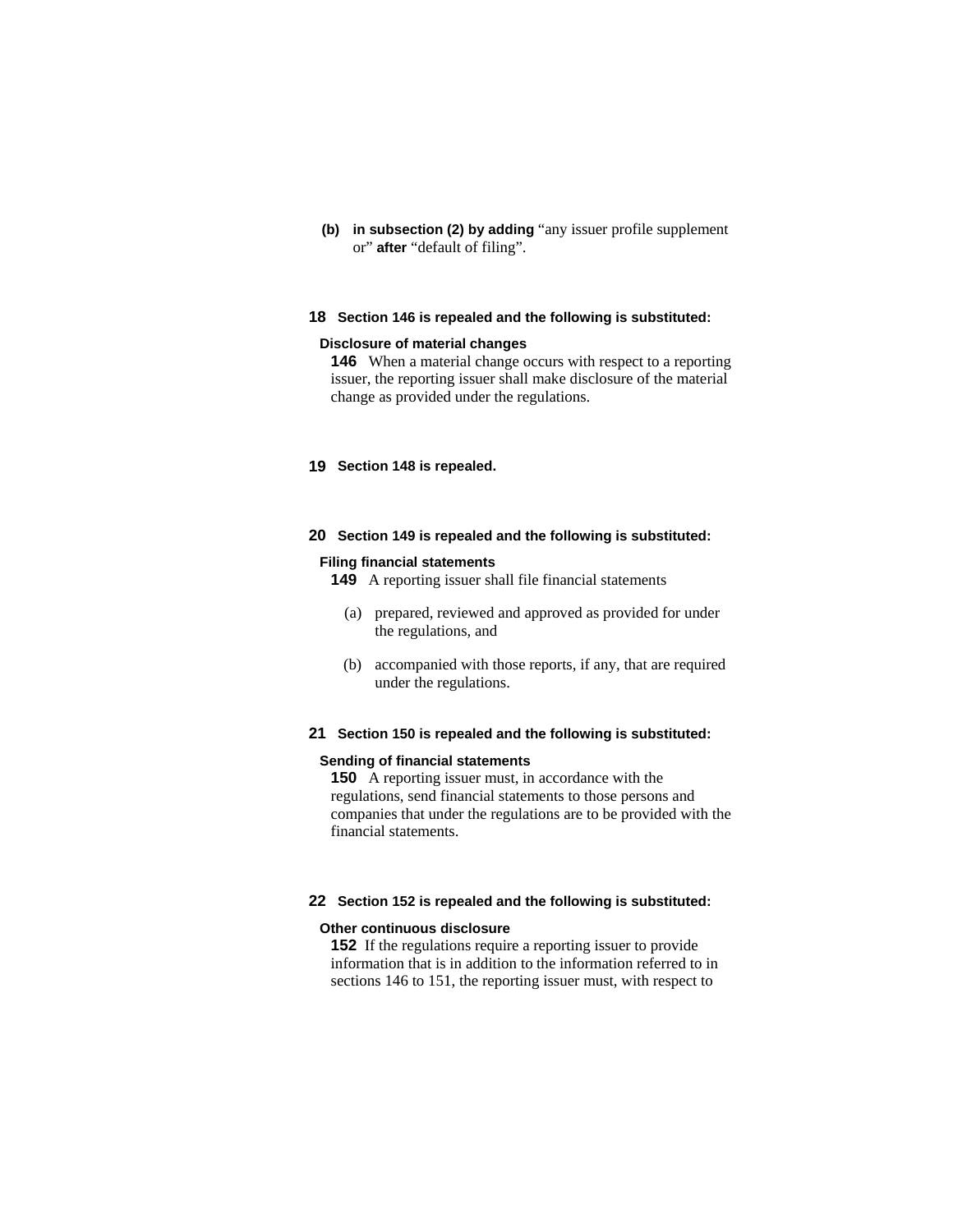that additional information, do so in accordance with the regulations governing the preparation, form, content, review, audit, approval, certification, filing, delivery and use of information to or in respect of security holders under this Part.

### **23 Section 154 is amended**

- **(a) by repealing clause (a);**
- **(b) in clause (b)(iv) by striking out** "under section 155" **and substituting** "pursuant to the regulations".
- **24 Sections 155 and 156 are repealed.**

### **25 The following is added after section 157:**

#### **Proxies and information circular**

**157.1(1)** Where the regulations provide for the form, content, filing and sending of information circulars or form of proxy, any person or company that sends or is required to send an information circular or a form of proxy to security holders of a reporting issuer must do so in accordance with those regulations.

**(2)** A proxy that is executed by a security holder may confer authority, and is subject to any restrictions, as prescribed or otherwise provided for under the regulations.

### **26 Section 194(1)(g) is amended**

- **(a) by striking out** "section 146(1) or (4)" **and substituting**  "section 146";
- **(b) by striking out** "section 150;", "section 155;", "section 156(1);" **and** "section 157(2);" **and substituting the following:** 
	- section 149; section 150;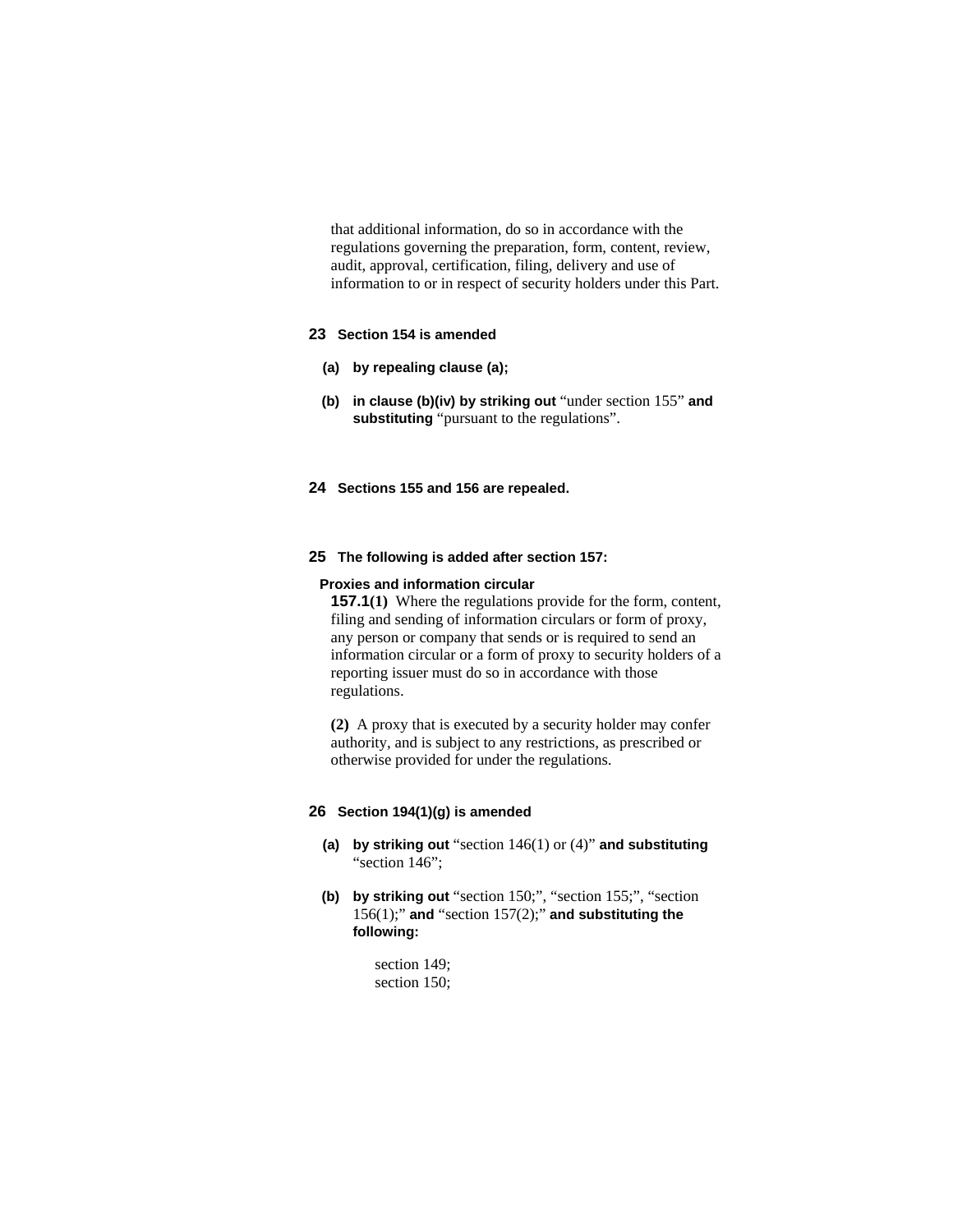section 152; section 157(2); section 157.1;

### **27 Section 203 is amended**

### **(a) by adding the following after subsection (13):**

**(13.1)** A defendant who is found liable to pay a sum in damages may recover a contribution, in whole or in part, from a person who is jointly and severally liable under this section to make the same payment in the same cause of action unless, in all circumstances of the case, the court is satisfied that it would not be just and equitable.

### **(b) by adding the following after subsection (14):**

**(15)** If a misrepresentation is contained in a record incorporated by reference in, or deemed incorporated into, a prospectus, the misrepresentation is deemed to be contained in the prospectus.

#### **28 Section 204 is repealed and the following is substituted:**

#### **Civil liability – offering memorandum**

**204(1)** If an offering memorandum contains a misrepresentation, a purchaser who purchases a security offered by the offering memorandum is deemed to have relied on the representation, if it was a misrepresentation at the time of purchase, and has a right of action

- (a) for damages against
	- (i) the issuer,
	- (ii) every director of the issuer at the date of the offering memorandum, and
	- (iii) every person or company who signed the offering memorandum,
- and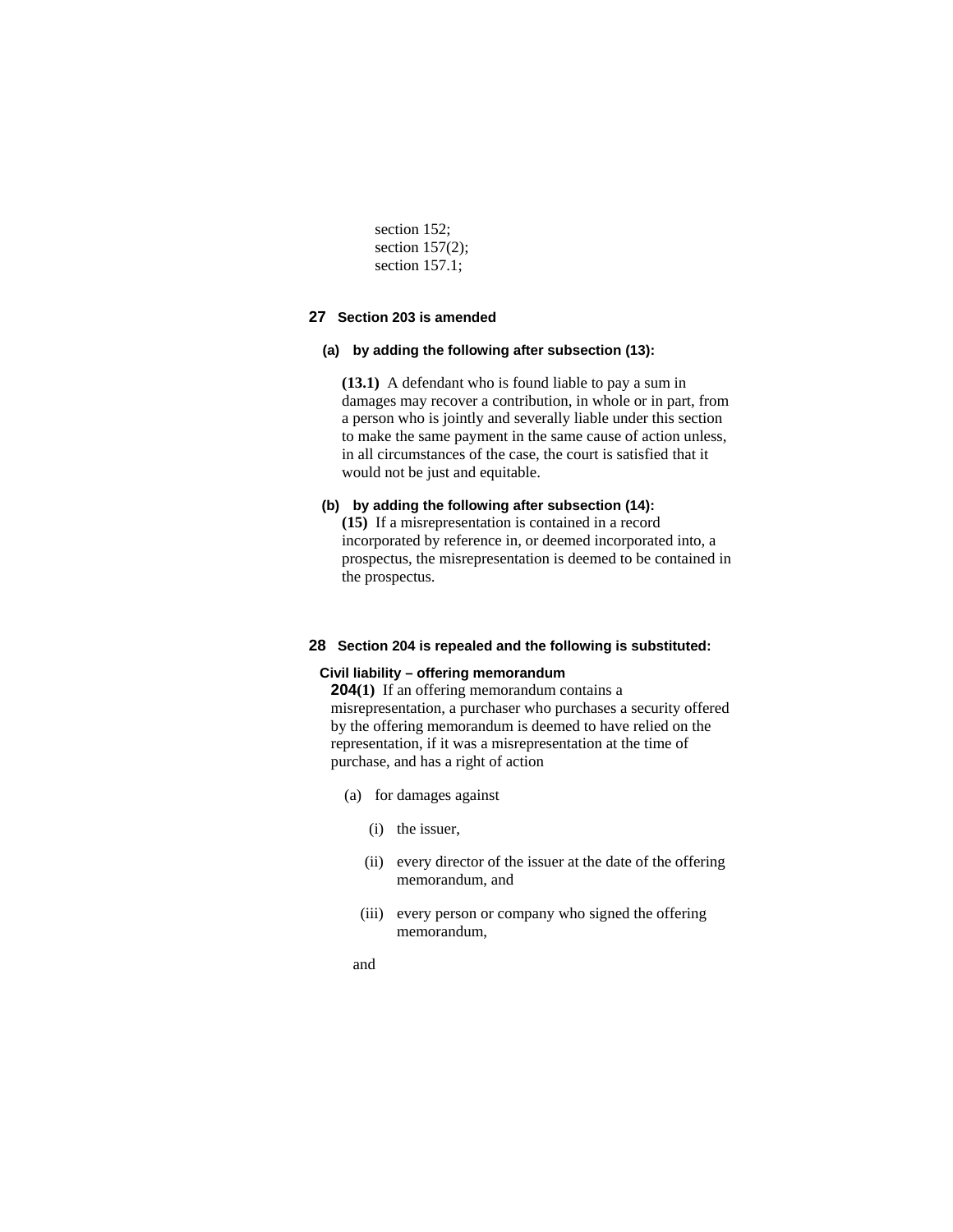(b) for rescission against the issuer.

**(2)** Notwithstanding subsection (1)(b), if the purchaser elects to exercise a right of rescission against the issuer, the purchaser has no right of action for damages against a person or company referred to in subsection (1)(a).

**(3)** Where a misrepresentation is contained in an offering memorandum, no person or company is liable under subsection (1)

- (a) if the person or company proves that the purchaser had knowledge of the misrepresentation;
- (b) if the person or company proves that the offering memorandum was sent to the purchaser without the person's or company's knowledge or consent and that, on becoming aware of its being sent, the person or company promptly gave reasonable notice to the issuer that it was sent without the knowledge and consent of the person or company;
- (c) if the person or company proves that the person or company, on becoming aware of the misrepresentation in the offering memorandum, withdrew the person's or company's consent to the offering memorandum and gave reasonable notice to the issuer of the withdrawal and the reason for it;
- (d) if, with respect to any part of the offering memorandum purporting to be made on the authority of an expert or purporting to be a copy of, or an extract from, a report, opinion or statement of an expert, the person or company proves that the person or company did not have any reasonable grounds to believe and did not believe that
	- (i) there had been a misrepresentation, or
	- (ii) the relevant part of the offering memorandum
		- (A) did not fairly represent the report, opinion or statement of the expert, or
		- (B) was not a fair copy of, or an extract from, the report, opinion or statement of the expert;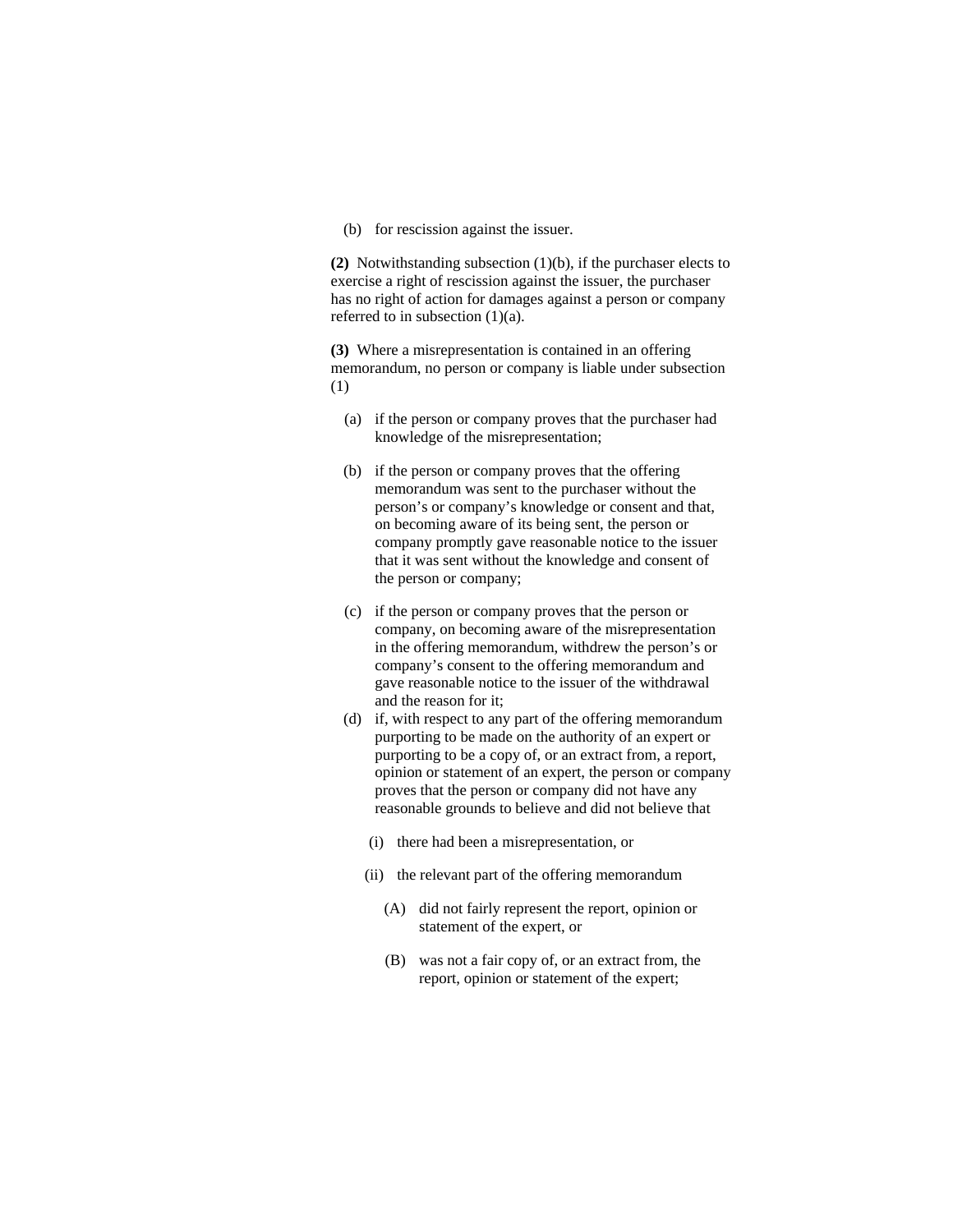- (e) with respect to any part of the offering memorandum not purporting to be made on the authority of an expert and not purporting to be a copy of, or an extract from, a report, opinion or statement of an expert, unless the person or company
	- (i) did not conduct an investigation sufficient to provide reasonable grounds for a belief that there had been no misrepresentation, or
	- (ii) believed there had been a misrepresentation.

**(4)** The amount recoverable under this section shall not exceed the price at which the securities were offered under the offering memorandum.

**(5)** Subsection (3)(b) to (e) do not apply to the issuer.

**(6)** In an action for damages pursuant to subsection (1), the defendant is not liable for all or any part of the damages that the defendant proves do not represent the depreciation in value of the security as a result of the misrepresentation.

**(7)** All or any one or more of the persons or companies specified in subsection (1) that are found to be liable or accept liability under this section are jointly and severally liable. **(8)** A defendant who is found liable to pay a sum in damages may recover a contribution, in whole or in part, from a person who is jointly and severally liable under this section to make the same payment in the same cause of action unless, in all circumstances of the case, the court is satisfied that it would not be just and equitable.

**(9)** The right of action for rescission or damages conferred by this section is in addition to and does not derogate from any other right that the purchaser may have at law.

**(10)** If a misrepresentation is contained in a record incorporated by reference in, or deemed incorporated into, an offering memorandum, the misrepresentation is deemed to be contained in the offering memorandum.

#### **29 Section 205 is amended**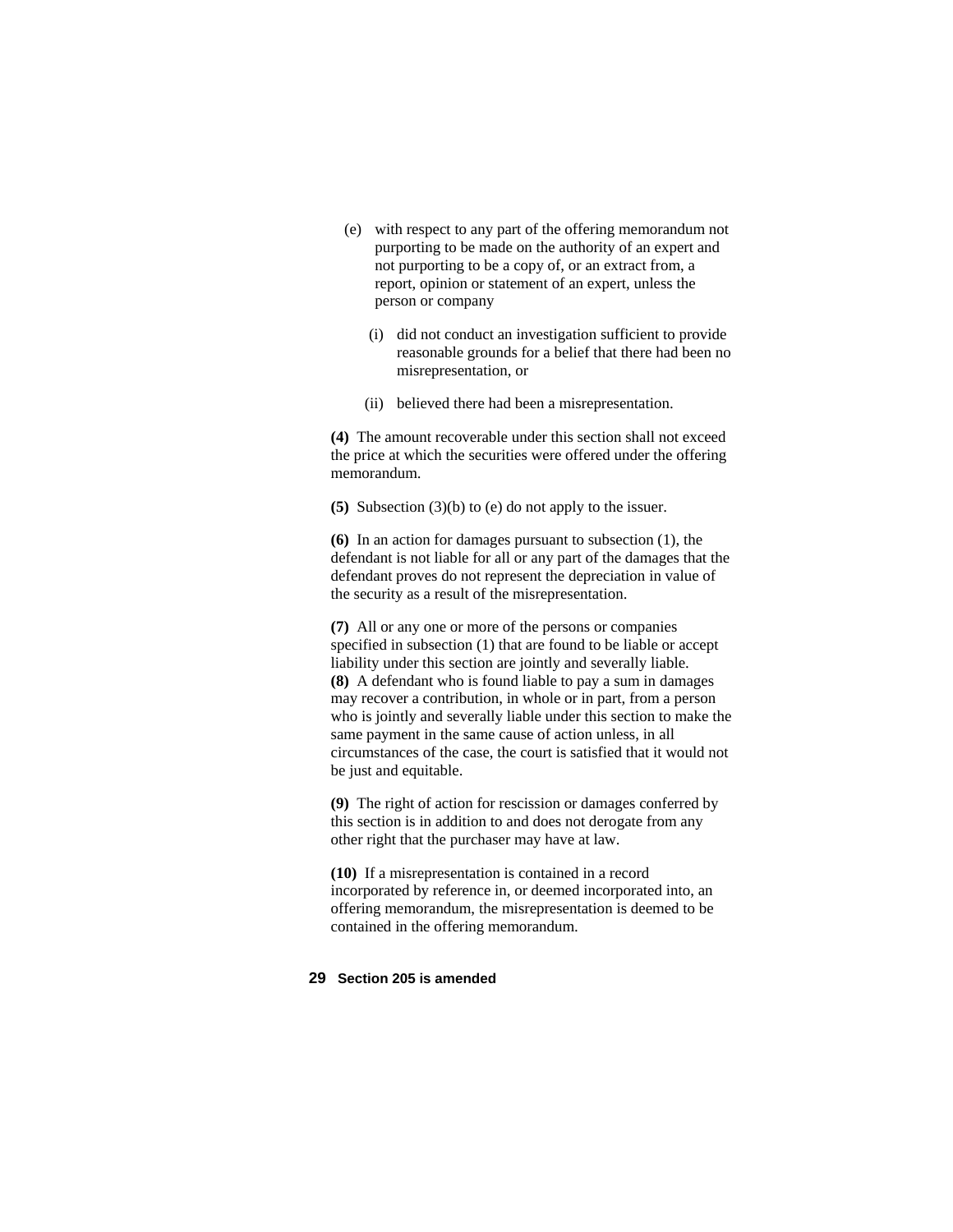#### **(a) by adding the following after subsection (10):**

**(10.1)** A defendant who is found liable to pay a sum in damages may recover a contribution, in whole or in part, from a person who is jointly and severally liable under this section to make the same payment in the same cause of action unless, in all circumstances of the case, the court is satisfied that it would not be just and equitable.

#### **(b) by adding the following after subsection (11):**

**(12)** If a misrepresentation is contained in a record incorporated by reference in, or deemed incorporated into, a circular or a notice of change or variation, the misrepresentation is deemed to be contained in the circular or the notice of change or variation.

### **30 Section 206 is amended**

### **(a) by striking out** "or" **at the end of clause (a), by adding**  "or" **at the end of clause (b) and by adding the following after clause (b):**

- (c) a purchaser of a security to whom an offering memorandum was required to be sent in compliance with Alberta securities laws but was not sent within the time prescribed for sending the offering memorandum,
- **(b) by striking out** "dealer or offeror" **and substituting**  "dealer, offeror or issuer".

#### **31 The following is added after section 209:**

#### **Rescission re offering memorandum**

**209.1** A purchaser of a security to whom an offering memorandum is required to be sent may rescind the contract to purchase the security by sending written notice to the issuer not later than midnight on the 2nd day, exclusive of Saturdays and holidays, after the purchaser signs the agreement to purchase the securities.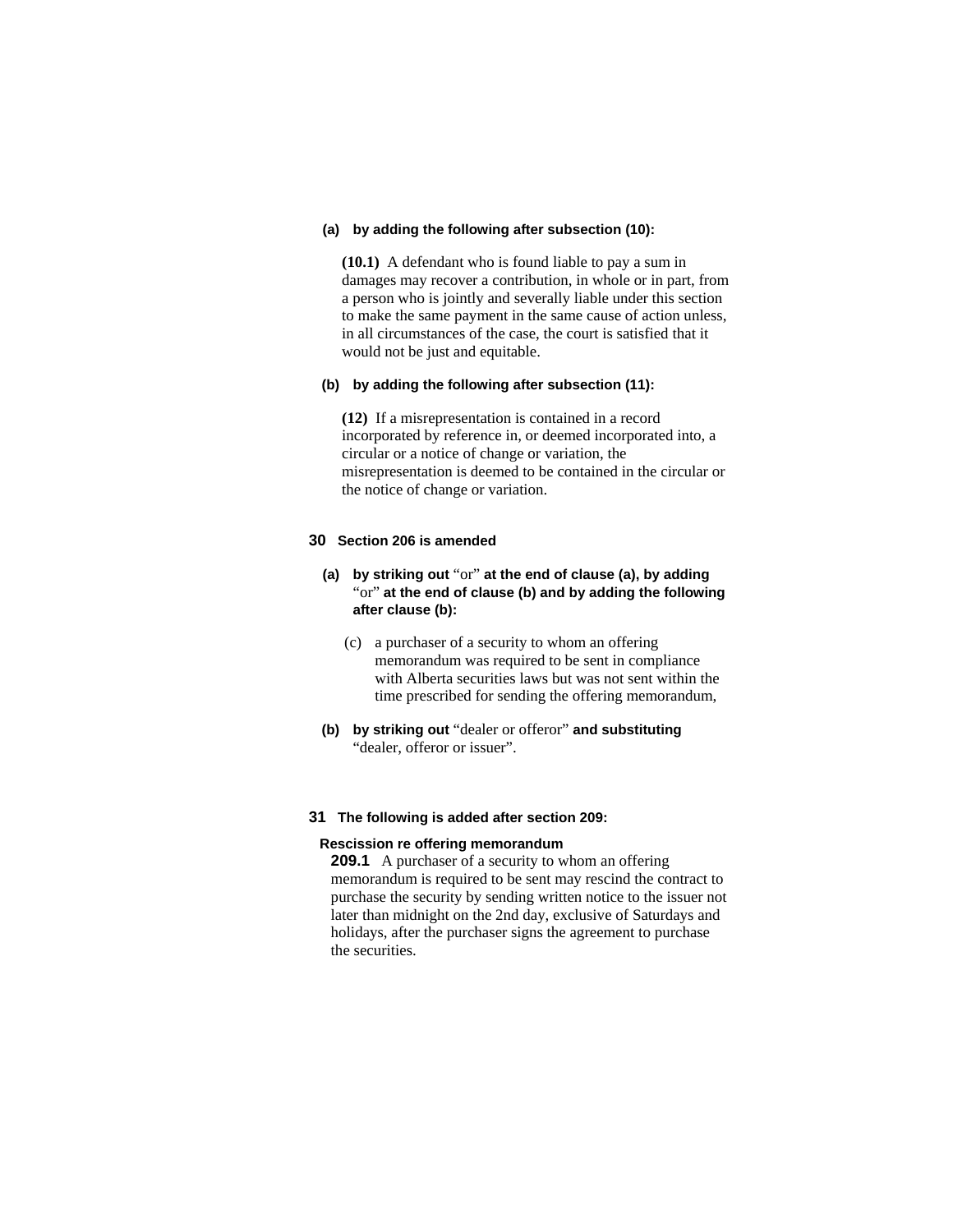**32 Section 211(b)(ii) is amended by striking out** "one year" **and substituting** "3 years".

### **33 Section 212 is repealed.**

### **34 Section 215(2) is repealed and the following is substituted:**

**(2)** Where a person gives testimony pursuant to an examination referred to in subsection (1), that testimony shall not be admitted in evidence against that person in a prosecution of an offence under section 194 or any other prosecution of an offence under an enactment of Alberta.

**(3)** With respect to testimony given pursuant to an examination referred to in subsection (1), subsection (2) is not to be construed so as to prohibit or restrict the use of that testimony against any person in a prosecution for perjury or the giving of contradictory evidence.

### **35 Section 223 is amended**

#### **(a) in clause (j) by adding the following after subclause (iii):**

(iii.1) respecting the voluntary surrender of registration;

### **(b) by adding the following after clause (j):**

- (j.1) prescribing the conditions and circumstances under which a company may undertake the duties, responsibilities and activities that a person who is a registrant and a shareholder of the company is authorized to undertake by virtue of being a registrant, including the establishment of a scheme for the registration of the company and the category of that registration;
- (j.2) imposing liability on a registrant who is a dealer or adviser for the acts or omissions prescribed under clause (j.6) of a company that is a registrant pursuant to a scheme established pursuant to the authority in clause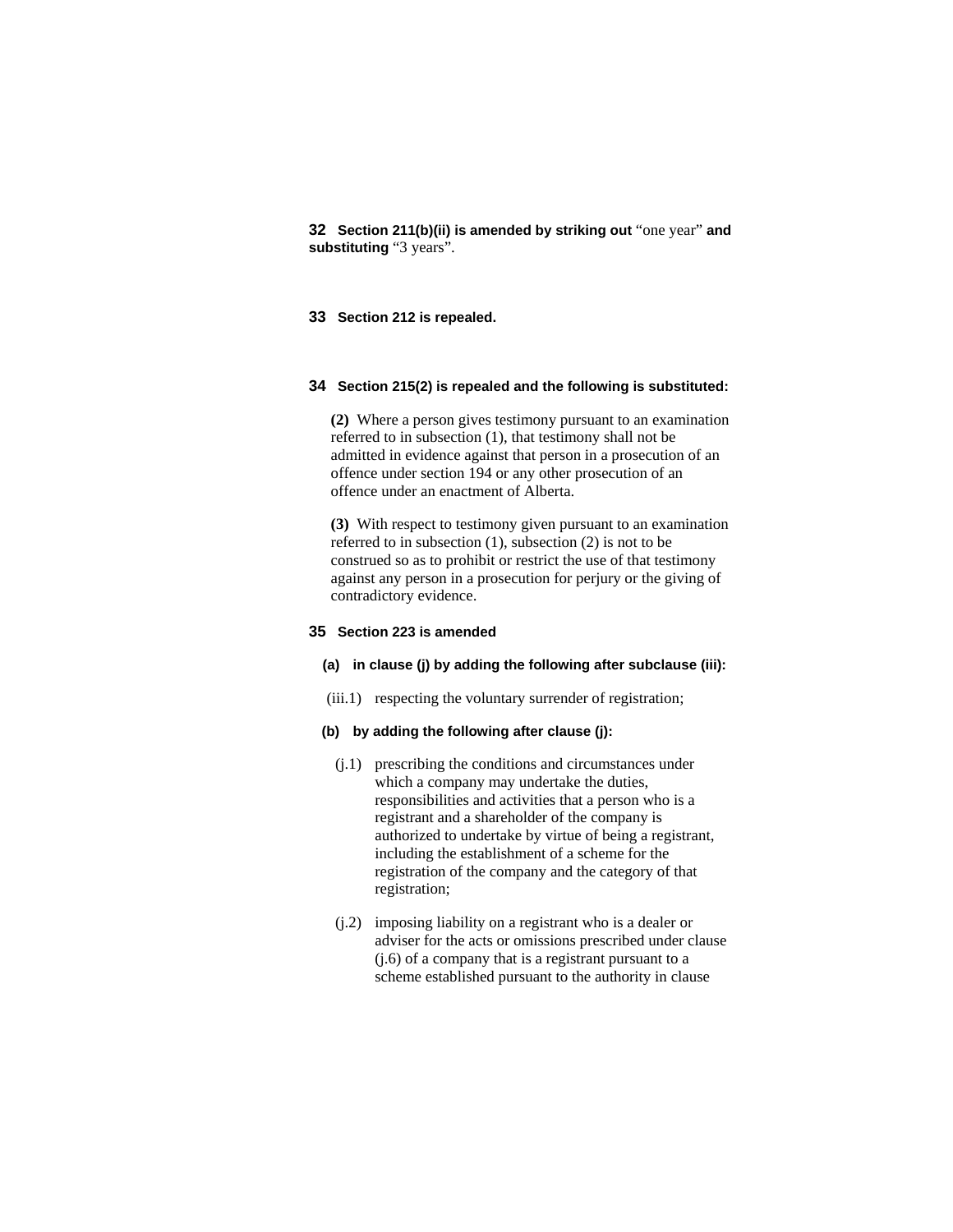(j.1) where the dealer or adviser has a prescribed contractual relationship with the company;

- (j.3) imposing liability on a person who is a registrant and a shareholder of a company for acts or omissions of the company where the company that performs the acts or fails to perform the acts is a registrant pursuant to a scheme established pursuant to the authority in clause  $(i.1);$
- (j.4) prescribing the terms and conditions under which a person who is in a contractual relationship with a dealer is deemed to be an employee of the dealer for the purpose of the Alberta securities laws and deemed to be qualified for registration as a salesperson of the dealer;
- (j.5) imposing liability on a registrant who is a dealer for the acts and omissions prescribed under clause (j.7) of a person deemed to be an employee of the dealer under a regulation made pursuant to clause (j.4);
- (j.6) prescribing the acts or omissions of a company for which a registrant who is a dealer or adviser is liable;
- (j.7) prescribing the acts or omissions of a person deemed to be an employee of a dealer for which a registrant who is a dealer is liable;

### **(c) by adding the following after clause (q):**

- (q.1) governing the preparation and the filing of reports of trades;
- **(d) by repealing clause (r) and substituting the following:**
	- (r) governing disclosure obligations under Parts 12 and 13, including the form, content, preparation, review, audit, approval, certification, filing, delivery and use of disclosure documents;

### **(e) in clause (s) by repealing subclause (ii) and substituting the following:**

 (ii) prescribing disclosure requirements, including the form, content, preparation, review, audit, approval,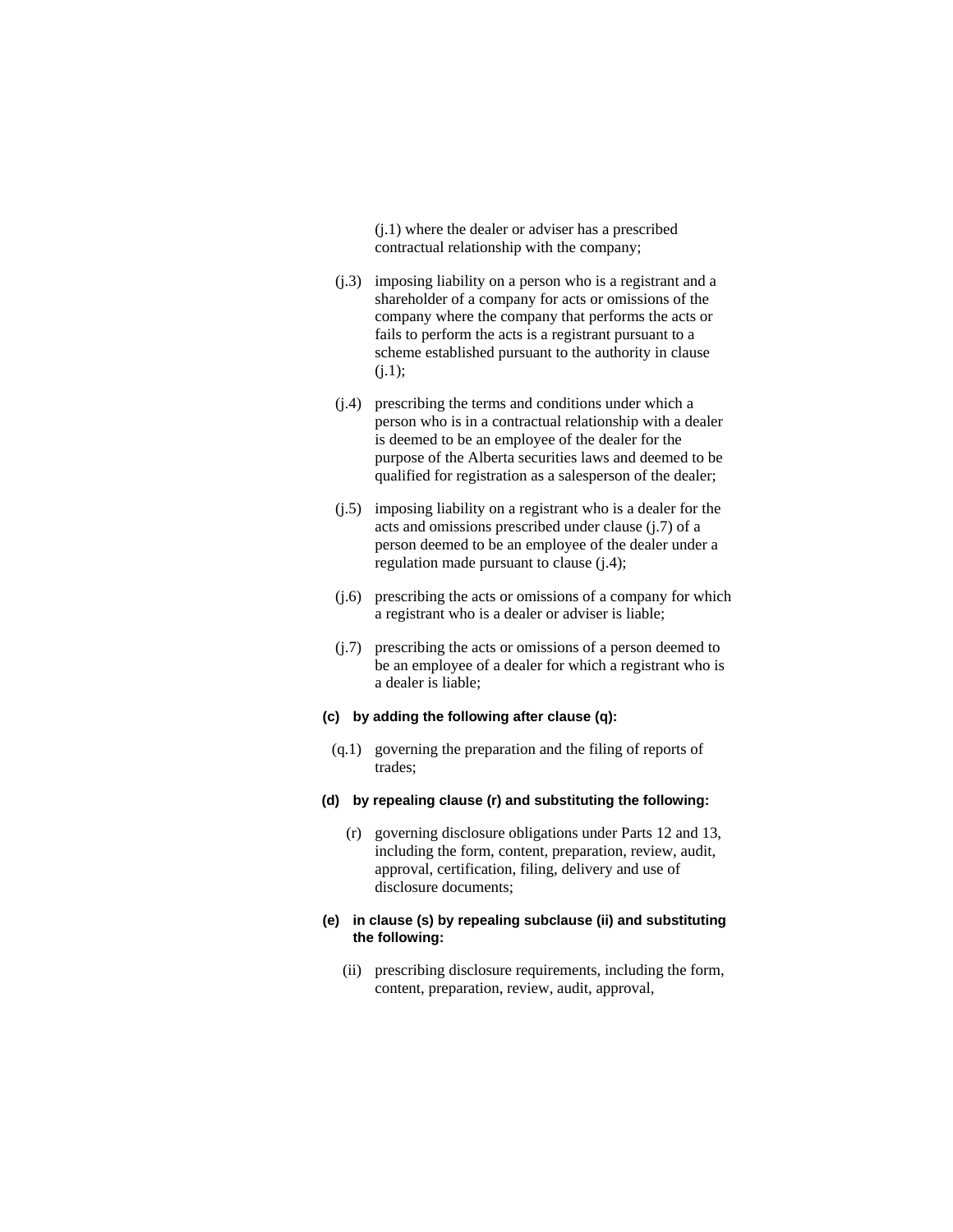certification, filing, delivery and use of disclosure documents;

### **(f) by adding the following after clause (hh):**

- (hh.1) governing minimum requirements respecting corporate governance including, without limiting the generality of the foregoing,
	- (i) requiring directors and officers, or persons or companies performing similar functions in relation to reporting issuers, to act honestly and in good faith with a view to the best interests of the reporting issuer;
	- (ii) requiring directors and officers, or persons or companies performing similar functions in relation to reporting issuers, to exercise the skill and judgment

 that a reasonably prudent person would exercise in comparable circumstances;

- (iii) respecting the composition of the board of a reporting issuer and any committees of the board and the qualifications and requirements concerning directors, officers and committee members, and persons or companies performing similar functions, including any matters respecting independence, required courses and expertise;
- (iv) requiring reporting issuers to appoint audit committees and other committees of the board and prescribing minimum standards for those committees;
- (v) requiring reporting issuers to devise and maintain a system of internal controls and disclosure controls and respecting minimum standards for and certification of those internal controls and disclosure controls;
- (vi) requiring reporting issuers to adopt codes of business conduct and ethics and corporate governance guidelines for directors, officers, employees and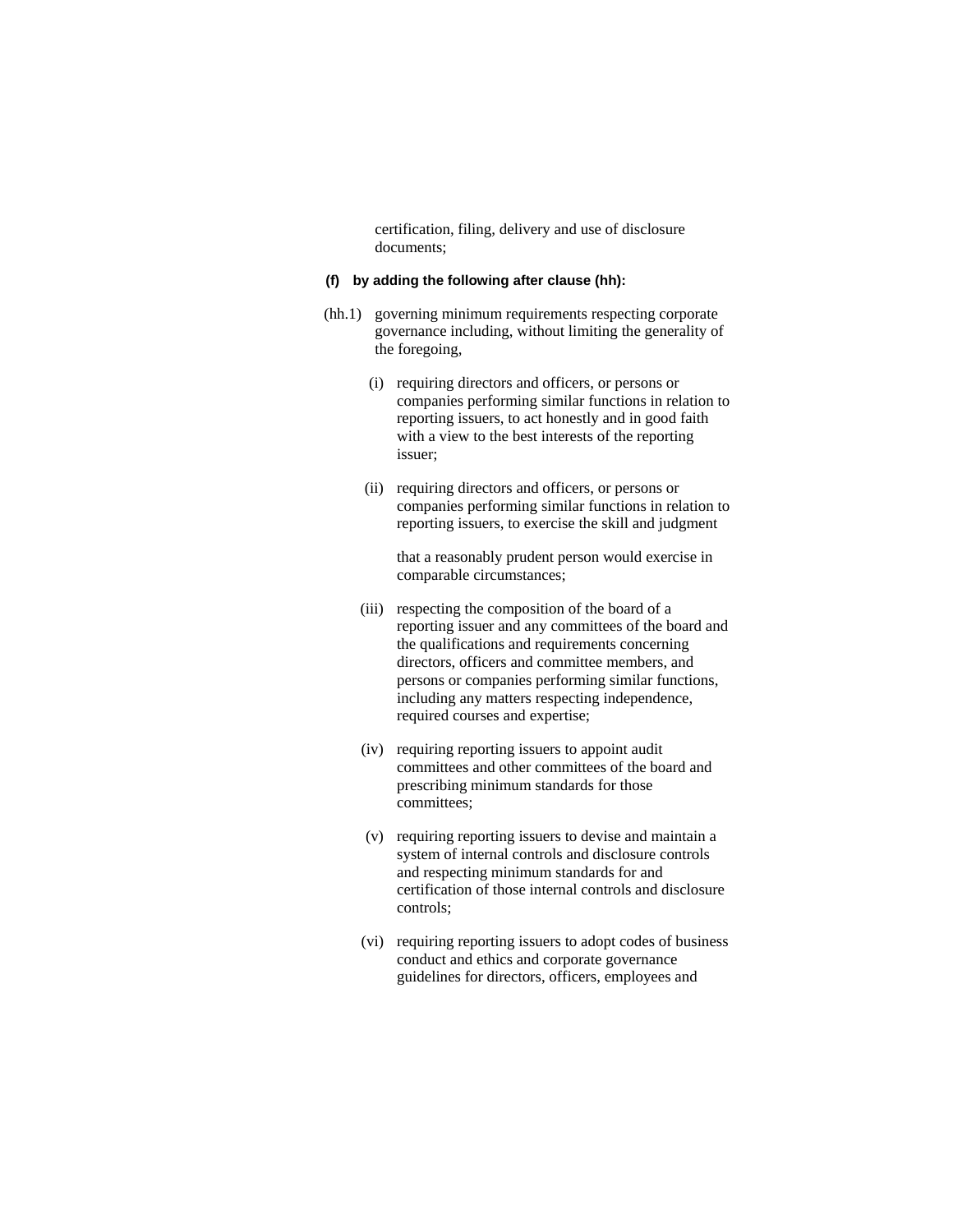persons or companies performing similar functions or that are in a special relationship with the reporting issuer;

- (vii) respecting procedures to regulate conflicts of interest between the interests of a reporting issuer and those of a director or officer or a person or company performing similar functions on behalf of a reporting issuer;
- (viii) respecting the independence of auditors in relation to management and controlling security holders;

### **36 Section 224(2) is repealed and the following is substituted:**

**(2)** Notwithstanding subsection (1), the Commission shall not do the following:

- (a) make rules in respect of matters referred to in section 223(ee);
- (b) make rules in respect of matters referred to in section 223(hh.1) except with the approval of the Minister;
- (c) make rules in respect of matters referred to in section 223(ii).

#### **37 The following is added after section 224:**

#### **Changes to unpublished rules**

**224.1**(1) In this section, "unpublished rule" means a rule made by the Commission under section 224 but not yet published in The Alberta Gazette under section 225.

**(2)** The Commission may make rules setting out criteria or guidelines as to what constitutes non-substantive or non-controversial changes to unpublished rules.

**(3)** The Chair may designate 2 or more members of the Commission to sit as a panel of the Commission for the purposes of considering and, subject to subsection (5), making changes to unpublished rules.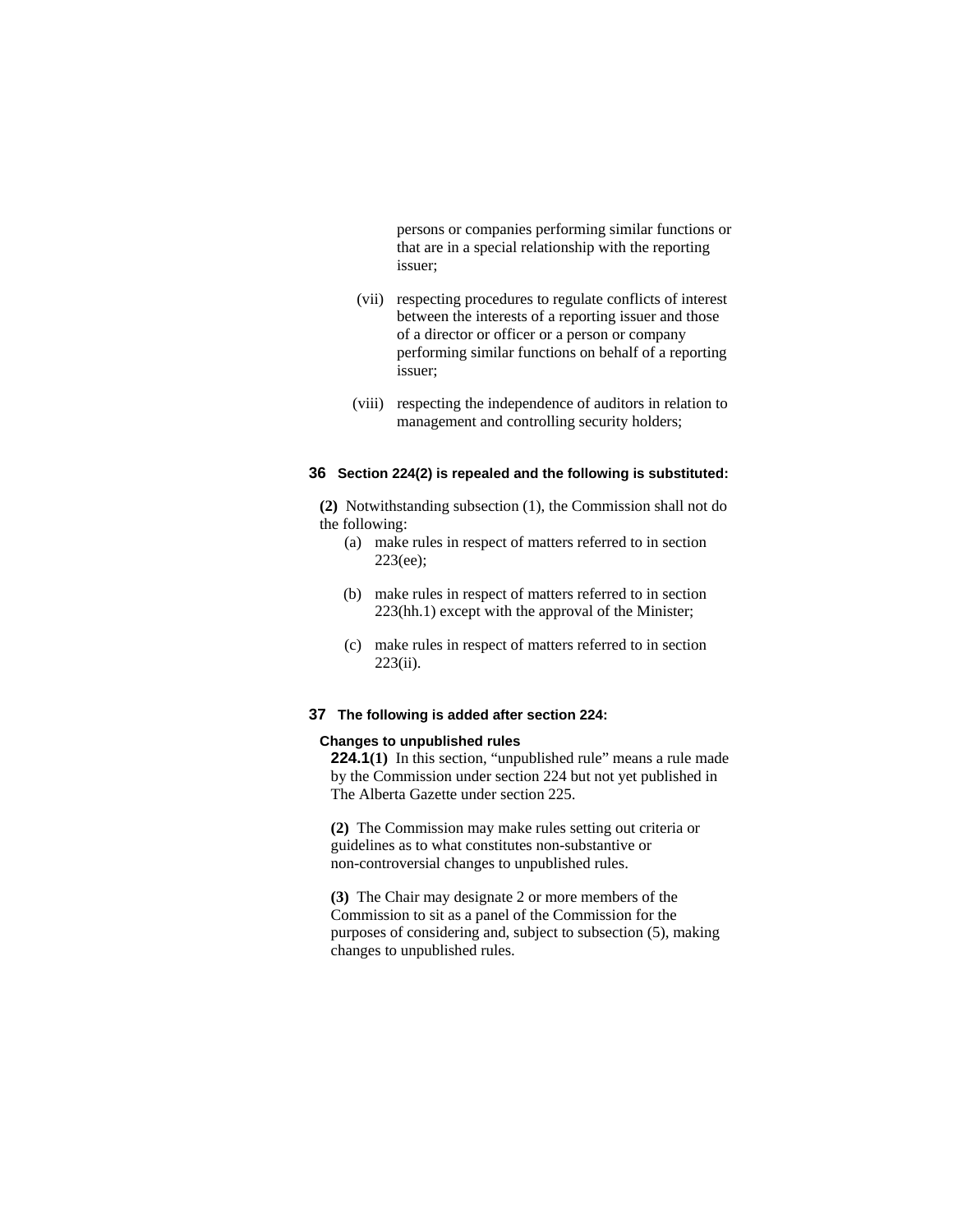**(4)** Subject to this section, section 23(2) to (7) apply to a panel established under subsection (3).

**(5)** A panel established under this section may make non-substantive and non-controversial changes to unpublished rules.

**(6)** Where a change is made to an unpublished rule under this section, that rule as changed is deemed to have been made by the Commission under section 224.

### **38(1)** In this section,

- (a) "amended section 86" means section 86 of the *Securities Act* as amended by section 9 of this Act;
- (b) "amended section 87" means section 87 of the *Securities Act* as amended by section 11 of this Act;
- (c) "amended section 131" means section 131 of the *Securities Act* as amended by section 13 of this Act;
- (d) "previous section 86" means section 86(1)(c), (e), (i), (j), (u), (v), (w), (y), (z), (aa), (bb), (ff) and (gg) of the *Securities Act* as those provisions read immediately before the coming into force of section 9 of this Act;
- (e) "previous section 87(i)" means section 87(i) of the *Securities Act* as that provision read immediately before the coming into force of section 11 of this Act;
- (f) "previous section 131" means section  $131(1)(a)$ , (d), (o), (p), (q), (r), (s), (t), (u), (v), (w) and (bb) of the *Securities Act* as those provisions read immediately before the coming into force of section 13 of this Act.
- **(2)** Subject to subsection (3), where
	- (a) a trade referred to in the previous section 86 was commenced but was not completed before the amended section 86 came into force, that trade may be completed under the previous section 86 as if the amended section 86 had not come into force,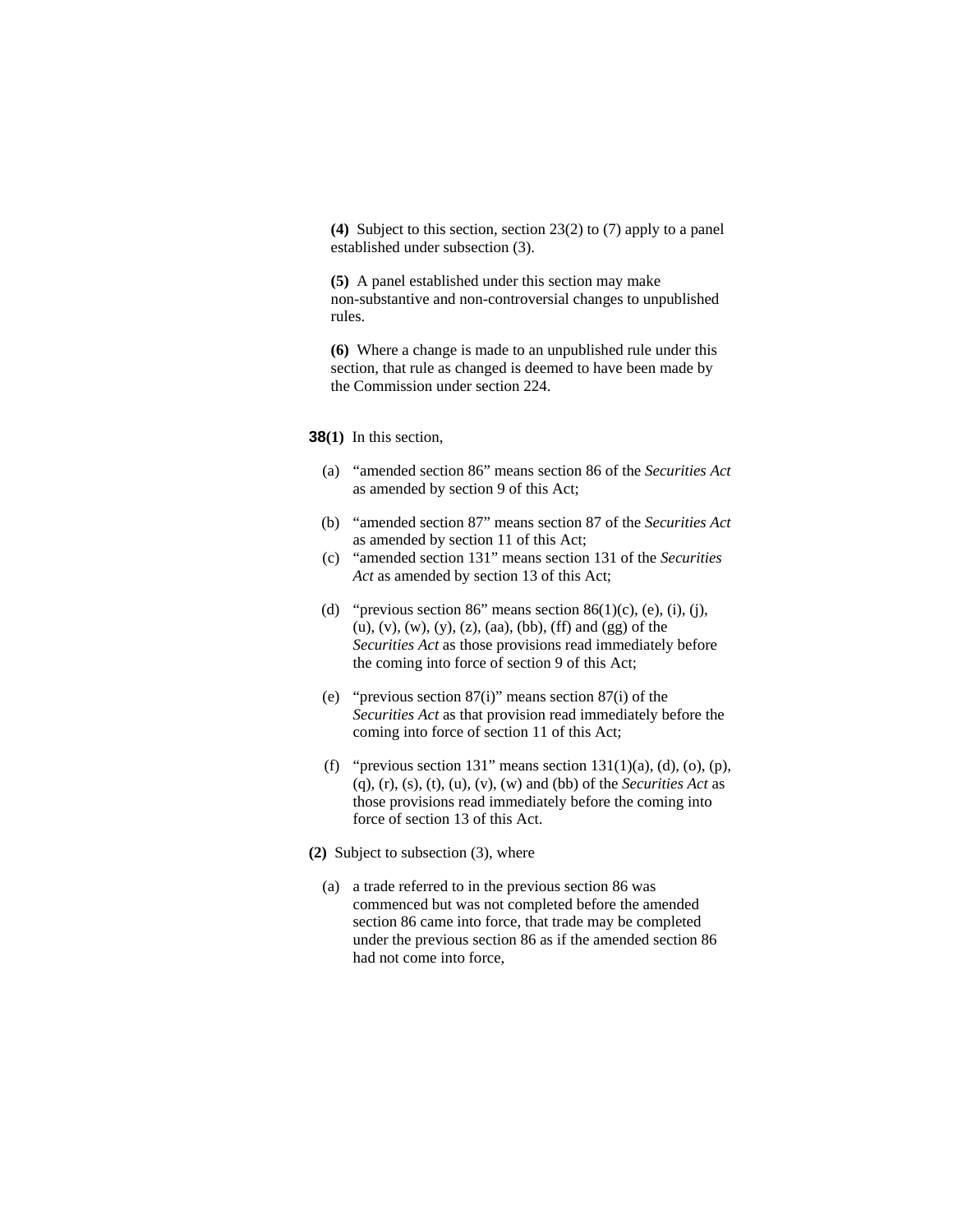- (b) a trade referred to in the previous section 87(i) was commenced but was not completed before the amended section 87 came into force, that trade may be completed under the previous section 87(i) as if the amended section 87 had not come into force, or
- (c) a distribution referred to in the previous section 131 was commenced but was not completed before the amended section 131 came into force, that distribution may be completed under the previous section 131 as if the amended section 131 had not come into force.
- **(3)** This section applies only to
	- (a) a trade referred to in the previous section 86 that is concluded within 30 days from the day of the coming into force of section 9 of this Act,
	- (b) a trade referred to in the previous section 87(i) that is concluded within 30 days from the day of the coming into force of section 11 of this Act, and
	- (c) a distribution referred to in the previous section 131 that is concluded within 30 days from the day of the coming into force of section 13 of this Act.
- **39 This Act comes into force on Proclamation.**

### **Explanatory Notes**

**1** Amends chapter S-4 of the Revised Statutes of Alberta 2000.

- **2** Section  $1(p)(v)$ , (kk) and (pp) presently read:
- *1 In this Act,* 
	- *(p) "distribution", when used in relation to trading in securities, means*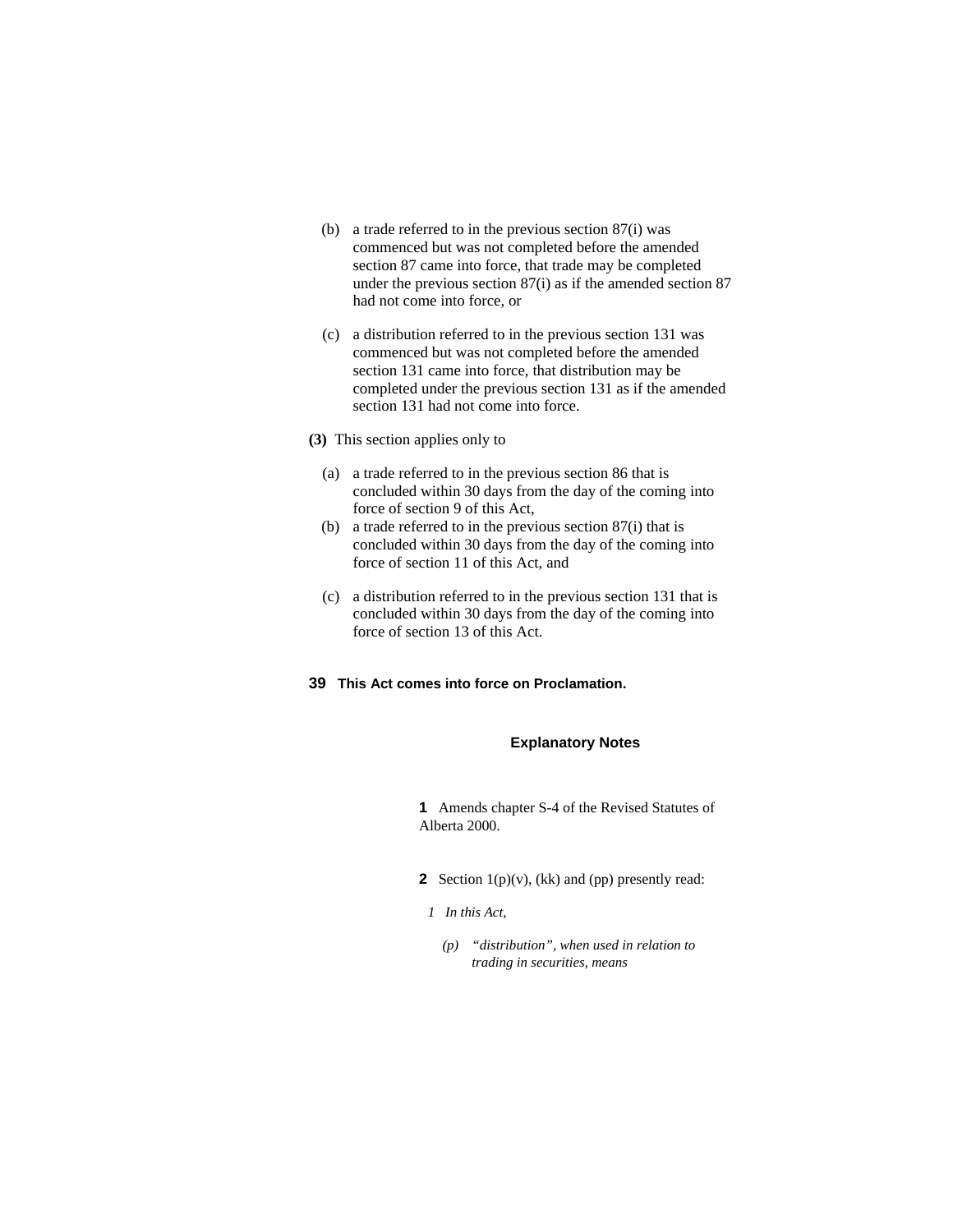- *(v) a distribution referred to in sections 134 to 140 or under the regulations,*
- *(kk) "offering memorandum" means* 
	- *(i) an offering memorandum in the form prescribed by the regulations, and*
	- *(ii) any other document, not referred to in subclause (i), that describes the business and affairs of an issuer and that has been prepared for delivery to and review by prospective purchasers in order to assist them in making an investment decision in respect of securities being sold in a distribution to which section 110 or 121 would apply but for the availability of an exemption contained in section 131(1)(c), (d), (q), (r), (s), (t) or (bb),*

 *but does not include* 

- *(iii) an annual report or interim report, or*
- *(iv) an information circular, take-over bid circular, issuer bid circular or prospectus, or any other document, other than an offering document within the meaning of subclause (i), the content of which is prescribed by a statute or regulation;*
- *(pp) "private issuer" means a person or company that* 
	- *(i) is not a reporting issuer or a mutual fund, and*
	- *(ii) is an issuer where the issued and outstanding securities of the issuer* 
		- *(A) have not been distributed to the public,*
		- *(B) are subject to restrictions on transfer that are contained in the constating documents of the issuer or one or more*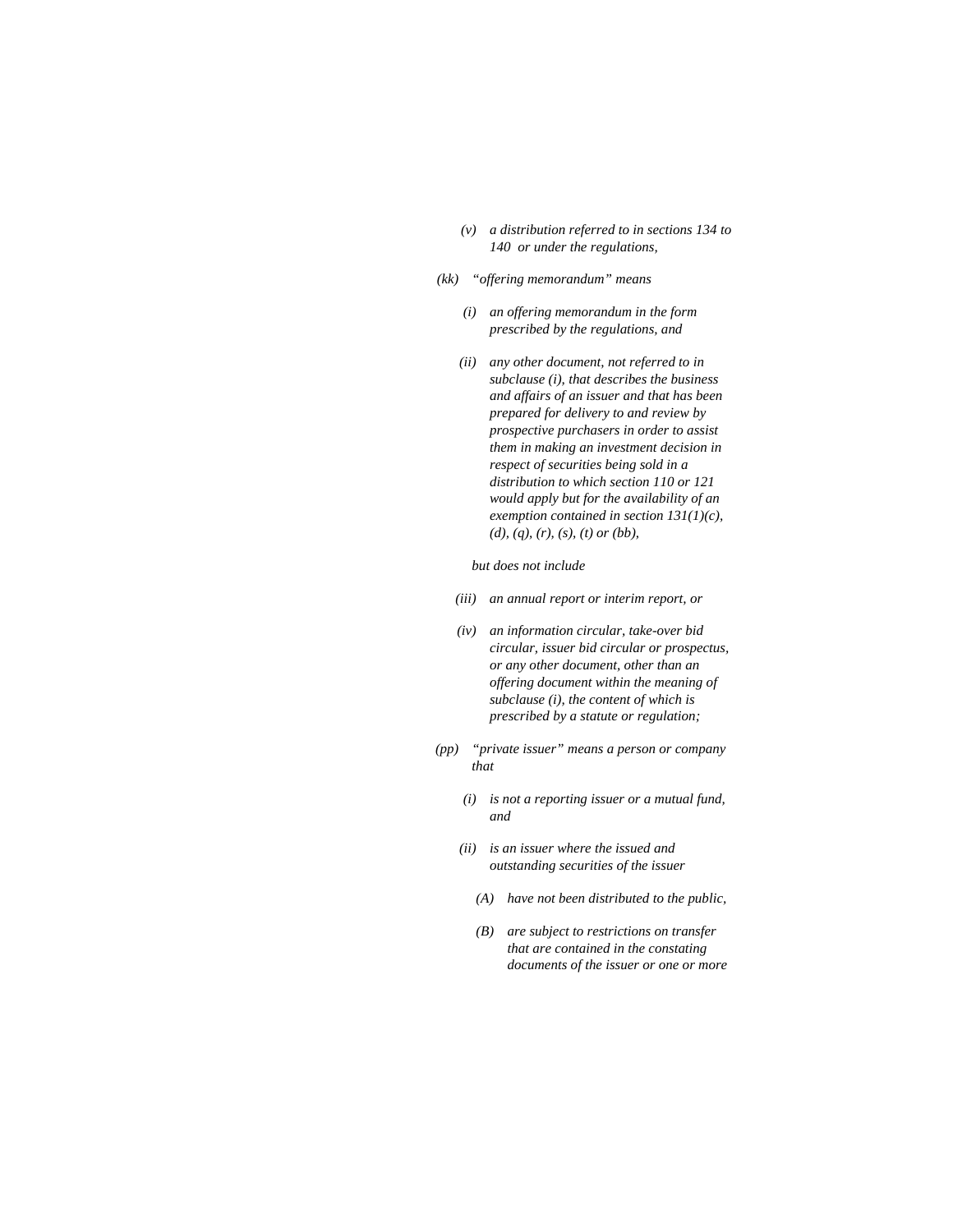*agreements between the issuer and the holders of its securities, and* 

- *(C) are, counting any 2 or more joint registered owners of a security as one beneficial owner, beneficially owned, directly or indirectly, by not more than 50 persons or companies exclusive of* 
	- *(I) persons that are employed by the issuer or an affiliate of the issuer, or*
	- *(II) persons that beneficially owned, directly or indirectly, securities of the issuer while employed by the issuer or an affiliate of the issuer and, at all times since ceasing to be so employed, have continued to beneficially own at least one security of the issuer;*

#### **3** Section 13 presently reads:

- *13(1) The Lieutenant Governor in Council* 
	- *(a) shall designate one of the members of the Commission as the Chair of the Commission, and*
	- *(b) may designate one or more members of the Commission as a Vice-chair of the Commission.*

*(2) The Chair is the chief executive officer of the Commission.* 

### **4** Section 19(5) presently reads:

*(5) Notwithstanding subsections (1) and (2), money received by the Commission from administrative penalties under section 199 shall not be used for normal operating expenditures of the Commission and must only be used for endeavours or activities*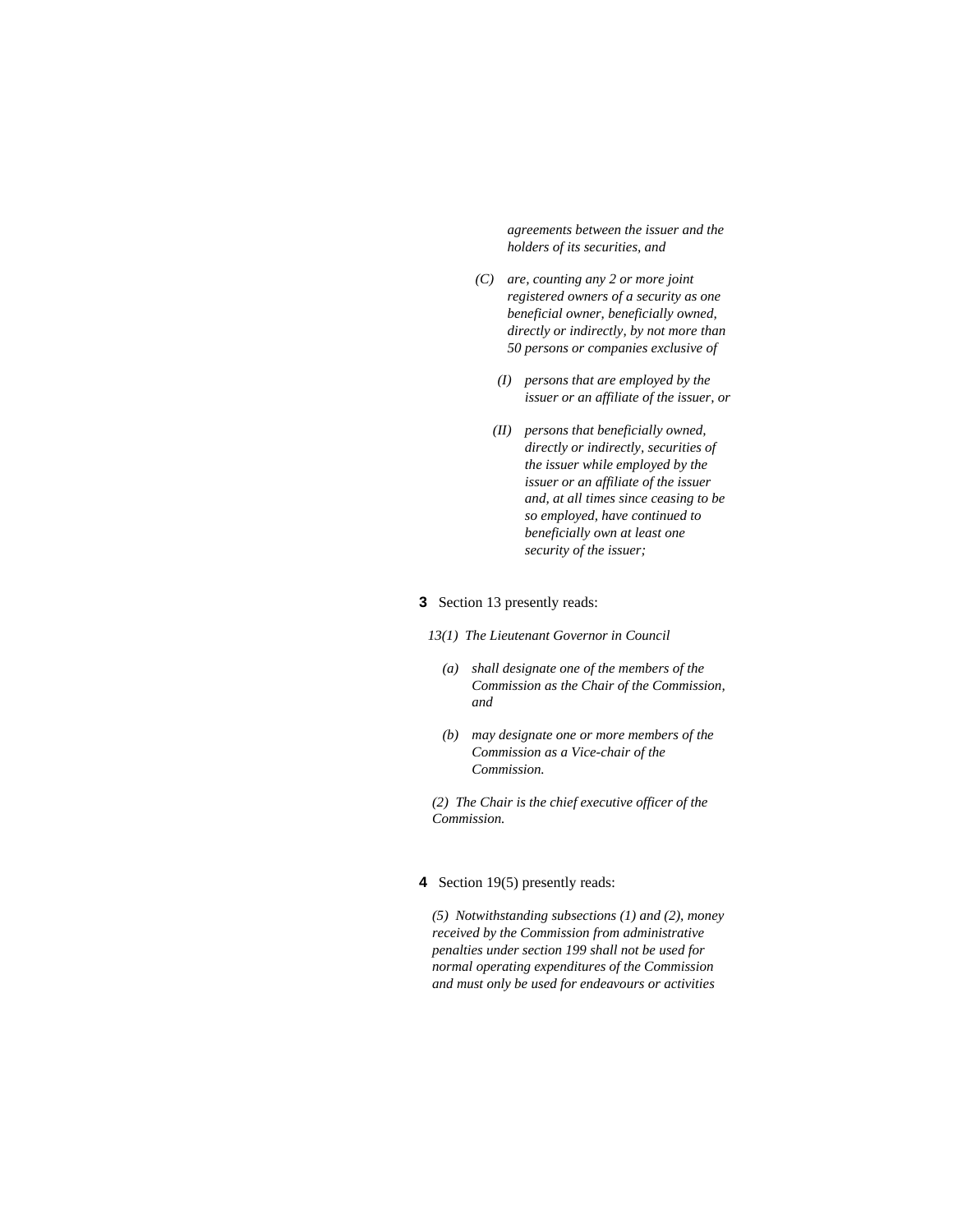*that in the opinion of the Commission enhance or may enhance the capital market in Alberta.* 

### **5** Section 46 presently reads:

*46(1) If the Executive Director considers that it would not be prejudicial to the public interest to do so, the Executive Director may provide information to and receive information from other securities or financial regulatory authorities, exchanges, self-regulatory bodies or organizations, law enforcement agencies and other governmental or regulatory authorities, both in Canada and elsewhere.* 

*(2) Any information received by the Commission under subsection (1) is confidential and shall not be divulged except where authorized by the Executive Director.* 

#### **6** Section 75(3) and (5) presently read:

*(3) A registration of a person or company under this section does not take effect until* 

- *(a) application for registration has been made in writing accompanied with the fee prescribed by the regulations,*
- *(b) the registration has been made in accordance with the Alberta securities laws, and*
- *(c) the person or company has received written notice of the registration from the Executive Director.*

*(5) The termination of the employment of a salesperson with a registered dealer or the employment of an advising employee with a registered advisor shall operate as a suspension of the registration of the salesperson or advising employee until*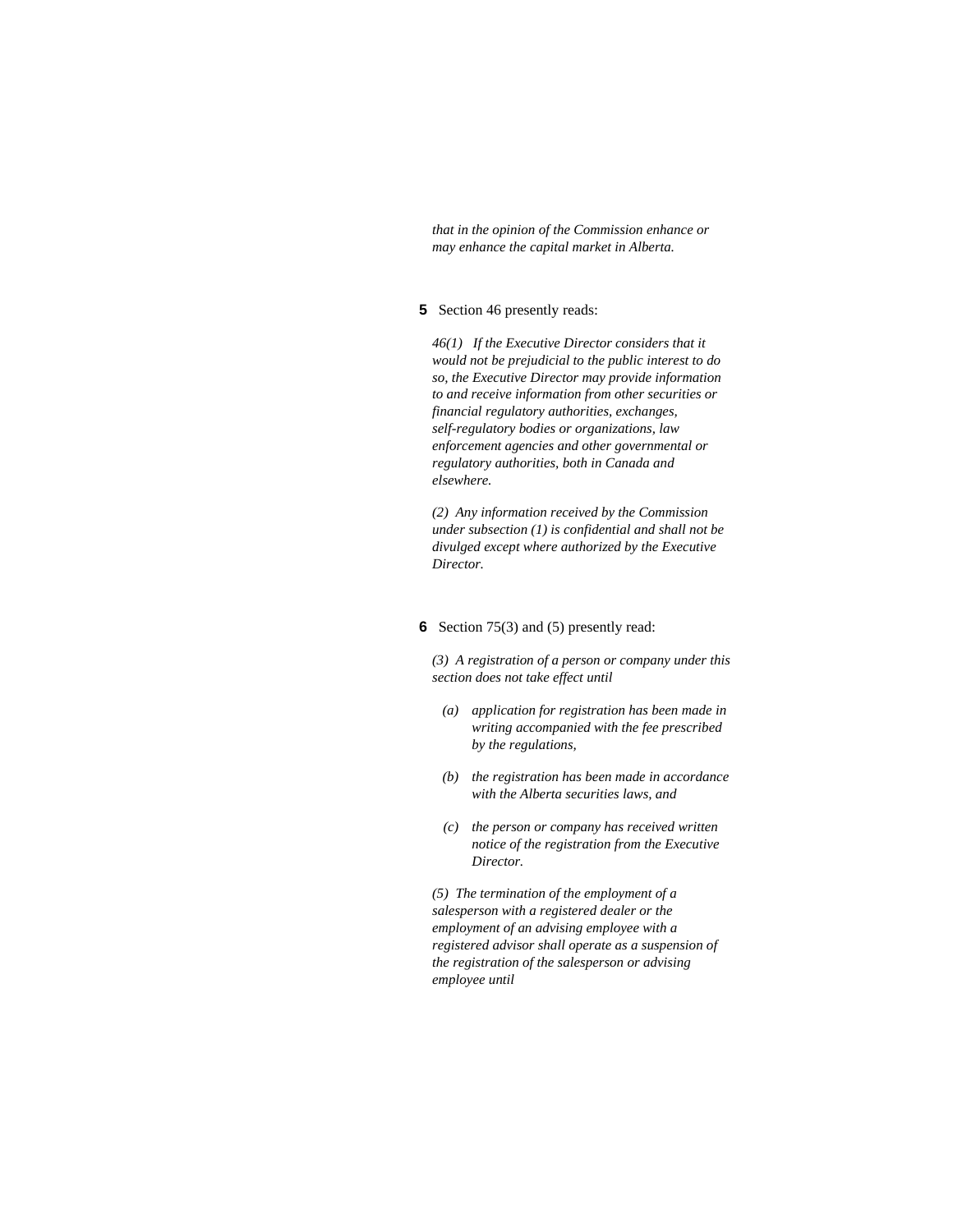- *(a) notice in writing has been received by the Executive Director from another registered dealer or another registered advisor of the employment of the salesperson or advising employee by that other registered dealer or registered advisor, and*
- *(b) the reinstatement of the registration has been approved by the Executive Director.*
- **7** Section 78 presently reads:

*78 Notwithstanding section 77, the Executive Director may, on application by a registrant, accept, subject to those terms or* 

*conditions that the Executive Director may impose, the voluntary surrender of the registration of the registrant if the Executive Director* 

- *(a) is satisfied that the financial obligations of the registrant to its clients have been discharged, and*
- *(b) considers that it would not be prejudicial to the public interest to accept the surrender of the registration.*

#### **8** Section 80 presently reads:

*80 An application for renewal or reinstatement of registration or for an amendment to registration shall* 

- *(a) be made in writing in the form required by the regulations, and*
- *(b) be accompanied with the fee prescribed by the regulations.*

**9** Section 86(1)(c), (e), (i), (j), (u), (v), (w), (y), (z), (aa), (bb), (ff) and (gg) presently read: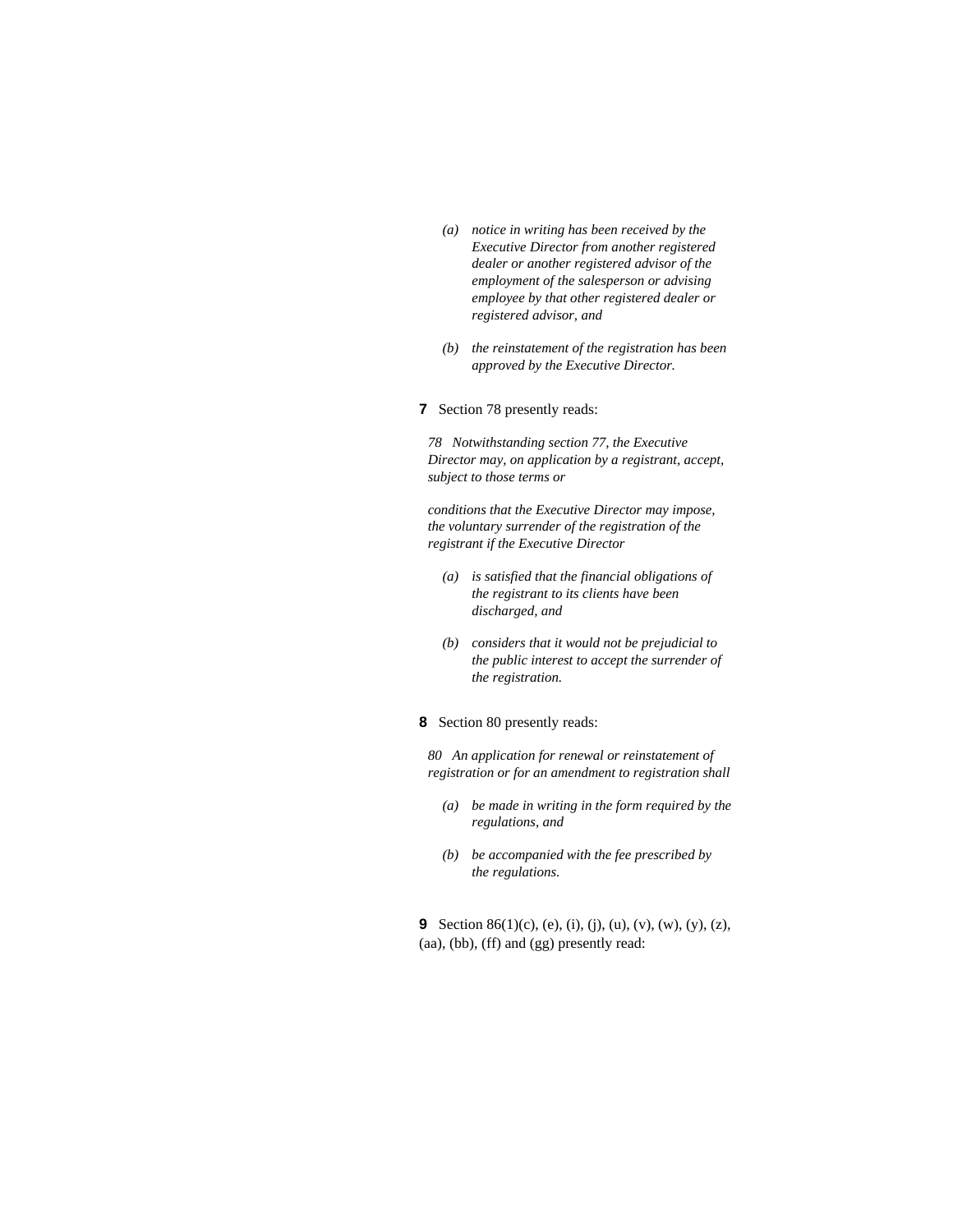*86(1) Subject to the regulations, registration is not required in respect of the following trades in securities:* 

- *(c) a trade if the party purchasing as principal and not as an underwriter is* 
	- *(i) a financial institution,*
	- *(ii) the Business Development Bank of Canada continued under the Business Development Bank of Canada Act (Canada),*
	- *(iii) an insurance company,*
	- *(iv) a subsidiary of any of the parties referred to in subclause (i), (ii) or (iii) if the financial institution, the Business Development Bank of Canada or the insurance company, as the case may be, beneficially owns all of the voting securities of that subsidiary,*
	- *(v) the Government of Alberta, the Government of Canada or the government of any other province or territory, or*
	- *(vi) a municipal corporation or public board or commission in Canada;*
- *(e) a trade if* 
	- *(i) the purchaser purchases as principal, and*
	- *(ii) it is in a security that has an aggregate acquisition cost to the purchaser of not less than an amount prescribed by regulation;*
- *(i) a trade between a person or company and an underwriter acting as purchaser or between or among underwriters;*
- *(j) a trade in a security by a person or company*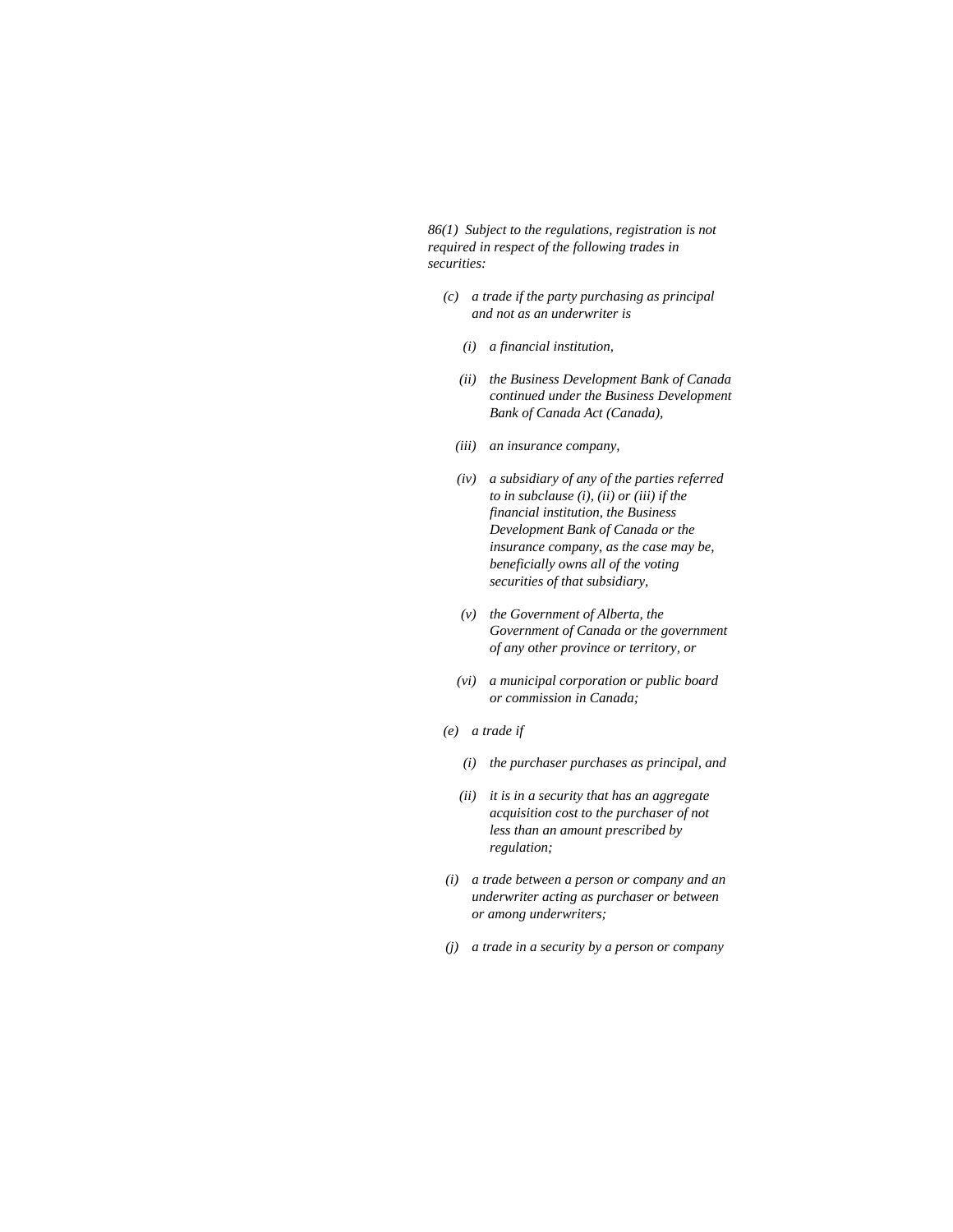- *(i) acting solely through an agent who is a registered dealer, or*
- *(ii) with a registered dealer who is acting as principal;*
- *(u) a trade by an issuer in the securities of its own issue with* 
	- *(i) its employees,*
	- *(ii) the employees of an affiliate, or*
	- *(iii) a trustee or plan administrator acting on behalf of the employees of the issuer or of an affiliate*

 *if the employees are not directly or indirectly required by the employer to purchase the securities;* 

- *(v) a trade made in the security of an issuer where each of the parties to the trade is a control person of that issuer;*
- *(w) a trade by an issuer in securities of its own issue if* 
	- *(i) the trade is reasonably necessary to facilitate the incorporation or organization of the issuer, and*
	- *(ii) the securities are traded* 
		- *(A) for a nominal consideration to not more than 15 incorporators or organizers, or*
		- *(B) for a greater consideration or to a larger number of incorporators or organizers than prescribed under paragraph (A), if the statute under which the issuer is incorporated or organized requires the trade to be for that greater consideration or to that*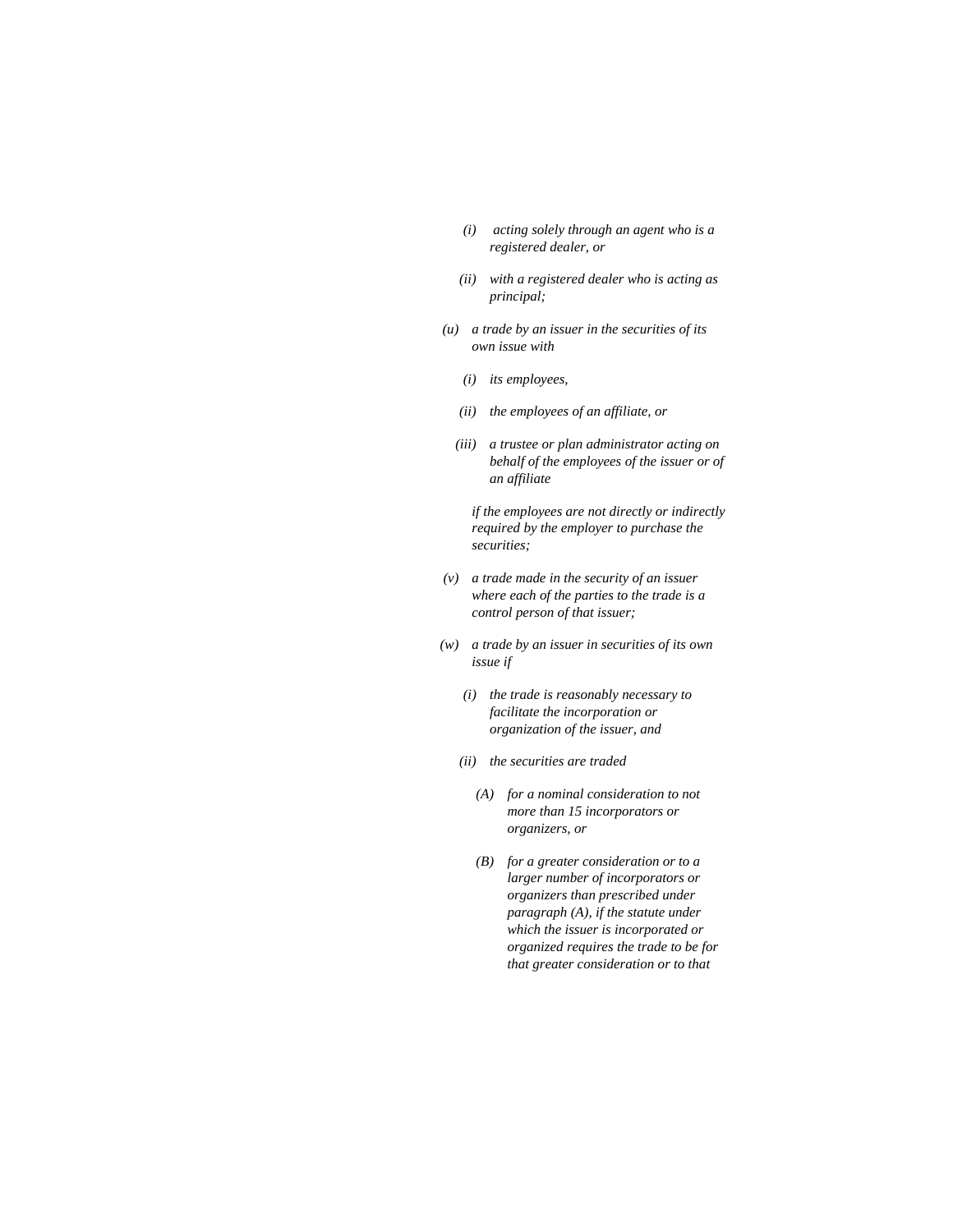*larger number of incorporators or organizers;* 

- *(y) a trade made by an issuer with a view to the sale of securities of its own issue if* 
	- *(i) the sales made in all jurisdictions including Alberta are made to not more than the number of purchasers prescribed by regulation,*
	- *(ii) all of the purchases are completed within a period of 6 months after the first purchase, but subsequent sales to the*

 *same purchasers may be carried out if made in compliance with written agreements entered into during that 6-month period,* 

- *(iii) before an agreement of purchase and sale is entered into, each purchaser receives an offering memorandum that complies with the requirements of the regulations,*
- *(iv) the issuer obtains from each purchaser a written acknowledgment to the effect that the purchaser* 
	- *(A) purchases as principal, and*
	- *(B) is a sophisticated purchaser as defined in the regulations,*
- *(v) the offer and sale of the securities are not accompanied with an advertisement,*
- *(vi) no selling or promotional expenses have been paid or incurred in connection with the offer or sale of the securities, except for professional services or for services performed by a registered dealer,*
- *(vii) no promoter of the issuer, other than a registered dealer, has acted as a promoter of any other issuer where*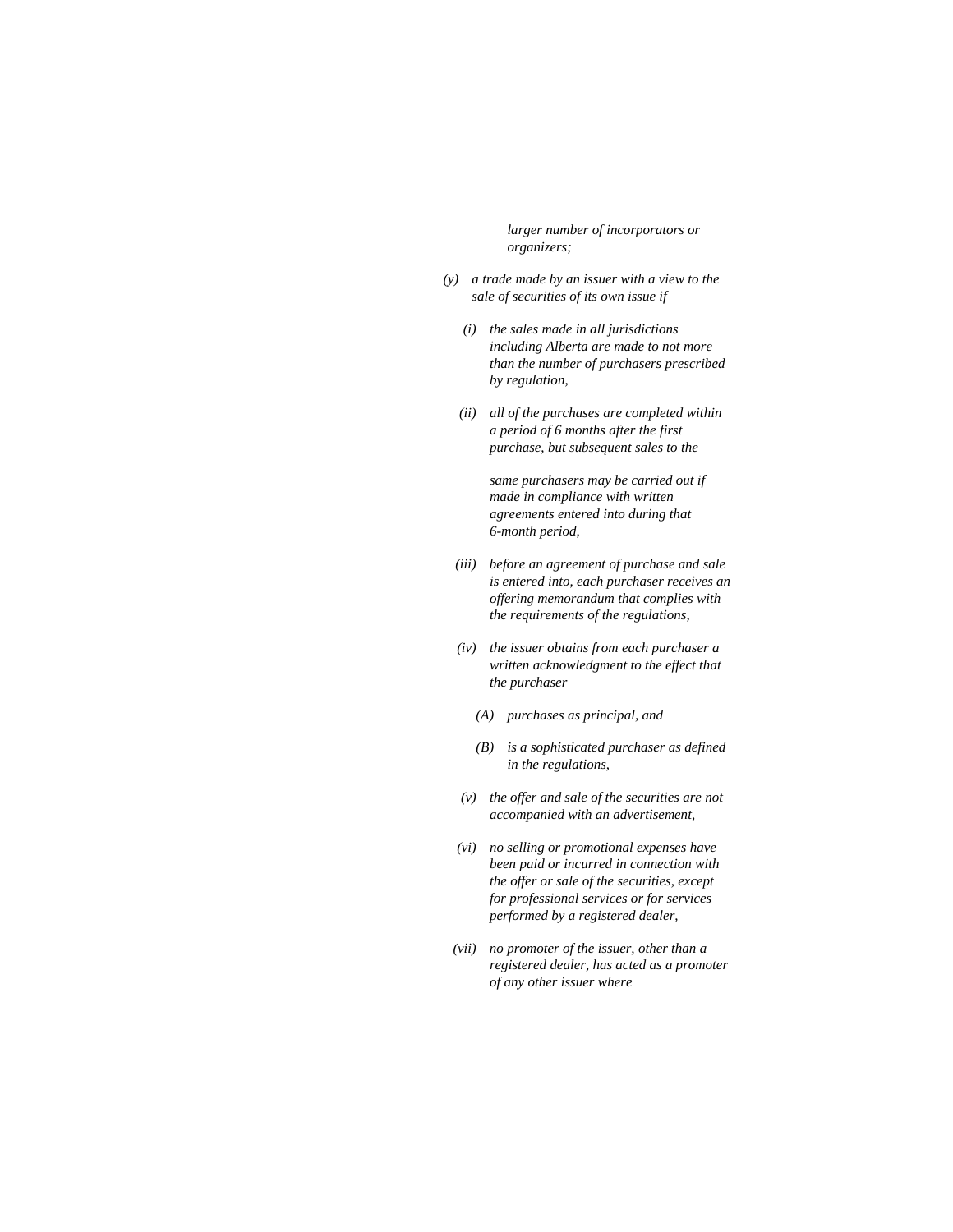- *(A) that other issuer is trading or has traded in securities of its own issue pursuant to this exemption or a similar exemption in another jurisdiction within the previous 12 months, and*
- *(B) the proceeds obtained by the issuer in this trade are used or intended to be used in respect of the same property, project or program as are the proceeds obtained by that other issuer in the trade referred to in paragraph (A),*

#### *and*

- *(viii) the distribution is the first distribution by the issuer under this exemption;*
- *(z) a trade made by an issuer with a view to the sale of securities of its own issue if* 
	- *(i) the sales made in all jurisdictions including Alberta are made to not more than the number of purchasers prescribed by regulation,*
	- *(ii) all of the purchases are completed within a period of 6 months after the first purchase, but subsequent sales to the same purchasers may be carried out if made in compliance with written agreements entered into during that 6-month period,*
	- *(iii) before an agreement of purchase and sale is entered into, each purchaser receives an offering memorandum that complies with the requirements of the regulations,*
	- *(iv) the issuer obtains from each purchaser a written acknowledgment to the effect that the purchaser* 
		- *(A) purchases as principal, and*
		- *(B) is a sophisticated purchaser as defined in the regulations,*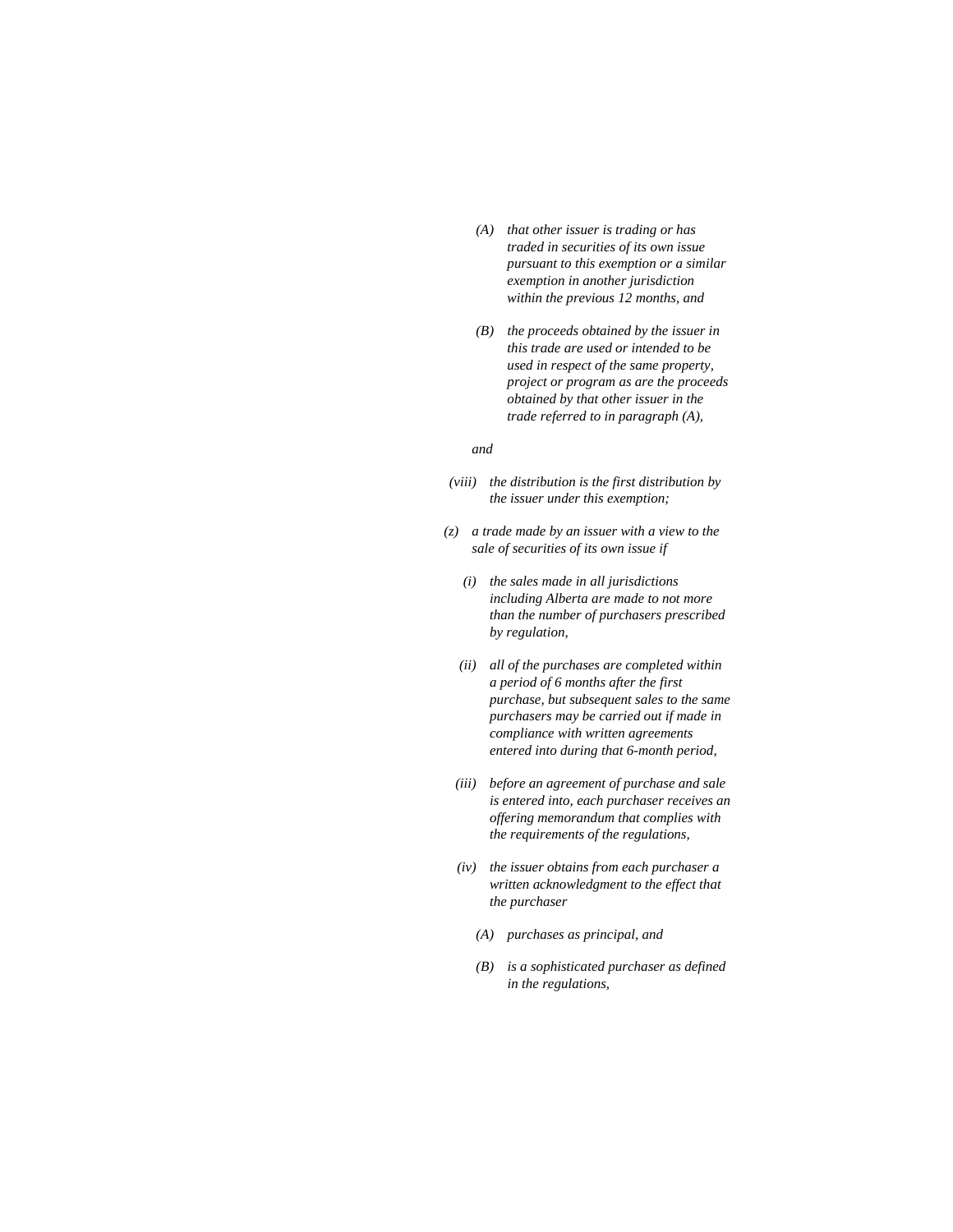- *(v) the offer and sale of the securities are not accompanied with an advertisement,*
- *(vi) no selling or promotional expenses have been paid or incurred in connection with the offer or sale of the securities, except for professional services or for services performed by a registered dealer,*
- *(vii) no promoter of the issuer, other than a registered dealer, has acted as a promoter of any other issuer where* 
	- *(A) that other issuer is trading or has traded in securities of its own issue pursuant to this exemption or a similar exemption in another jurisdiction within the previous 12 months, and*
	- *(B) the proceeds obtained by the issuer in this trade are used or intended to be used in respect of the same property, project or program as are the proceeds obtained by that other issuer in the trade referred to in paragraph (A),*

#### *and*

- *(viii) a period of 12 months has elapsed since the completion of its distribution under the exemption contained in clause (y) or under this exemption;*
- *(aa) a trade in securities of an issuer previously disposed of pursuant to the exemption contained in clause (y) if each of the parties to the trade is one of the purchasers referred to in clause (y);*
- *(bb) a trade in securities of an issuer previously disposed of pursuant to an exemption contained in clause (z) if each of the parties to the trade is one of the purchasers referred to in clause (z);*
- *(ff) a trade by an issuer with*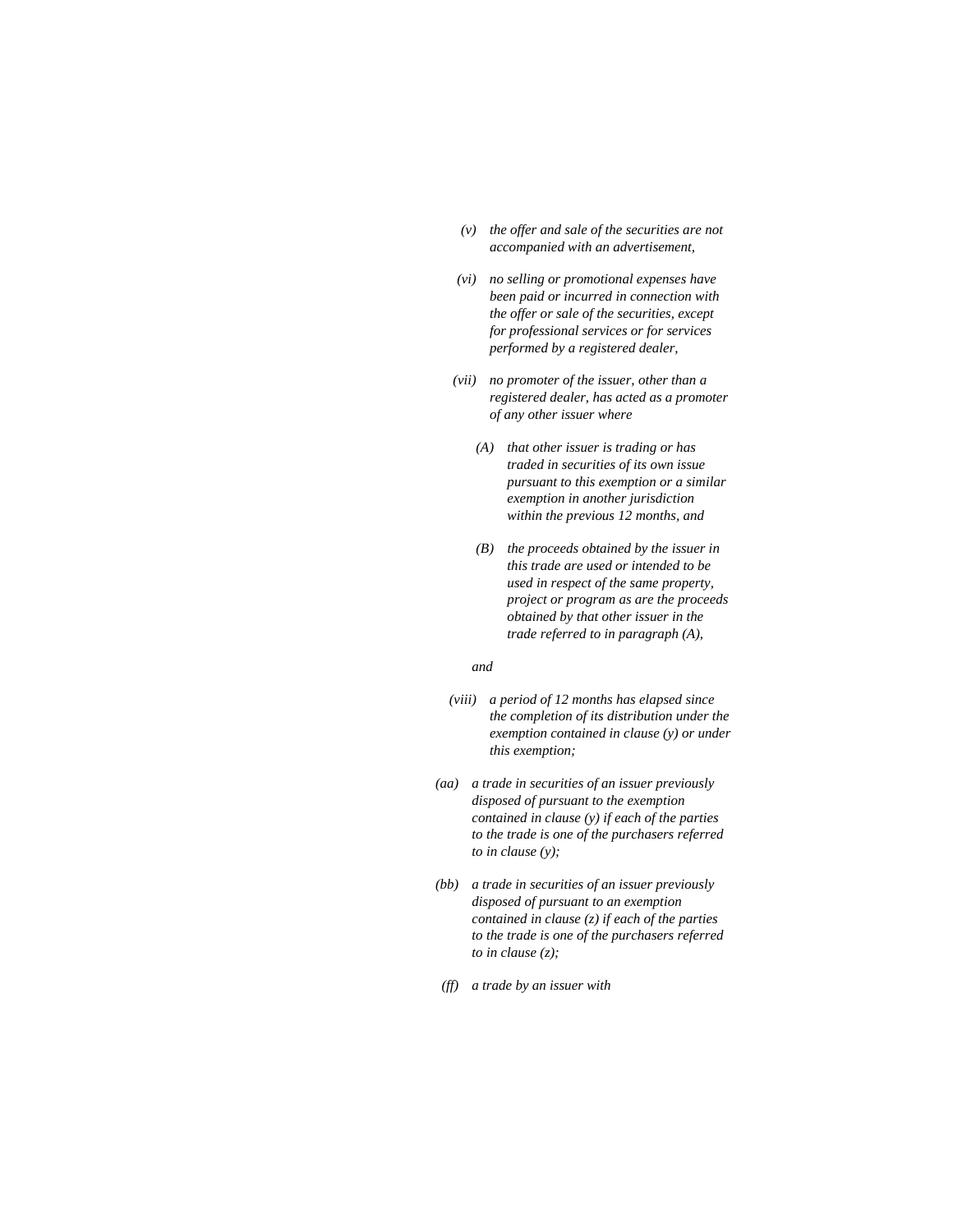- *(i) a senior officer or director of the issuer,*
- *(ii) a senior officer or director of an affiliate of the issuer,*
- *(iii) a spouse, parent, brother, sister or child of any person referred to in subclause (i) or (ii),*
- *(iv) a company all of whose voting securities are beneficially owned by one or more of the persons referred to in subclause (i), (ii) or (iii), or*
- *(v) close friends or business associates of a promoter of the issuer, or a company all of whose voting securities are beneficially owned by a single close friend or a single business associate of a promoter of the issuer where* 
	- *(A) the trade is made with not more than the number of purchasers prescribed by regulation,*
	- *(B) there is not an invitation to the public to subscribe for the securities, and*
	- *(C) no promoter of the issuer, other than a registered dealer, has acted as a promoter of any other issuer if* 
		- *(I) that other issuer has traded in securities of its own issue pursuant to this exemption within the previous 12 months, and*
		- *(II) the proceeds obtained by the issuer in this trade are used or intended to be used in respect of the same property, project or program as are the proceeds obtained by that other issuer in the trade referred to in subparagraph (I);*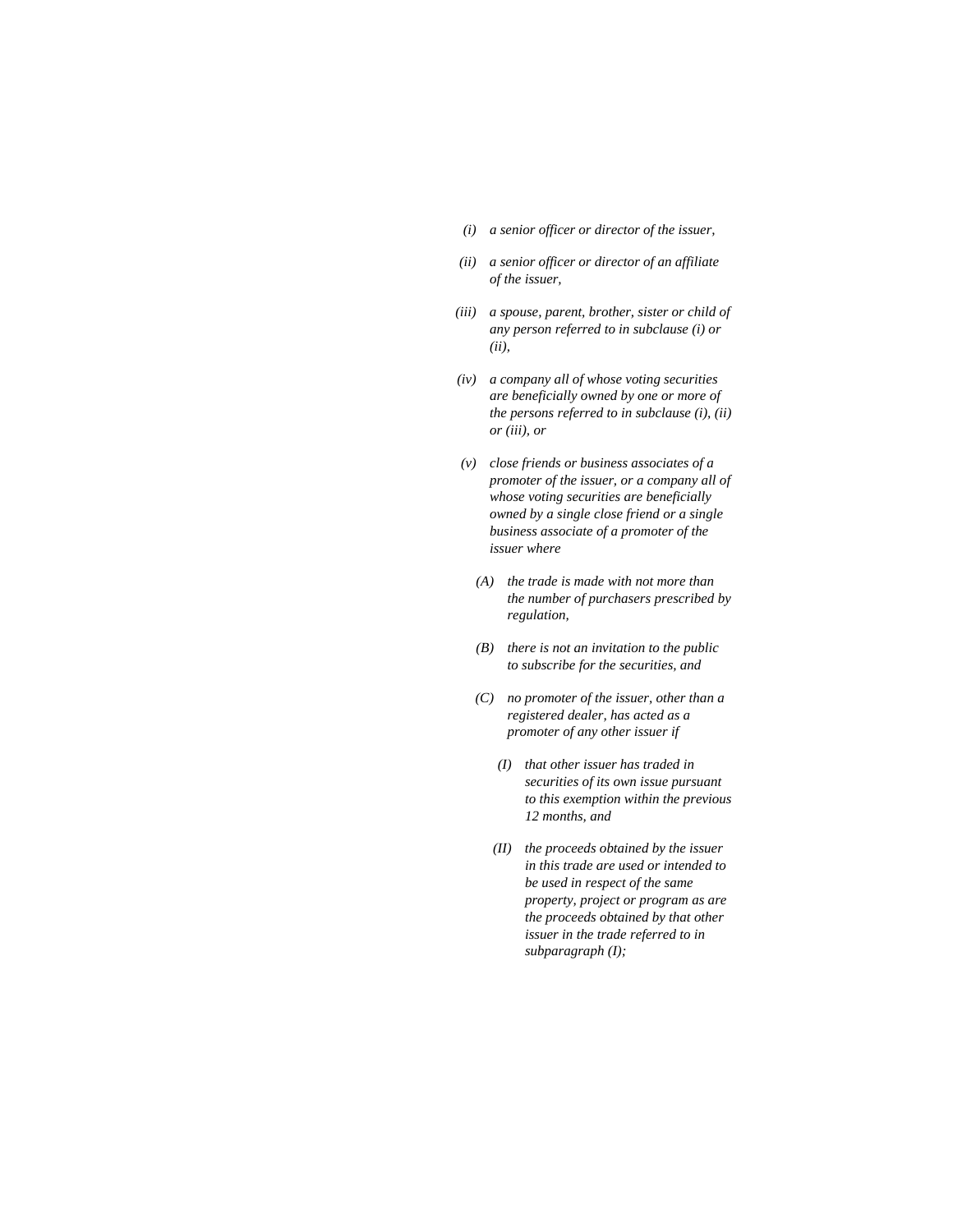- *(gg) a trade made through the facilities of an exchange recognized by the Commission for the purposes of this section if* 
	- *(i) the trade is made in whole or in part by means of telephone or other telecommunications equipment linking the facilities of that exchange with the facilities of another exchange recognized by the Commission for the purposes of this section,*
	- *(ii) the trade is made in a security of a class or type designated by the Commission as exempt for the purposes of this section, and*
	- *(iii) each of the parties to the trade is registered as a dealer or in a similar capacity under the laws of a province or territory governing securities or exchange contracts;*

**10** Transitional provision with respect to the repeal of section  $86(1)(y)$  and (z).

**11** Section 87(i) presently reads:

*87 Subject to the regulations, registration is not required to trade in the following securities:* 

- *(i) securities of a private issuer if they are not offered for sale to the public;*
- **12** Section 92(3) presently reads:

*(3) Subject to the regulations, no person or company, with the intention of effecting a trade in a security or exchange contract, shall*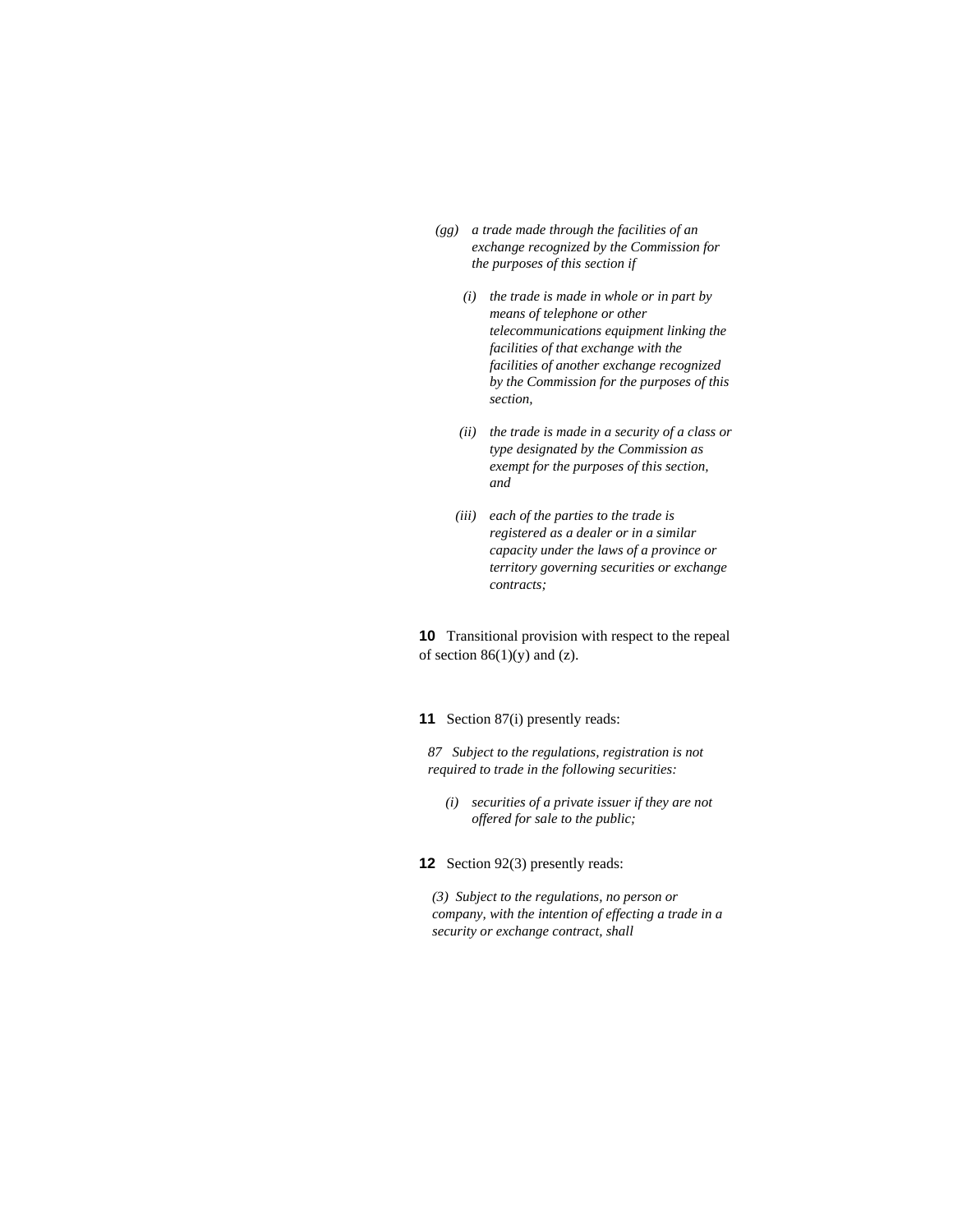- *(a) give any undertaking relating to the future value or price of the security or exchange contract,*
- *(b) except with the written permission of the Executive Director, make any representation* 
	- *(i) that the security will be listed on any exchange or quoted on any quotation and trade reporting system, or*
	- *(ii) that application has been or will be made to list the security on any exchange or quote the security on any quotation and trade reporting system,* 
		- *(A) unless* 
			- *(I) the securities being traded, and*
			- *(II) securities of the same issuer,*

 *are currently listed on an exchange or quoted on a quotation and trade reporting system, or* 

 *(B) unless the exchange or quotation and trade reporting system has granted approval to the listing or quoting of* 

> *the securities, conditional or otherwise, or has consented to, or indicated that it does not object to, the representation,*

- *or*
- *(c) make a statement that the person or company knows or ought reasonably to know is a misrepresentation.*

**13** Section 131(1)(a), (d), (o), (p), (q), (r), (s), (t),  $(u)$ ,  $(v)$ ,  $(w)$  and  $(bb)$  presently read:

*131(1) Subject to the regulations, sections 110 and 121 do not apply to a distribution where*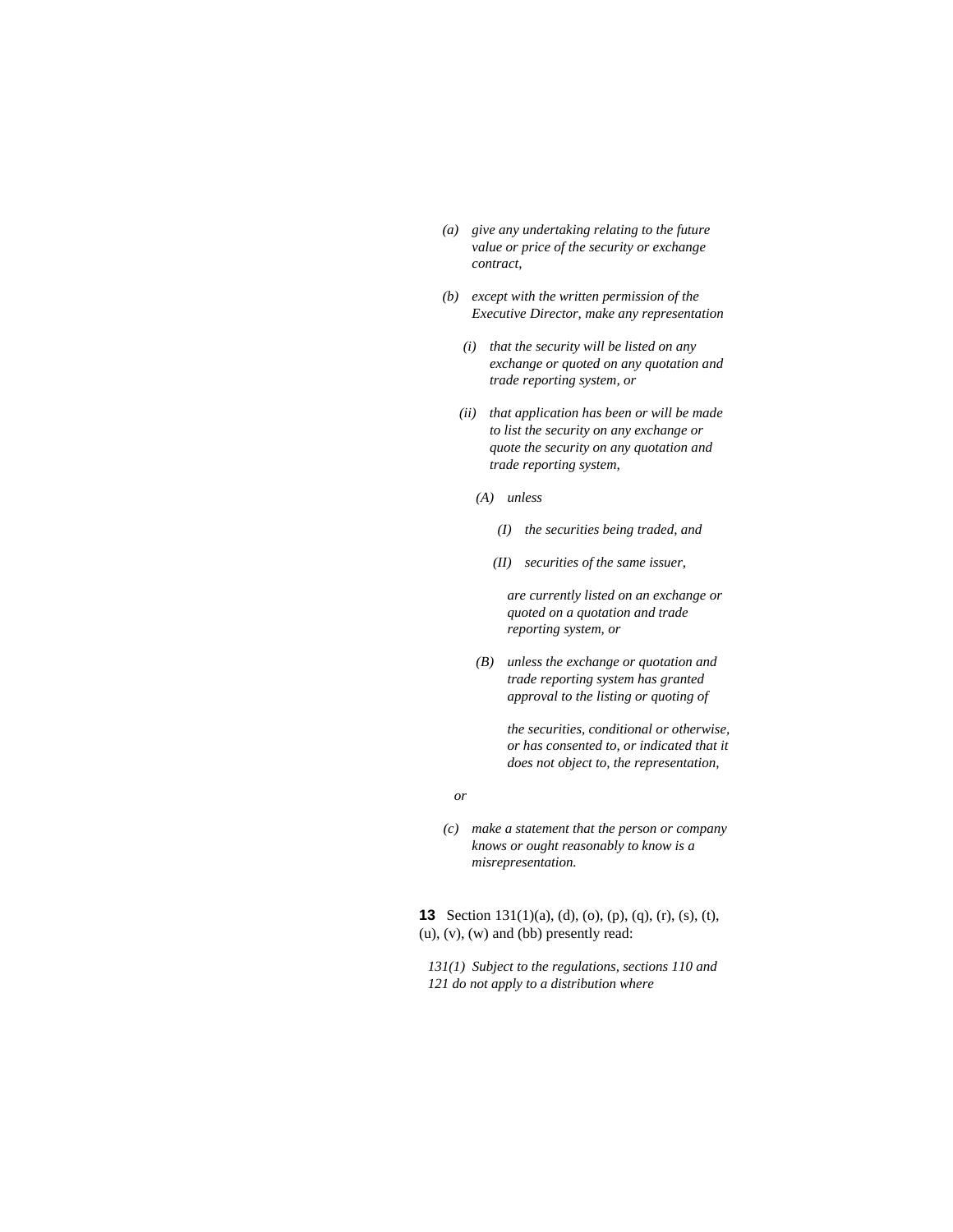#### *(a) the purchaser is*

- *(i) a financial institution,*
- *(ii) the Business Development Bank of Canada continued under the Business Development Bank of Canada Act (Canada),*
- *(iii) an insurance company,*
- *(iv) a subsidiary of any of the parties referred to in subclause (i), (ii) or (iii) if the financial institution, the Federal Business Development Bank or the insurance company, as the case may be, beneficially owns all of the voting securities of that subsidiary,*
- *(v) the Government of Canada, the Government of Alberta or the government of any other province or territory, or*
- *(vi) any municipal corporation or public board or commission in Canada,*

 *who purchases as principal;* 

- *(d) the purchaser purchases as principal and the trade is in a security that has an aggregate acquisition cost to the purchaser of not less than an amount prescribed by regulation;*
- *(o) the trade is made by an issuer in securities of its own issue with* 
	- *(i) its employees,*
	- *(ii) employees of an affiliate, or*
	- *(iii) a trustee or plan administrator acting on behalf of the employees of the issuer or of an affiliate,*

 *if the employees are not directly or indirectly required by the employer to purchase the securities;*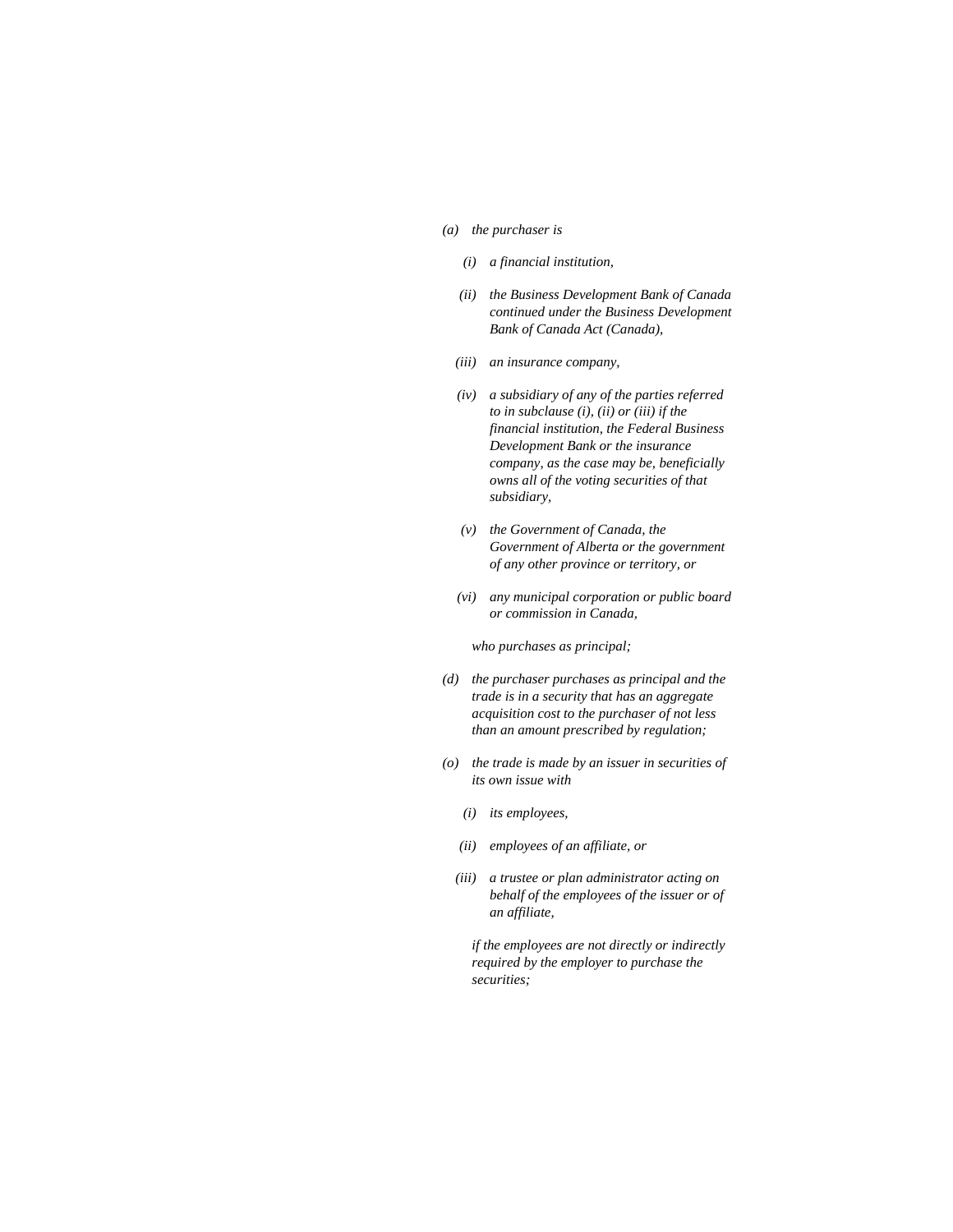- *(p) the trade is made by an issuer in securities of its own issue where* 
	- *(i) the trade is reasonably necessary to facilitate the incorporation or organization of the issuer, and*
	- *(ii) the securities are traded for* 
		- *(A) a nominal consideration to not more than 15 incorporators or organizers, or*
		- *(B) a greater consideration or to a larger number of incorporators or organizers than prescribed under paragraph (A), where the statute under which the issuer is incorporated or organized requires the trade to be for that greater consideration or to that larger number of incorporators or organizers;*
- *(q) the trade is made by an issuer with a view to the sale of securities of its own issue if* 
	- *(i) the sales made in all the jurisdictions including Alberta are made to not more than the number of purchasers prescribed by regulation,*
	- *(ii) all of the purchases are completed within a period of 6 months after the first purchase, but subsequent sales to the same purchasers may be carried out if made in compliance with written agreements entered into during that 6-month period,*
	- *(iii) before an agreement of purchase and sale is entered into, each purchaser receives an offering memorandum that complies with the requirements of the regulations,*
	- *(iv) the issuer obtains from each purchaser a written acknowledgment to the effect that the purchaser* 
		- *(A) purchases as principal, and*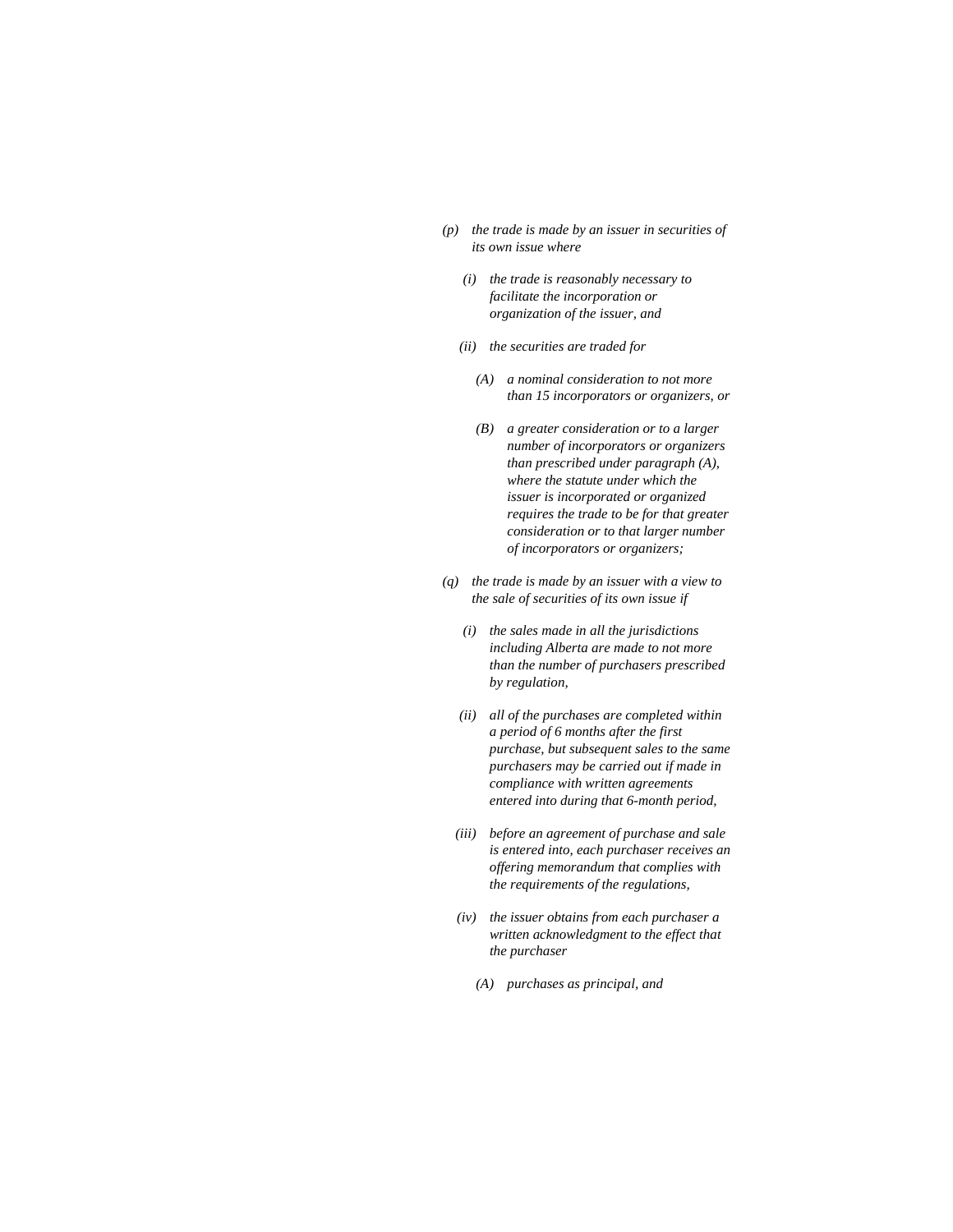- *(B) is a sophisticated purchaser as defined in the regulations,*
- *(v) the offer and sale of the securities are not accompanied with an advertisement,*
- *(vi) no selling or promotional expenses have been paid or incurred in connection with the offer or sale of the securities, except for professional services or for services performed by a registered dealer,*
- *(vii) no promoter of the issuer, other than a registered dealer, has acted as a promoter of any other issuer where* 
	- *(A) that other issuer is trading or has traded in securities of its own issue pursuant to this exemption or a similar exemption in another jurisdiction within the previous 12 months, and*
	- *(B) the proceeds obtained by the issuer in this trade are used or intended to be used in respect of the same property, project or program as are the proceeds obtained by that other issuer in the trade referred to in paragraph (A),*

#### *and*

- *(viii) the distribution is the first distribution by the issuer under this exemption;*
- *(r) the trade is made by an issuer with a view to the sale of securities of its own issue if* 
	- *(i) the sales made in all the jurisdictions including Alberta are made to not more than the number of purchasers prescribed by regulation,*
	- *(ii) all of the purchases are completed within a period of 6 months after the first purchase, but subsequent sales to the same purchasers may be carried out if made in*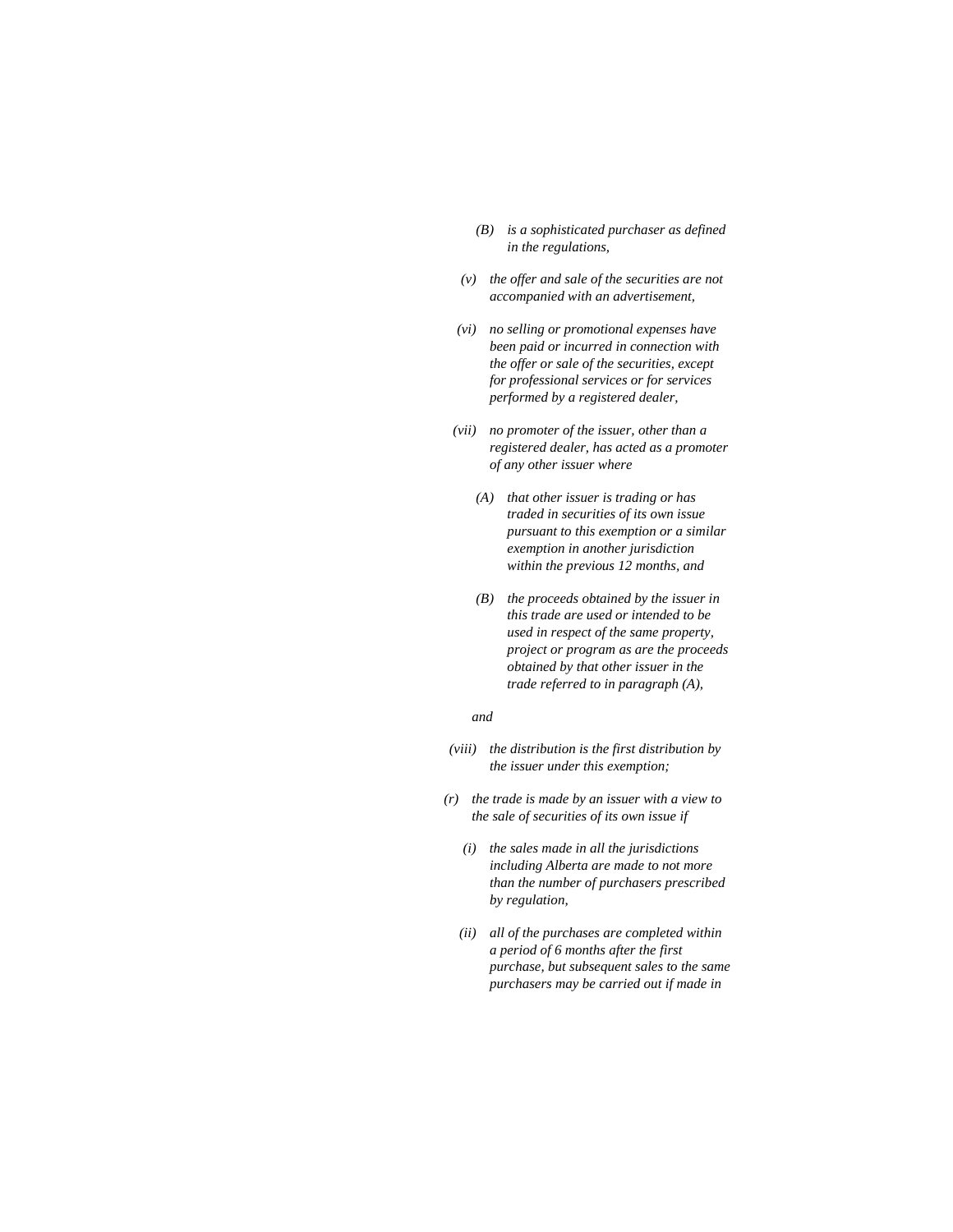*compliance with written agreements entered into during that 6-month period,* 

- *(iii) before an agreement of purchase and sale is entered into, each purchaser receives an offering memorandum that complies with the requirements of the regulations,*
- *(iv) the issuer obtains from each purchaser a written acknowledgment to the effect that the purchaser* 
	- *(A) purchases as principal, and*
	- *(B) is a sophisticated purchaser as defined in the regulations,*
- *(v) the offer and sale of the securities are not accompanied with an advertisement,*
- *(vi) no selling or promotional expenses have been paid or incurred in connection with the offer or sale of the securities, except for professional services or for services performed by a registered dealer,*
- *(vii) no promoter of the issuer, other than a registered dealer, has acted as a promoter of any other issuer where* 
	- *(A) that other issuer is trading or has traded in securities of its own issue pursuant to this exemption or a similar exemption in another jurisdiction within the previous 12 months, and*
	- *(B) the proceeds obtained by the issuer in this trade are used or intended to be used in respect of the same property, project or program as are the proceeds obtained by that other issuer in the trade referred to in paragraph (A),*
	- *and*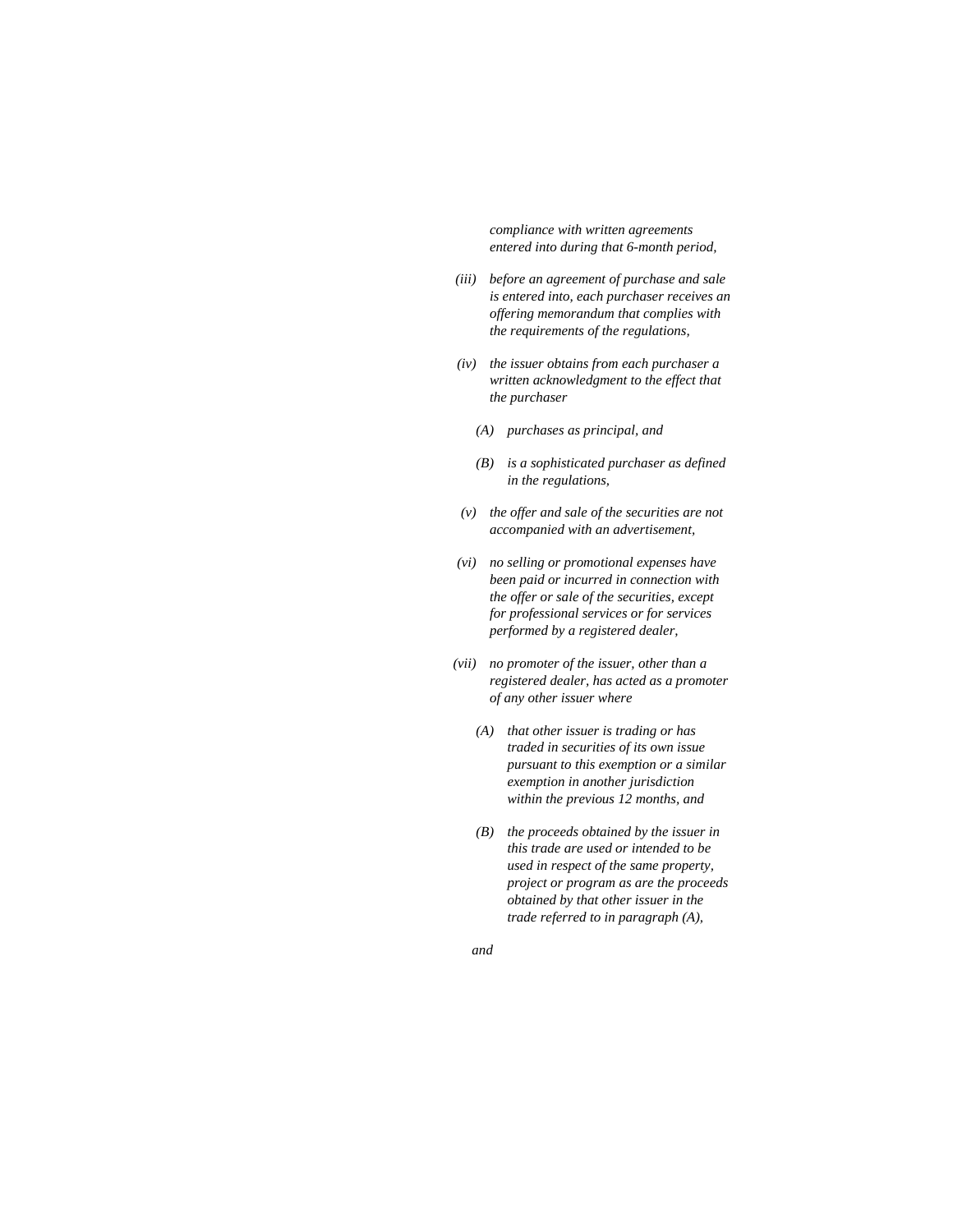- *(viii) a period of 12 months has elapsed since the completion of its distribution under the exemption contained in clause (q) or under this exemption;*
- *(s) the trade is made in securities of an issuer previously disposed of pursuant to the exemption contained in clause (q) where each of the parties to the trade is one of the purchasers referred to in clause (q);*
- *(t) the trade is made in securities of an issuer previously disposed of pursuant to an exemption contained in clause (r) where each of the parties to the trade is one of the purchasers referred to in clause (r);*
- *(u) the trade is made from one registered dealer to another registered dealer when the registered dealer making the purchase is acting as principal;*
- *(v) the trade is made between a person or company and an underwriter acting as purchaser or between or among underwriters;*
- *(w) the trade is made in the security of an issuer where each of the parties to the trade is a control person of that issuer;*
- *(bb) the trade is made by an issuer with* 
	- *(i) a senior officer or director of the issuer,*
	- *(ii) a senior officer or director of an affiliate of the issuer,*
	- *(iii) a spouse, parent, brother, sister or child of any person referred to in subclause (i) or (ii),*
	- *(iv) a company all of whose voting securities are beneficially owned by one or more of the persons referred to in subclause (i), (ii) or (iii), or*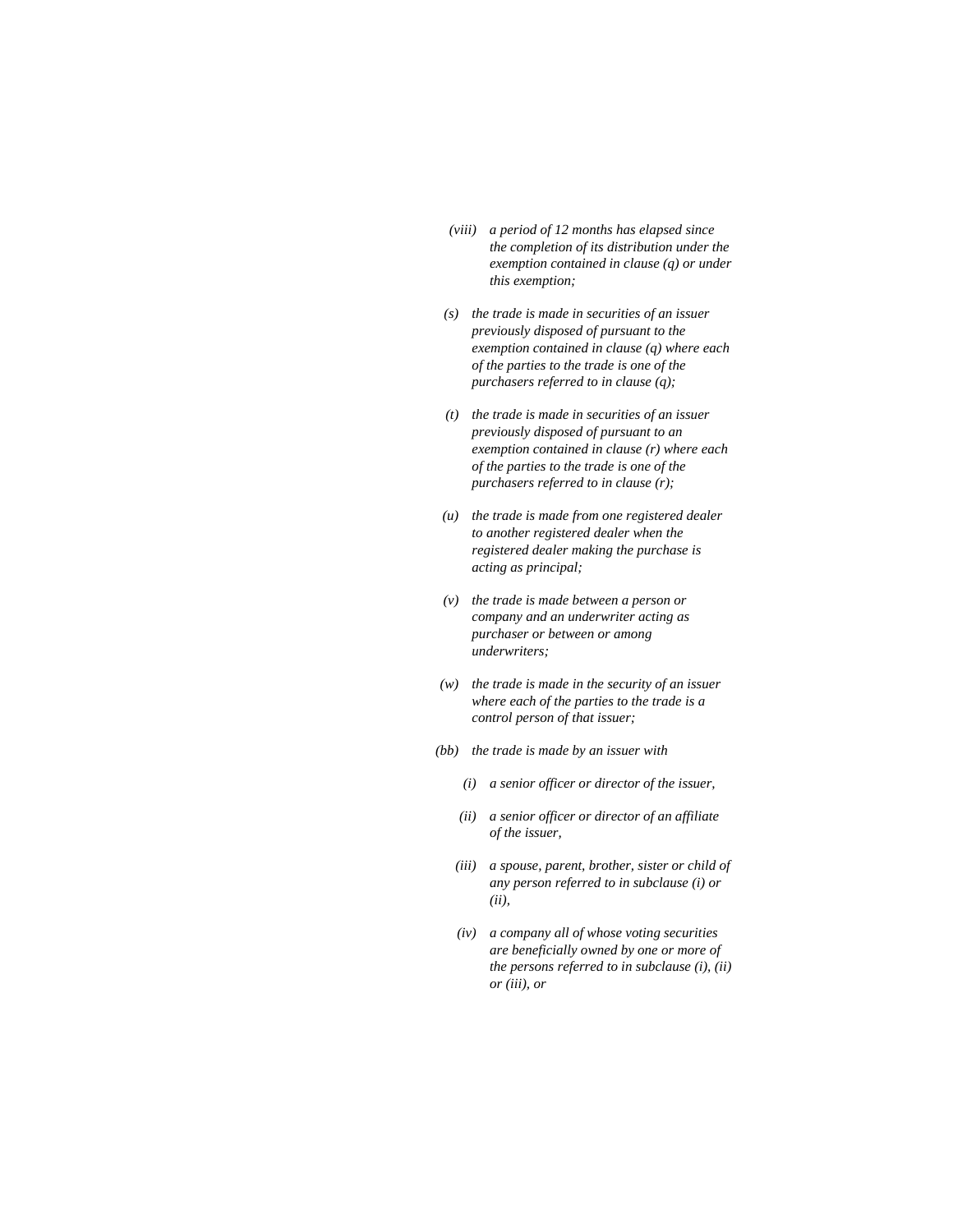- *(v) close friends or business associates of a promoter of the issuer, or a company all of whose voting securities are beneficially owned by a single close friend or single business associate of a promoter of the issuer, if* 
	- *(A) the trade is with not more than the number of purchasers prescribed by regulation,*
	- *(B) there is not an invitation to the public to subscribe for the securities, and*
	- *(C) no promoter of the issuer, other than a registered dealer, has acted as a promoter of any other issuer where* 
		- *(I) that other issuer has traded in securities of its own issue pursuant to this exemption within the previous 12 months, and*
		- *(II) the proceeds obtained by the issuer in this trade are used or intended to be used in respect of the same property, project or program as are the proceeds obtained by that other issuer in the trade referred to in subparagraph (I);*

**14** Transitional provision with respect to the repeal of section  $131(1)(q)$  and (r).

**15** Section 132 presently reads:

*132(1) Subject to the regulations, when a trade has been made under section 131(1)(a), (b), (c), (d), (l), (m), (q), (r), (s), (t), (u) or (bb), the vendor shall within 10 days from the date the trade is made file a report of the trade prepared and executed in accordance with the regulations.*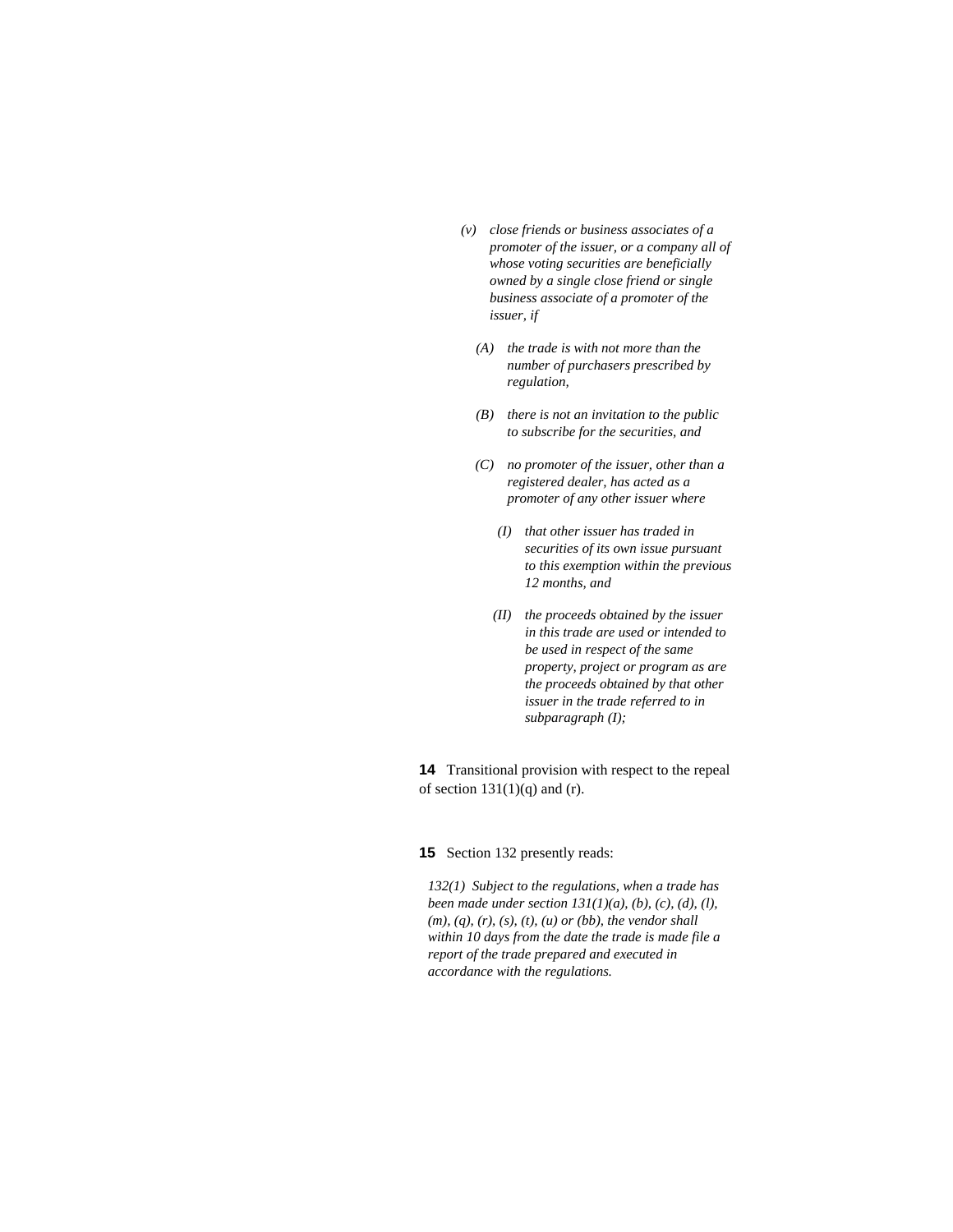*(2) Notwithstanding subsection (1), a report is not required if, by a trade under section 131(1)(a), a financial institution acquires from a customer an evidence of indebtedness.* 

**16** Section 133 provides for the filing of offering memorandums. Sections 134, 136 and 139 provide that certain first trades are distributions. Section 135 provides that certain transactions are deemed distributions. Sections 137 and 138 provide for exceptions

from deemed distributions. Section 140 provides for exemptions from prospectus requirements.

**17** Section 141 presently reads:

*141(1) Subject to subsection (3), for the purpose of determining whether an issuer is a reporting issuer and, if so, whether the reporting issuer is not in default of filing financial statements required by this Act or the regulations or paying the prescribed fees and charges, a person or company is entitled* 

- *(a) to apply to the Executive Director for a certificate issued for this purpose in accordance with section 218, and*
- *(b) subject to subsection (3), to rely on the certificate so issued.*

*(2) Subject to subsection (3), for the purpose of determining whether a reporting issuer is not in default of filing financial statements required by this Act or the regulations or paying the prescribed fees and charges, a person or company is entitled to rely on a list of defaulting reporting issuers that is* 

 *(a) maintained by the Commission for public inspection, and*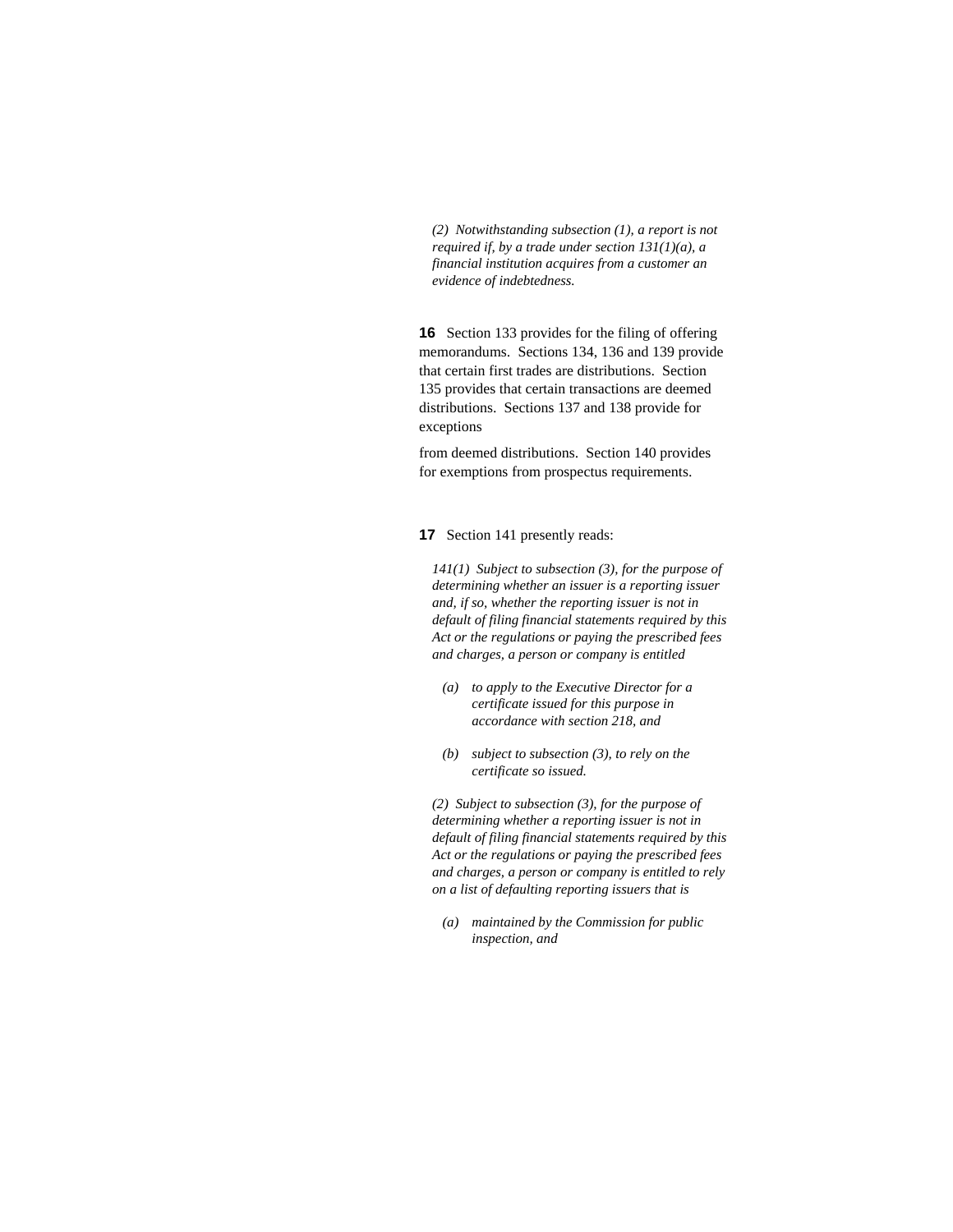*(b) open to inspection at the office of the Commission during its normal business hours.* 

*(3) No person or company that knows or ought reasonably to know that a reporting issuer is in default may rely on the certificate referred to in subsection (1) or on the list referred to in subsection (2).* 

#### **18** Section 146 presently reads:

*146(1) Subject to subsection (2), where a material change occurs in the affairs of a reporting issuer, the reporting issuer shall, subject to the regulations,* 

- *(a) promptly issue and file with the Executive Director a news release authorized by a senior officer disclosing the nature and substance of the material change, and*
- *(b) prepare and file with the Executive Director a report of the material change within 10 days from the day on which the change occurs.*

*(2) A reporting issuer may, instead of complying with subsection (1), promptly file on a confidential basis with the Executive Director* 

*the report of the material change required under subsection (1) together with written reasons for the non-disclosure if* 

- *(a) in the opinion of the reporting issuer, the disclosure required under subsection (1) would be unduly detrimental to the reporting issuer's affairs, or*
- *(b) the material change consists of a decision to implement a change made by the senior management of the reporting issuer and the senior management*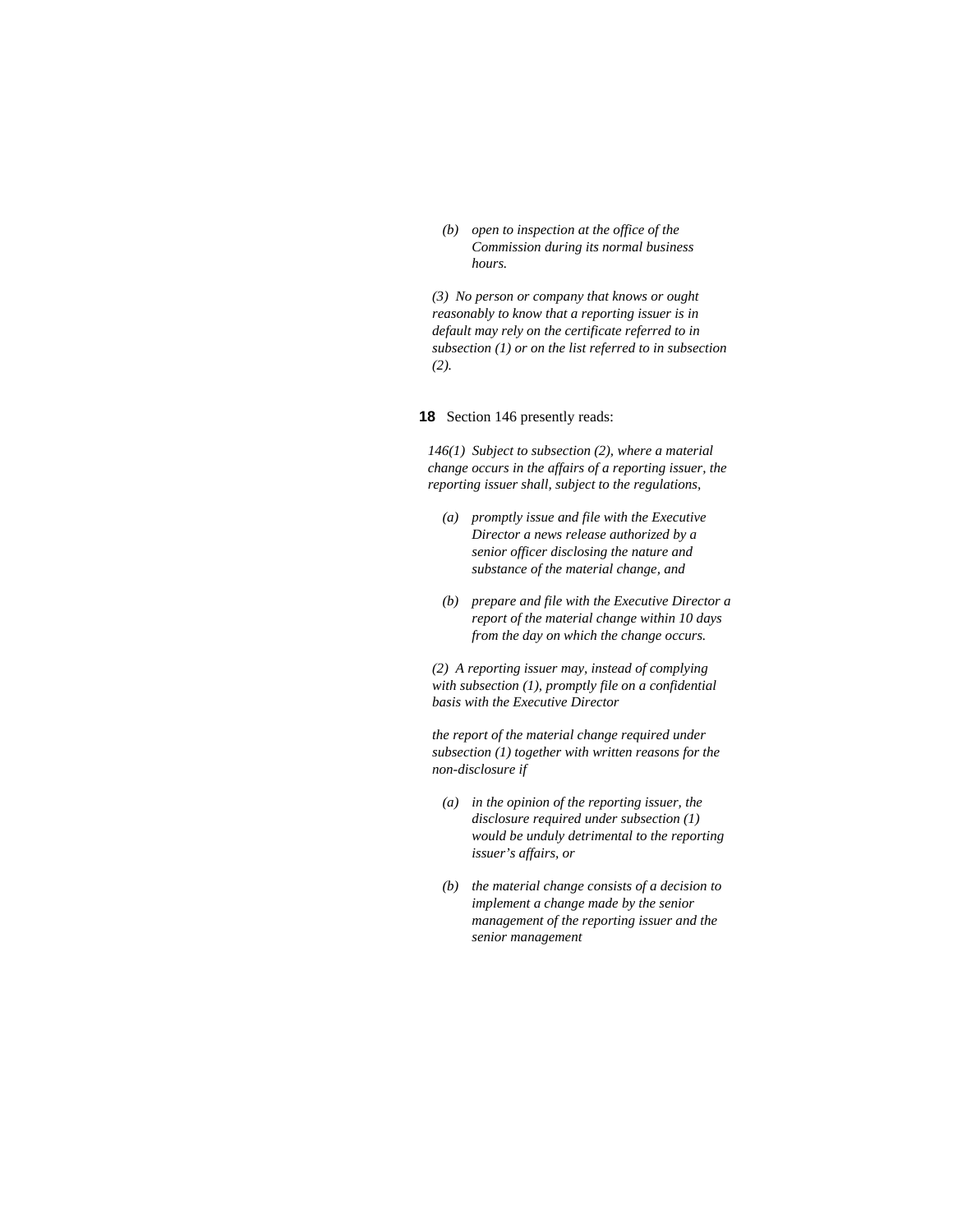- *(i) believes that confirmation of that decision by the board of directors of the reporting issuer is probable, and*
- *(ii) has no reason to believe that any person with knowledge of the material change has made use of that knowledge in purchasing or selling securities of the reporting issuer.*

*(3) Where a report has been filed with the Executive Director under subsection (2), the reporting issuer shall advise the Executive Director in writing, within 10 days from the day of filing the initial report and within every 10-day period afterwards, that the reporting issuer believes that the report should continue to remain confidential until* 

- *(a) the material change is generally disclosed in the manner referred to in subsection (1), or*
- *(b) if the material change consists of a decision of the type referred to in subsection (2)(b), the decision has been rejected by the board of directors of the reporting issuer.*

*(4) Notwithstanding subsections (2) and (3), the reporting issuer shall, not later than 180 days from the day that the material change became known to the reporting issuer or within any shorter period of time that may be determined by the Executive Director,* 

- *(a) issue and file with the Executive Director a news release authorized by a senior officer disclosing the nature and substance of the material change, and*
- *(b) prepare and file with the Executive Director a report of the material change.*

### **19** Section 148 presently reads:

*148(1) Every reporting issuer that is not a mutual fund shall file with the Executive Director an interim*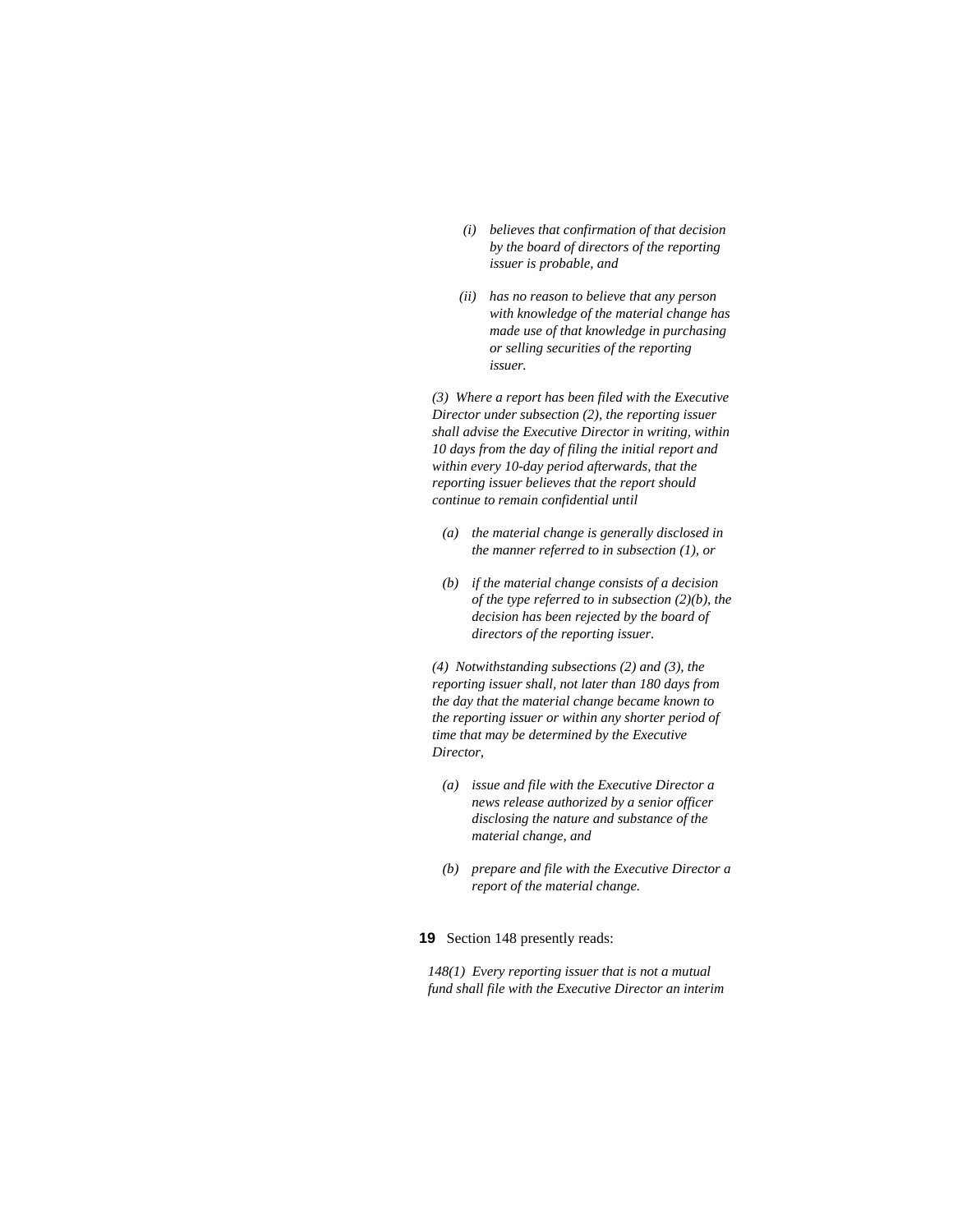*financial statement within 60 days from the day to which it is made up,* 

 *(a) if the reporting issuer has not completed its first financial year, for periods commencing with the beginning of that year and ending 9, 6 and 3 months respectively before the day on which that year ends, but no interim financial statement is* 

> *required to be filed for any period that is less than 3 months in length, or*

 *(b) if the reporting issuer has completed a financial year, to the end of each of the 3-month, 6-month and 9-month periods of the current financial year that commenced immediately following the last financial year, including a comparative statement to the end of each of the corresponding periods in the last financial year.* 

*(2) Every reporting issuer that is a mutual fund shall file with the Executive Director an interim financial statement within 60 days from the day to which it is made up,* 

- *(a) if the mutual fund has not completed its first financial year, for the period commencing with the beginning of that year and ending 6 months before the day on which that year ends but, if the first financial year is less than 6 months in length, no interim financial statement is required to be filed, or*
- *(b) if the mutual fund has completed a financial year, for the 6-month period of the current financial year that commenced immediately following the last financial year, including a comparative statement for the corresponding period in the last financial year.*

*(3) A financial statement filed under this section shall be made up as required by the regulations.*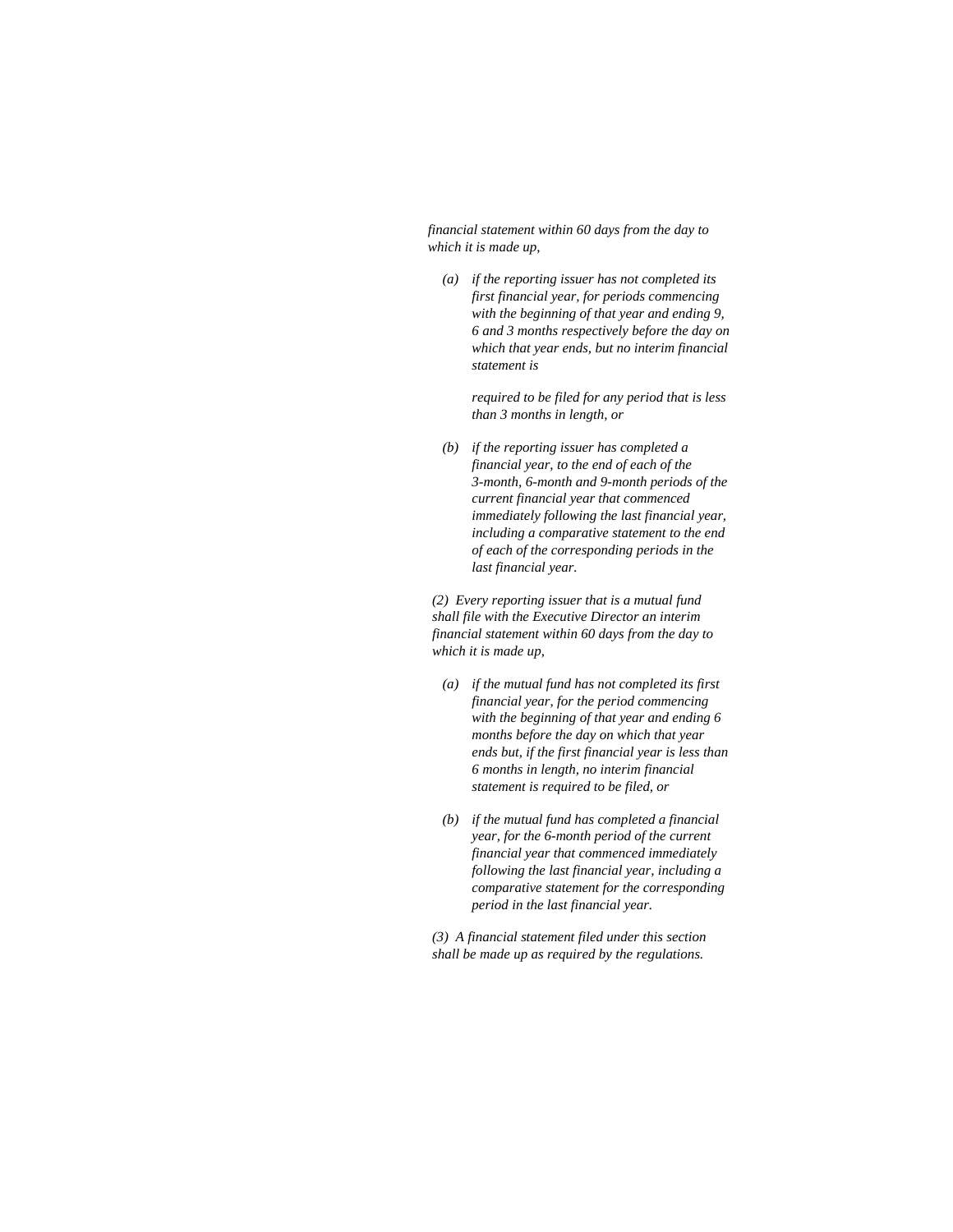### **20** Section 149 presently reads:

*149(1) Every reporting issuer shall within 140 days from the end of its last financial year file annually with the Executive Director comparative financial statements relating separately to* 

- *(a) the period that commenced on the date of incorporation or organization and ended as of the close of the first financial year or, if the reporting issuer has completed a financial year, the last financial year, as the case may be, and*
- *(b) the period covered by the financial year next preceding the last financial year, if any,*

*made up and certified as required by the regulations.* 

*(2) Every financial statement referred to in subsection (1) shall be accompanied with a report of the auditor of the reporting issuer prepared in accordance with the regulations.* 

*(3) In this section "auditor", when used in relation to a company, includes the auditor of the company or an independent accountant acceptable to the Executive Director.* 

#### **21** Section 150 presently reads:

*150 Every financial statement required to be filed pursuant to section 148 or 149 shall be concurrently sent by the reporting issuer to each holder of its securities, other than debt instruments, whose latest address as shown on the books of the reporting issuer is in Alberta.* 

#### **22** Section 152 presently reads:

*152(1) If the management of a reporting issuer sends an information circular under section 156(1)(a), the reporting issuer shall promptly file a copy of the*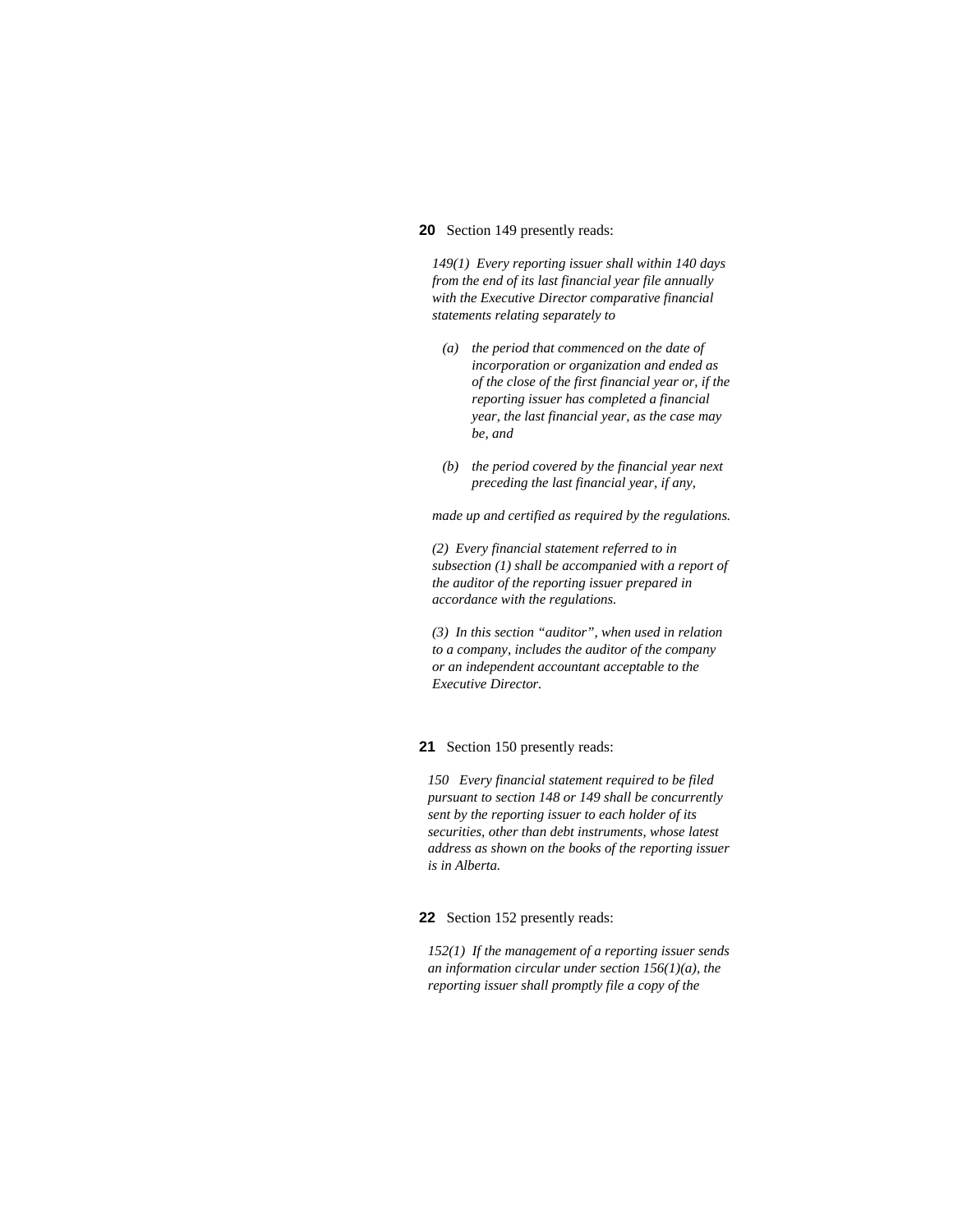*information circular certified in accordance with the regulations.* 

*(2) If subsection (1) is not applicable, the reporting issuer shall file annually within 140 days from the end of its last financial year a report prepared and certified in accordance with the regulations.* 

### **23** Section 154 presently reads:

#### *154 In this Part,*

- *(a) "information circular" means an information circular prepared in accordance with the regulations;*
- *(b) "solicit" and "solicitation" include* 
	- *(i) any request for a proxy whether or not accompanied with or included in a form of proxy,*
	- *(ii) any request to execute or not to execute a form of proxy or to revoke a proxy,*
	- *(iii) the sending or delivery of a form of proxy or other communication to a security holder under circumstances reasonably calculated to result in the procurement, withholding or revocation of a proxy, or*
	- *(iv) the sending or delivery of a form of proxy to a security holder under section 155,*

 *but do not include* 

- *(v) the sending or delivery of a form of proxy to a security holder in response to an unsolicited request made by the security holder or on the security holder's behalf, or*
- *(vi) the performance by any person or company of administrative or professional*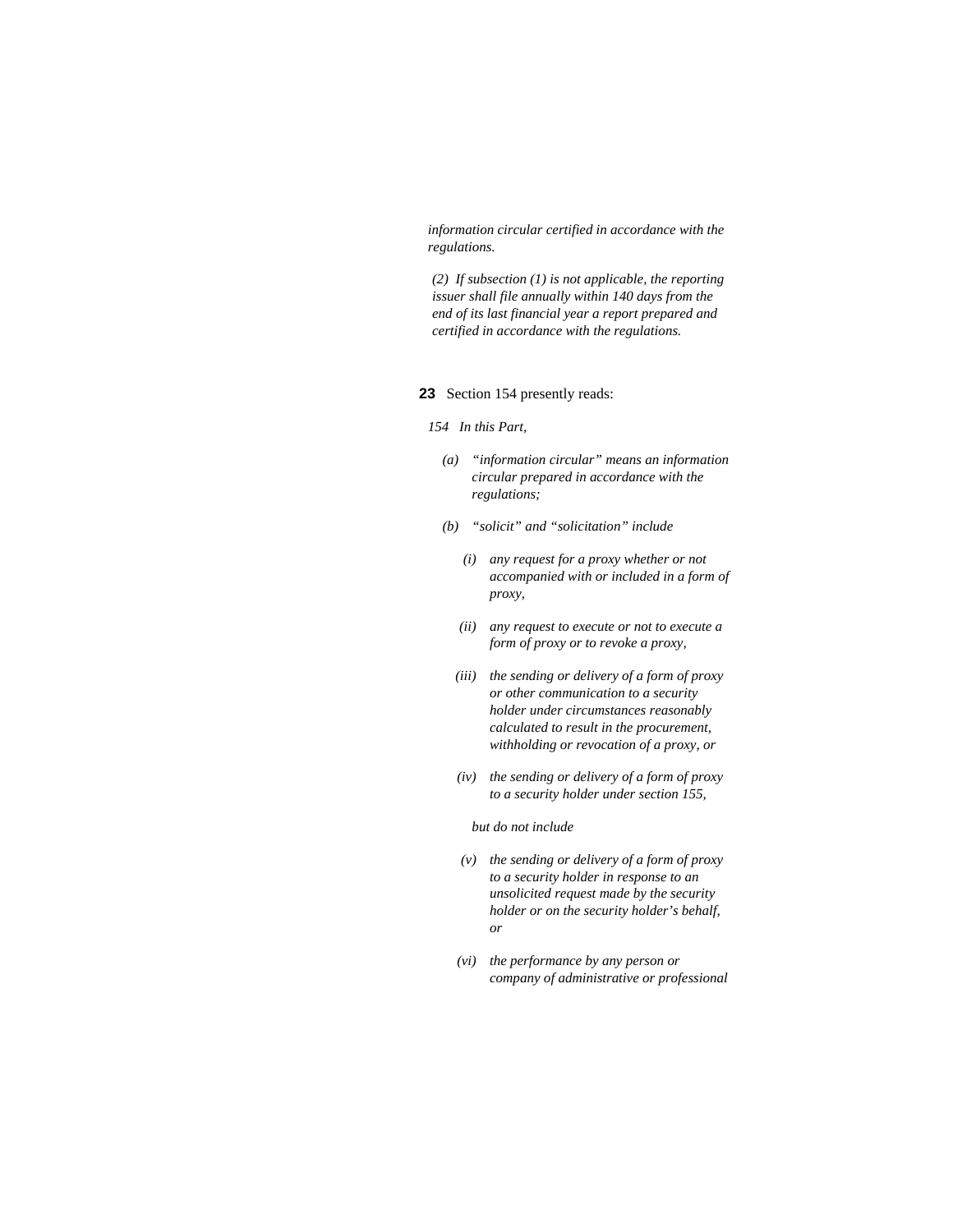*services on behalf of a person or company soliciting a proxy.* 

#### **24** Sections 155 and 156 presently read:

*155 If the management of a reporting issuer gives or intends to give to holders of its voting securities notice of a meeting, the management shall, concurrently with or prior to giving that notice to those security holders, send to those security holders* 

- *(a) whose latest addresses as shown on the books of the reporting issuer are in Alberta, and*
- *(b) who are entitled to notice of the meeting,*

*a form of proxy that complies with the regulations for use at the meeting.* 

*156(1) Subject to subsection (2), no person or company shall solicit proxies from a holder of voting securities of a reporting issuer where the holder's latest address as shown on the books of the reporting issuer is in Alberta unless,* 

- *(a) in the case of a solicitation by or on behalf of the management of a reporting issuer, an information circular either as an appendix to or as a separate document accompanying the notice of the meeting, is sent to each security holder of the reporting issuer whose proxy is solicited at the security holder's latest address as shown on the books of the reporting issuer, or*
- *(b) in the case of a solicitation other than one referred to in clause (a), the person or company making the solicitation, concurrently with or prior to the solicitation sends an information circular to each security holder whose proxy is solicited.*
- *(2) Subsection (1) does not apply to*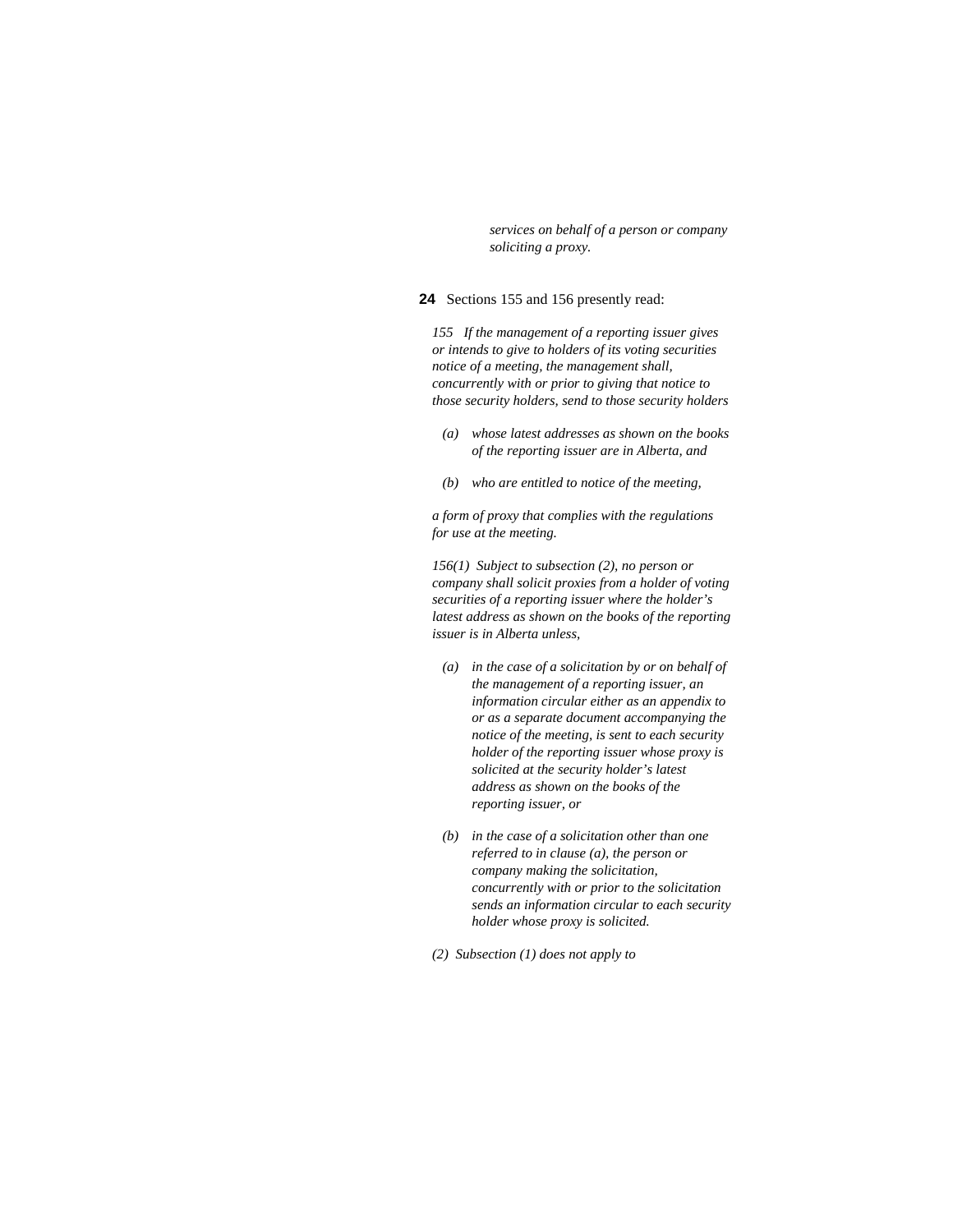- *(a) any solicitation, otherwise than by or on behalf of the management of a reporting issuer, if the total number of security holders whose proxies are solicited is not more than 15 persons or companies,*
- *(b) any solicitation by a person or company made under section 104, or*
- *(c) any solicitation by a person or company in respect of securities of which the person or company is the beneficial owner.*

*(3) For the purposes of this section, 2 or more persons or companies who are joint registered owners of one or more securities shall be counted as being one security holder.* 

**25** Information, etc. respecting information circulars and forms of proxy.

### **26** Section 194(1)(g) presently reads in part:

*194(1) Any person or company that does one or more of the following commits an offence:* 

- *(g) contravenes the following provisions of this Act:* 
	- *section 150;*
	- *section 155;*

 *section 156(1);* 

 *section 157(2);* 

**27** Section 203 presently reads:

*203(1) If a prospectus contains a misrepresentation, a purchaser who purchases a security offered by it during the period of distribution is deemed to have*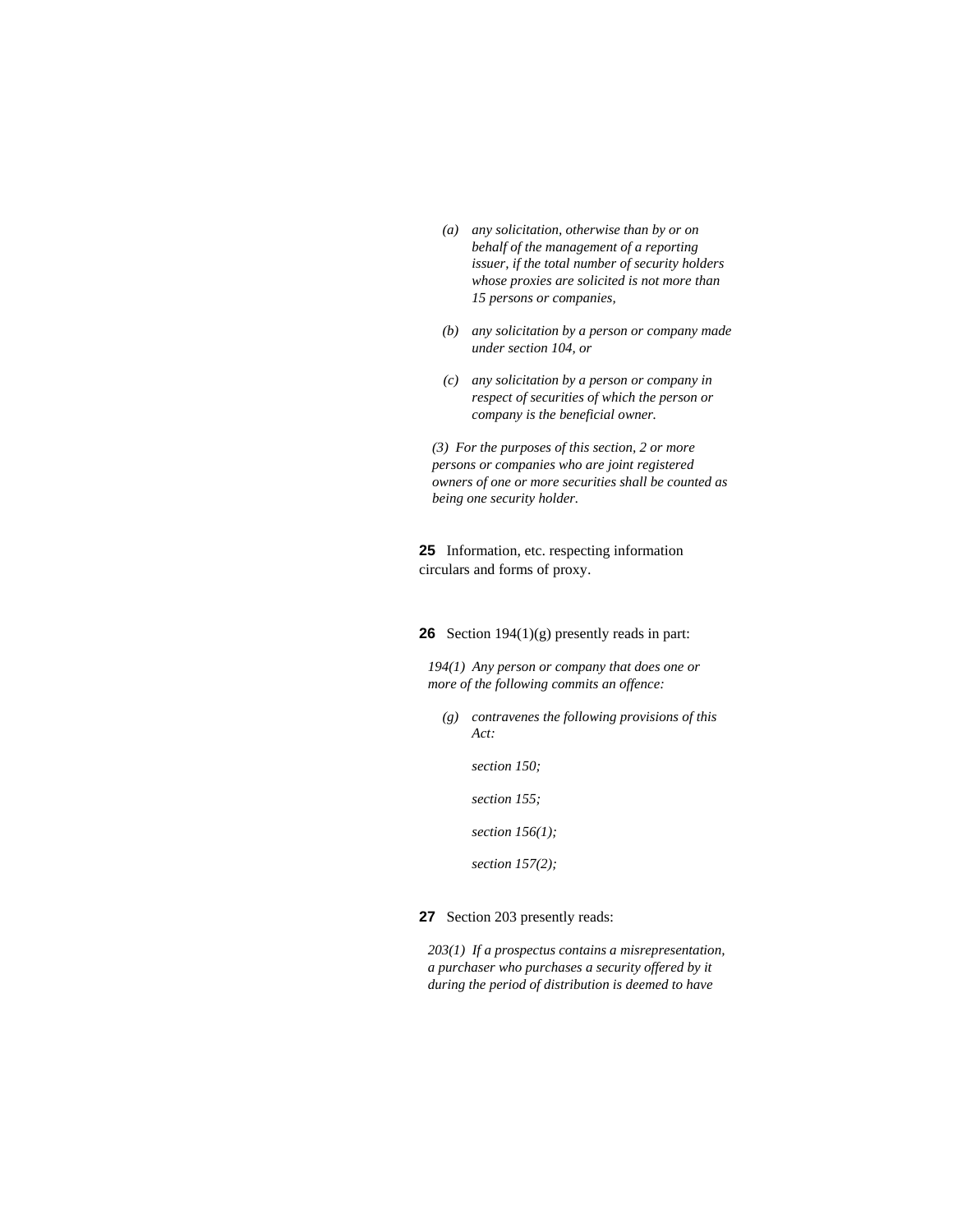*relied on the misrepresentation and has a right of action for damages against* 

- *(a) the issuer or a selling security holder on whose behalf the distribution is made,*
- *(b) each underwriter of the securities who is required to sign the certificate referred to in section 117,*
- *(c) every director of the issuer at the time the prospectus was filed,*
- *(d) every person or company whose consent has been filed pursuant to a requirement of the regulations but only with respect to reports, opinions or statements that have been made by them, and*
- *(e) every person or company, other than the ones referred to in clauses (a) to (d), who signed the prospectus.*

*(2) If a prospectus contains a misrepresentation, a purchaser who purchases a security offered by it during the period of distribution is deemed to have relied on the misrepresentation and has a right of action for rescission against* 

- *(a) the issuer or a selling security holder on whose behalf the distribution is made,*
- *(b) each underwriter of the securities who is required to sign the certificate referred to in section 117, and*
- *(c) any other underwriter of the securities.*

*(3) If the purchaser elects to exercise a right of action for rescission against a person or company, the purchaser shall have no right of action for damages against that person or company.* 

*(4) No person or company is liable under subsection (1) or (2) if the person or company proves that the*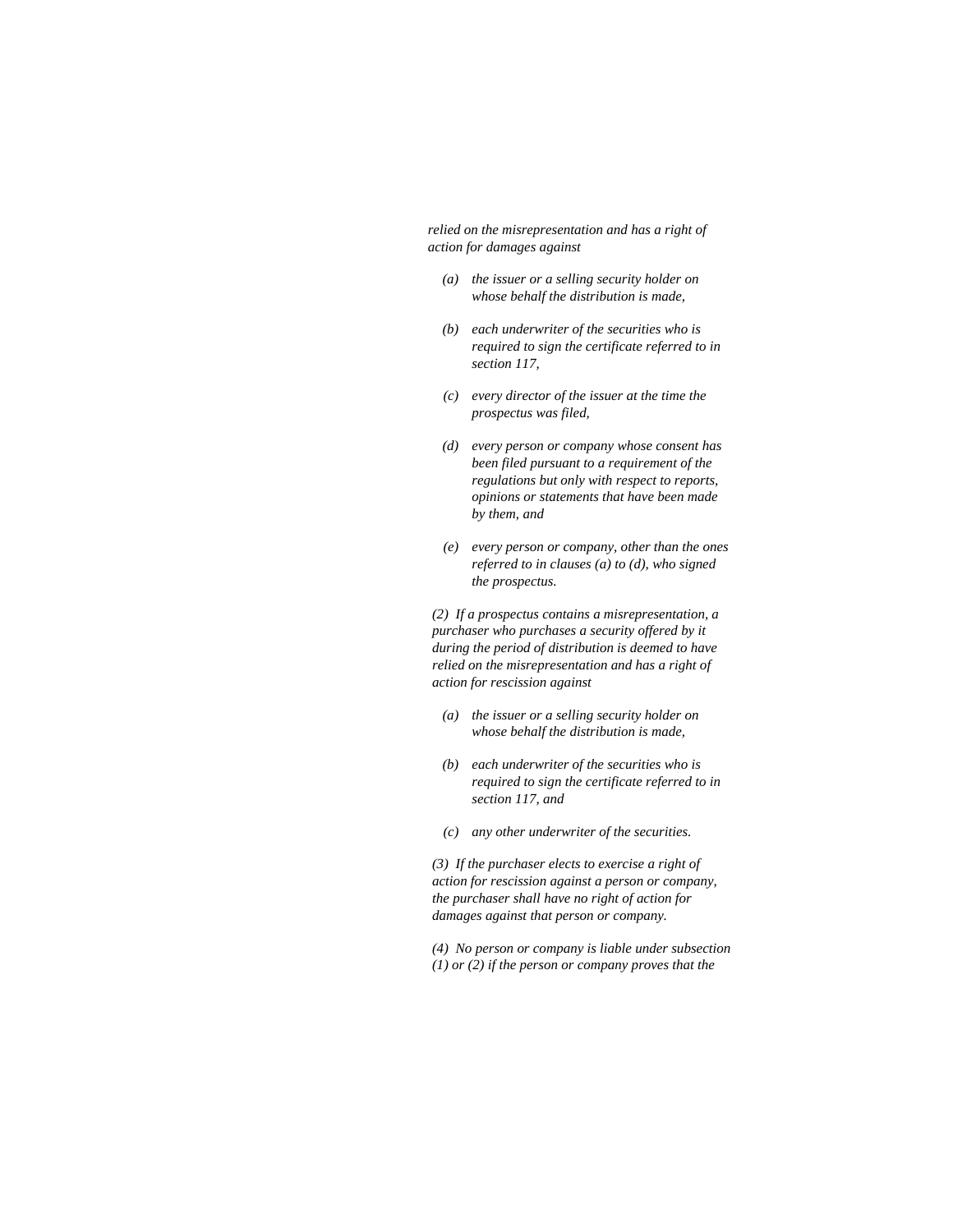*purchaser purchased the securities with knowledge of the misrepresentation.* 

*(5) No person or company, other than the issuer or selling security holder, is liable under subsection (1) or (2) if the person or company proves* 

- *(a) that the prospectus was filed without the person's or company's knowledge or consent and that, on becoming aware of its filing, the person or company promptly gave reasonable general notice that it was so filed;*
- *(b) that, after the issue of a receipt for the prospectus and before the purchase of the securities by the purchaser, on becoming aware of any misrepresentation in the prospectus the person or company withdrew the person's or company's consent to it and gave reasonable general notice of the withdrawal and the reason for it;*
- *(c) that, with respect to any part of the prospectus purporting to be made on the authority of an expert or purporting to be a copy of or an extract from a report, opinion or statement of an expert, the person or company had no reasonable grounds to believe and did not believe that* 
	- *(i) there had been a misrepresentation,*
	- *(ii) the part of the prospectus did not fairly represent the report, opinion or statement of the expert, or*
	- *(iii) the part of the prospectus was not a fair copy of or extract from the report, opinion or statement of the expert;*
- *(d) that, with respect to any part of the prospectus purporting to be made on the person's or company's own authority as an expert or purporting to be a copy of or an extract from the person's or company's own report, opinion or statement as an expert, but*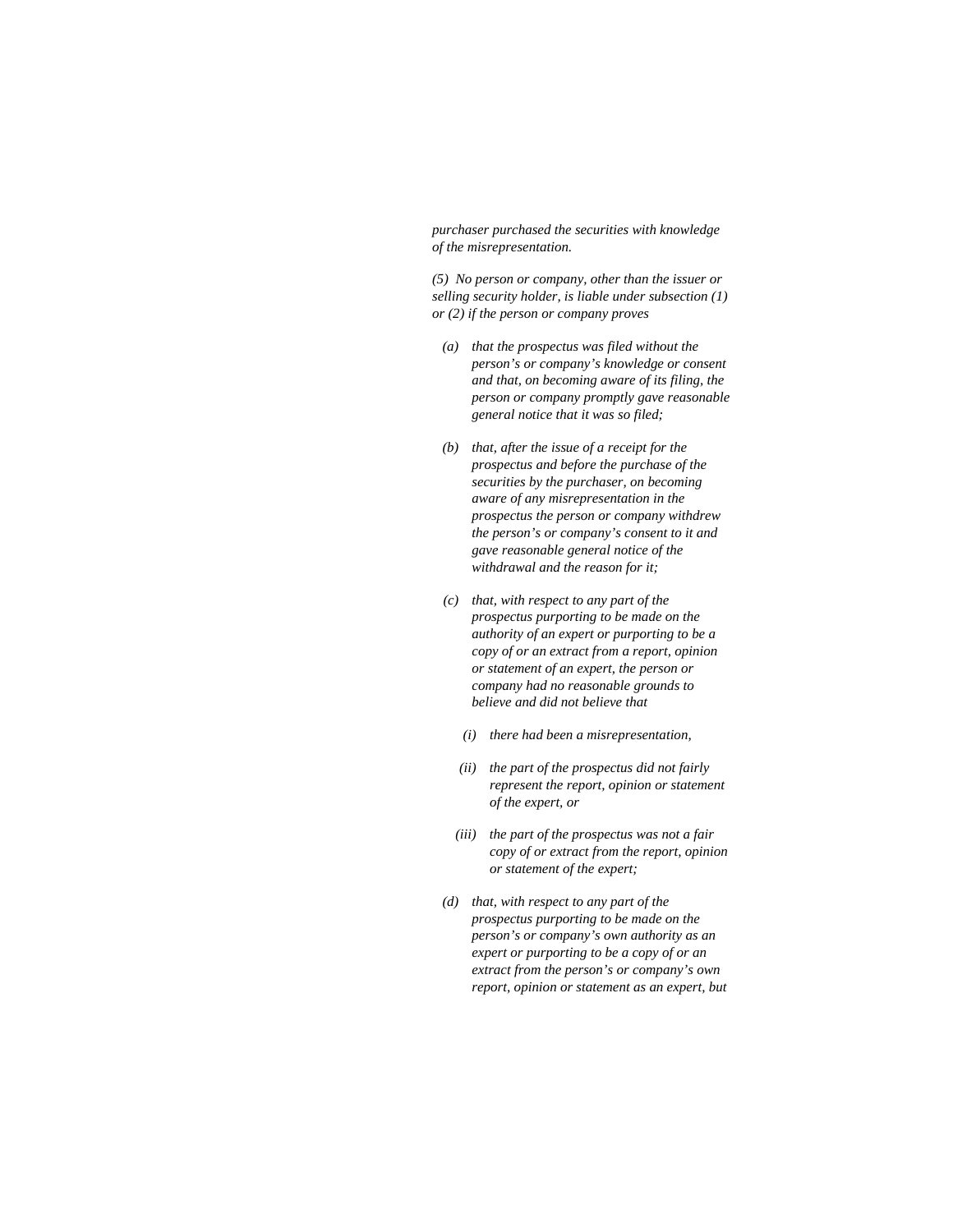*that contains a misrepresentation attributable to a failure to represent fairly the person's or company's report, opinion or statement as an expert,* 

- *(i) the person or company had, after reasonable investigation, reasonable grounds to believe and did believe that the part of the prospectus fairly represented the person's or company's report, opinion or statement, or*
- *(ii) on becoming aware that the part of the prospectus did not fairly represent the person's or company's report, opinion or statement as an expert, the person or company promptly advised the Executive Director and gave reasonable general notice that misuse had been made of it and that the person or company would not be responsible for that part of the prospectus;*
- *(e) that, with respect to a false statement purporting to be a statement made by an official person or contained in what purports to be a copy of or extract from a public official document,* 
	- *(i) it was a correct and fair representation of the statement or copy of or extract from the document, and*
	- *(ii) the person or company had reasonable grounds to believe and did believe that the statement was true.*

*(6) No person or company, other than the issuer or selling security holder, is liable under subsection (1) or (2) with respect to any part of the prospectus purporting to be made on the person's or company's own authority as an expert or purporting to be a copy of or an extract from the person's or company's own report, opinion or statement as an expert unless the person or company*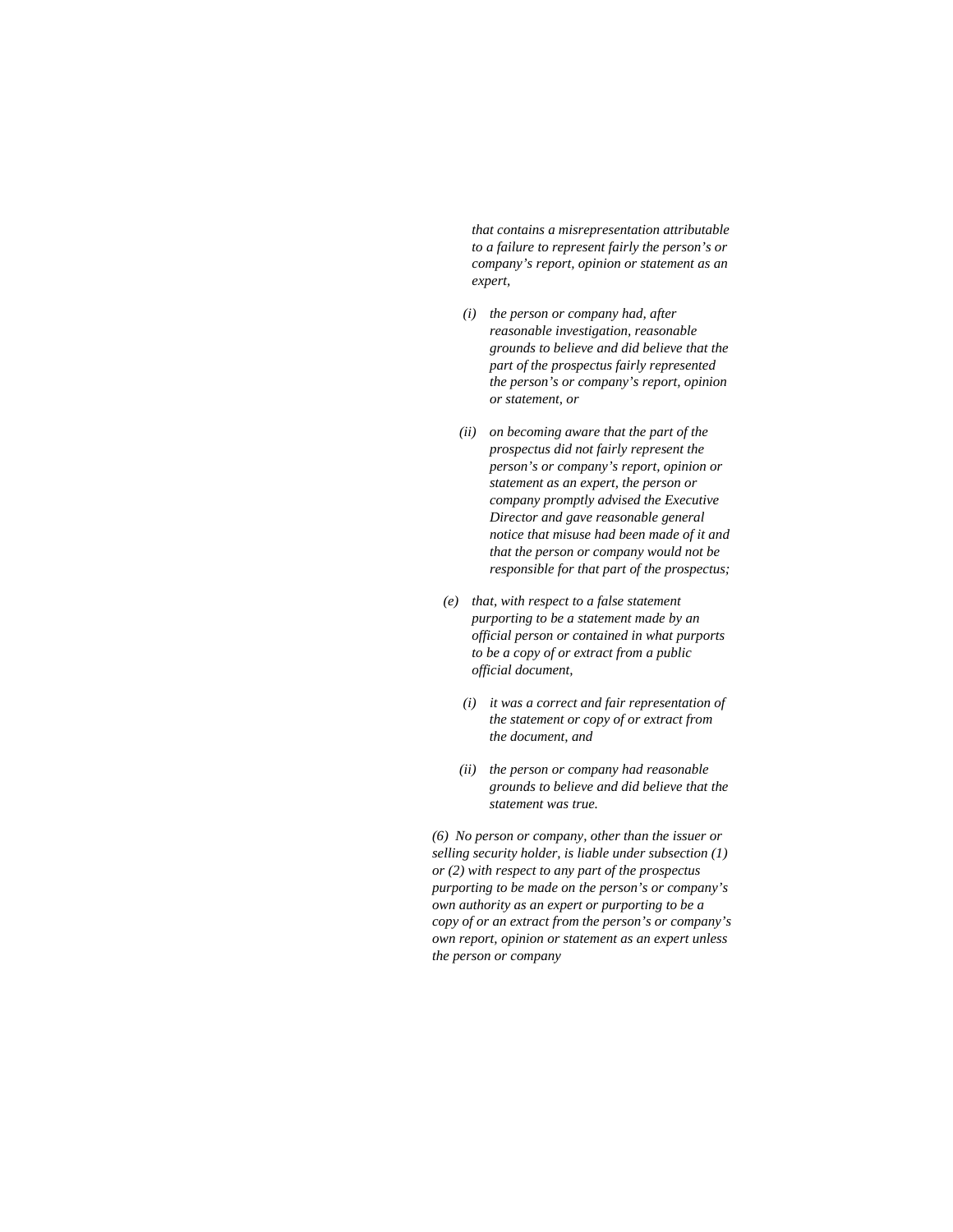- *(a) did not conduct an investigation sufficient to provide reasonable grounds for a belief that there had been no misrepresentation, or*
- *(b) believed there had been a misrepresentation.*

*(7) No person or company, other than the issuer or selling security holder, is liable under subsection (1) or (2) with respect to any part of the prospectus not purporting to be made on the authority of an expert and not purporting to be a copy of or an extract from a* 

*report, opinion or statement of an expert unless the person or company* 

- *(a) did not conduct an investigation sufficient to provide reasonable grounds for a belief that there had been no misrepresentation, or*
- *(b) believed there had been a misrepresentation.*

*(8) No underwriter is liable for more than the total public offering price represented by the portion of the distribution underwritten by the underwriter.* 

*(9) In an action for damages pursuant to subsection (1), the defendant is not liable for all or any portion of the damages that the defendant proves do not represent the depreciation in value of the security as a result of the misrepresentation relied on.* 

*(10) All or any one or more of the persons or companies specified in subsection (1) that are found to be liable or accept liability under this section are jointly and severally liable.* 

- *(11) If in a distribution of securities* 
	- *(a) no receipt for a prospectus was issued,*
	- *(b) no exemption exists or was given exempting the filing of a prospectus, and*
	- *(c) a misrepresentation existed in respect of the distribution,*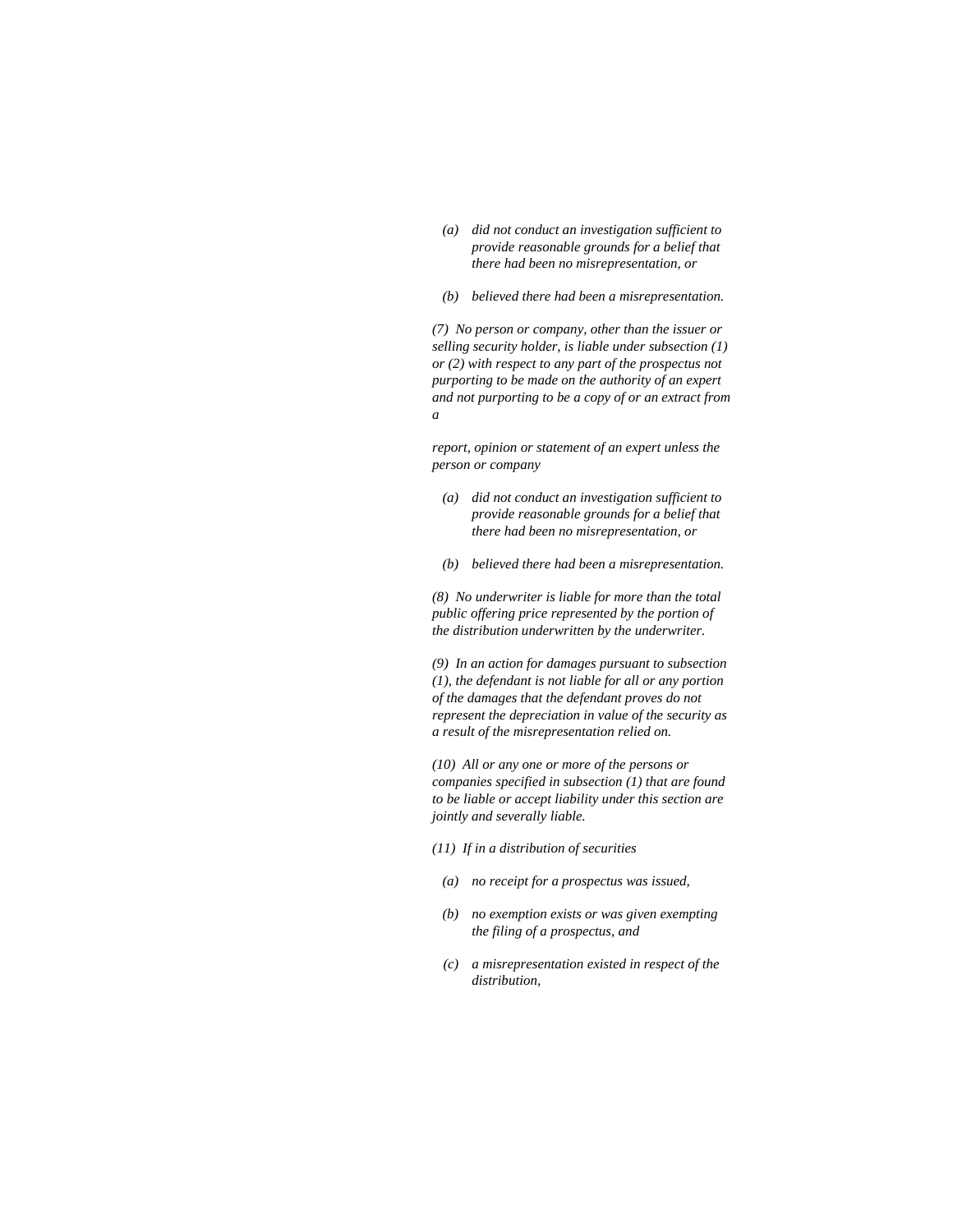*each purchaser of the securities has a right of rescission and a right of action for damages as if a prospectus containing a misrepresentation had been filed in respect of the distribution.* 

*(12) If a purchaser purchases securities pursuant to a statement of material facts that contains a misrepresentation, the purchaser has a right of rescission and a right of action for damages as if the statement of material facts were a filed prospectus containing a misrepresentation.* 

*(13) The amount recoverable under this section shall not exceed the price at which the securities were offered to the public.* 

*(14) The right of action for rescission or damages conferred by this section is in addition to and does not derogate from any other right that the purchaser may have at law.* 

#### **28** Section 204 presently reads:

*204(1) If an offering memorandum contains a misrepresentation, a purchaser who purchases a security offered by the offering memorandum during the period of distribution is deemed to have relied on the representation, if it was a misrepresentation at the time* 

*of purchase, and has a right of action for damages against the issuer or selling security holder on whose behalf the distribution is made.* 

*(2) Where the purchaser purchased the security from an issuer or a selling security holder referred to in subsection (1), the purchaser may elect to exercise a right of rescission against the issuer or the selling security holder, in which case the purchaser does not have a right of action for damages against the issuer or the selling security holder.* 

*(3) No person or company is liable under subsection (1) if the person or company proves that the*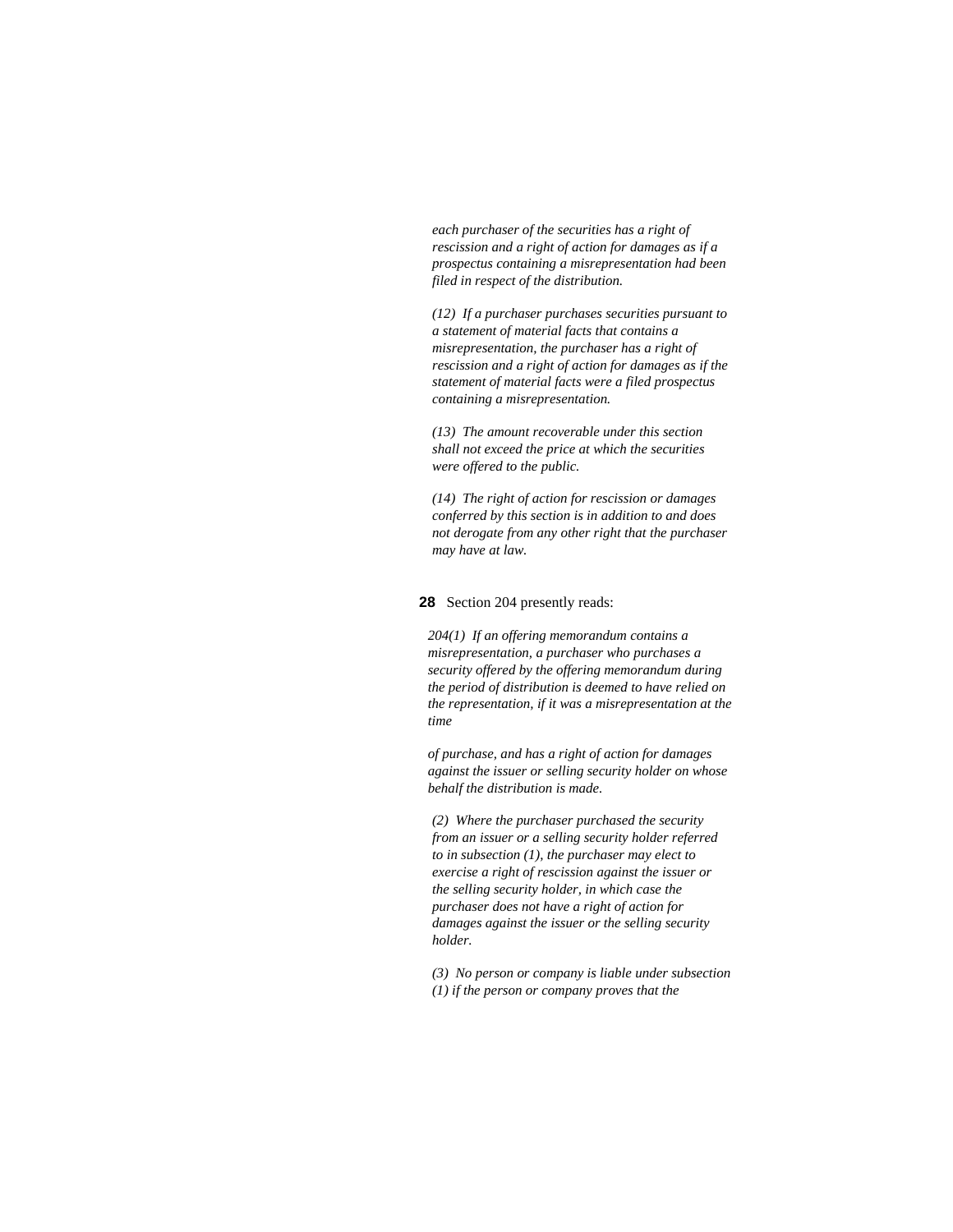*purchaser purchased the securities with knowledge of the misrepresentation.* 

*(4) In an action for damages pursuant to subsection (1), the defendant is not liable for all or any portion of the damages that the defendant proves do not represent the depreciation in value of the security as a result of the misrepresentation relied on.* 

*(5) In no case shall the amount recoverable under this section exceed the price at which the securities were offered.* 

- *(6) This section only applies*
- *(a) to an offering memorandum that has been furnished to a prospective investor in connection with a distribution of a security under an exemption from section 110, and*
- *(b) in the circumstances specified in the regulations for the purposes of this section.*

#### **29** Section 205 presently reads:

*205(1) If a take-over bid circular or a notice of change or variation that is sent to the holders of securities of an offeree issuer or to the holders of securities convertible into securities of an offeree issuer as required by Part 14 contains a misrepresentation, each of those holders* 

- *(a) is deemed to have relied on the misrepresentation, and*
- *(b) may elect to exercise a right of action* 
	- *(i) for rescission or damages against the offeror, or*
	- *(ii) for damages against*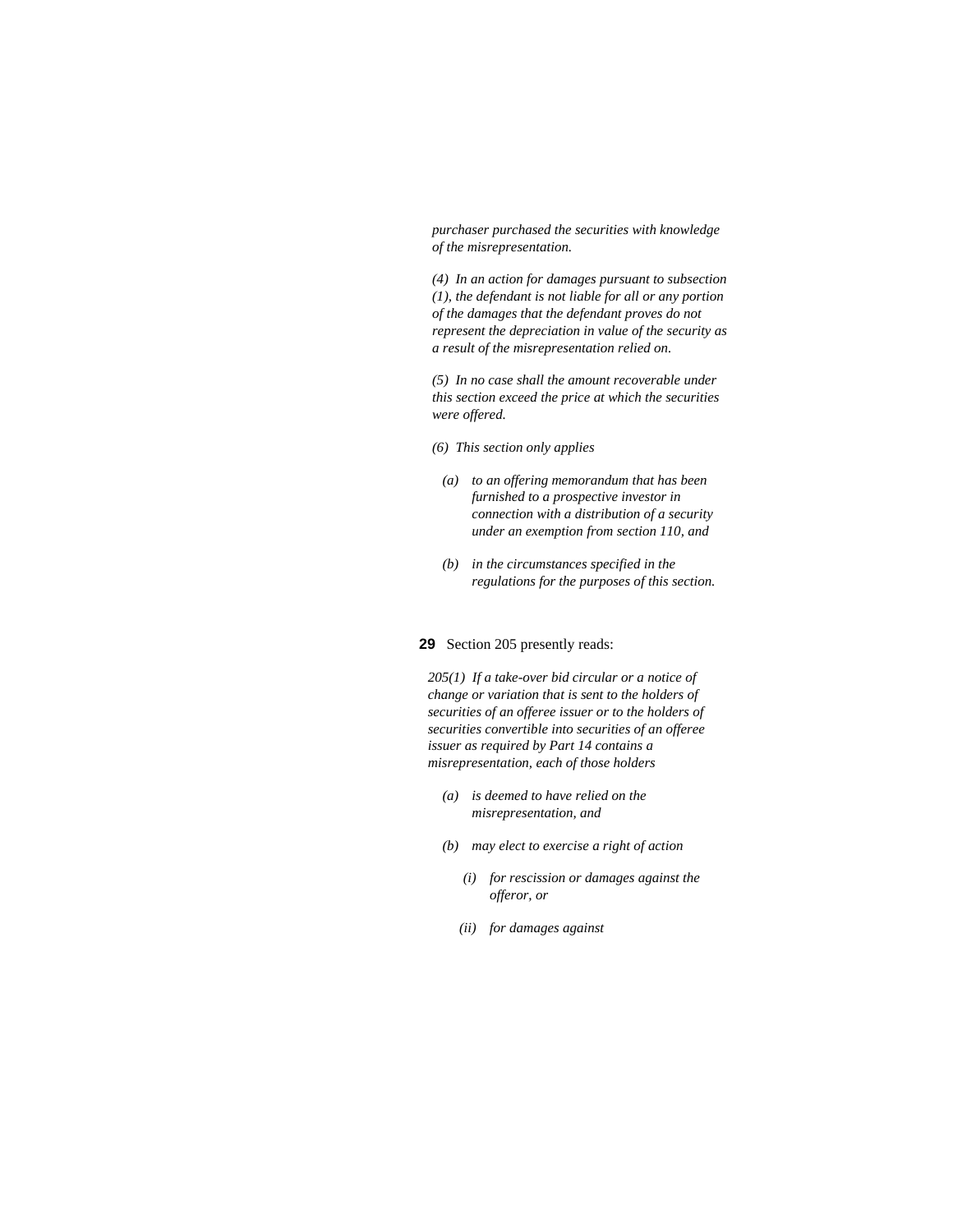- *(A) every person who, at the time the circular or notice was signed, was a director of the offeror,*
- *(B) every person or company whose consent has been filed pursuant to a requirement of the regulations, but only with respect to reports, opinions or statements that have been made by them, and*
- *(C) each person, other than the ones referred to in paragraph (A), who signed a certificate in the circular or notice.*

*(2) If a directors' circular or an individual director's or officer's circular or any notice of change or variation to one of those circulars sent to security holders of an offeree issuer as required by Part 14 contains a misrepresentation, each of the persons or companies to whom the circular or notice was sent is deemed to have relied on the misrepresentation, and* 

- *(a) in respect of a misrepresentation in a directors' circular or a notice of change or variation to it, has a right of action for damages against* 
	- *(i) every director or officer who signed the circular or notice of change or variation, and*
	- *(ii) every person or company whose consent has been filed pursuant to a requirement of the regulations, but only with respect to reports, opinions or statements that have been made by them,*

#### *and*

 *(b) in respect of a misrepresentation in an individual director's or officer's circular or a notice of change or variation to it, has a right of action for damages against*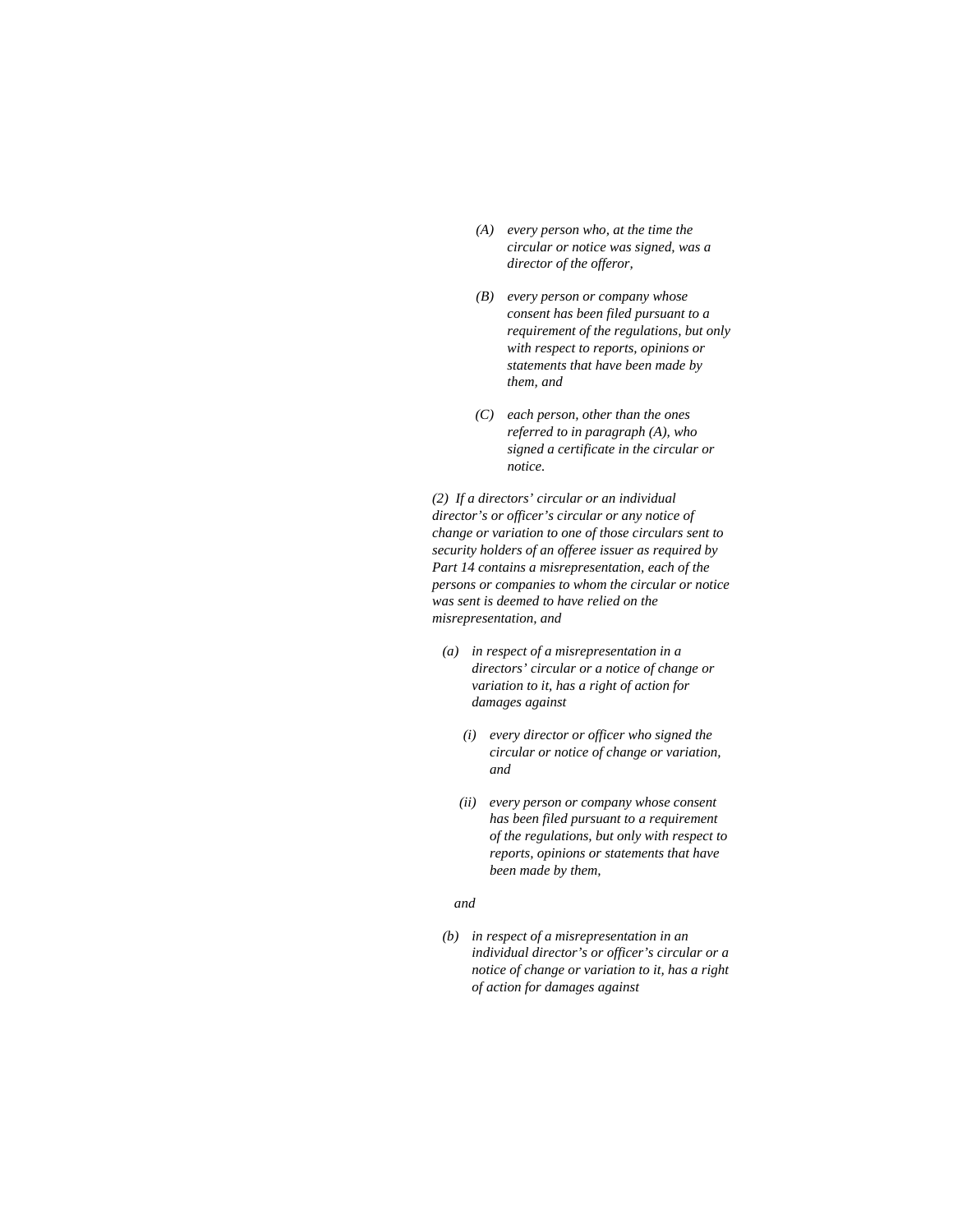- *(i) every director or officer who signed the circular or notice of change or variation, and*
- *(ii) every person or company whose consent has been filed pursuant to the regulations, but only with respect to reports, opinions or statements that have been made by them.*

*(3) The provisions of subsection (1) apply to an issuer bid circular or a notice of change or variation that contains a misrepresentation.* 

*(4) No person or company is liable under subsection (1), (2) or (3) if the person or company proves that the security holder had knowledge of the misrepresentation.* 

*(5) No person or company, other than the offeror, is liable under subsection (1), (2) or (3) if the person or company proves that* 

- *(a) the circular or the notice of change or variation in respect of it, as the case may be, was sent without the person's or company's knowledge or consent and that, on becoming aware of it, the person or company promptly gave reasonable general notice that it was so sent;*
- *(b) after the sending of the circular or the notice of change or variation in respect of it, as the case may be, on becoming aware of any misrepresentation in the circular or the notice of change or variation in respect of it, the person or company withdrew the person's or company's consent to it and gave*

 *reasonable general notice of the withdrawal and the reason for it;* 

 *(c) with respect to any part of the circular or the notice of change or variation in respect of it purporting to be made on the authority of an expert or purporting to be a copy of or an*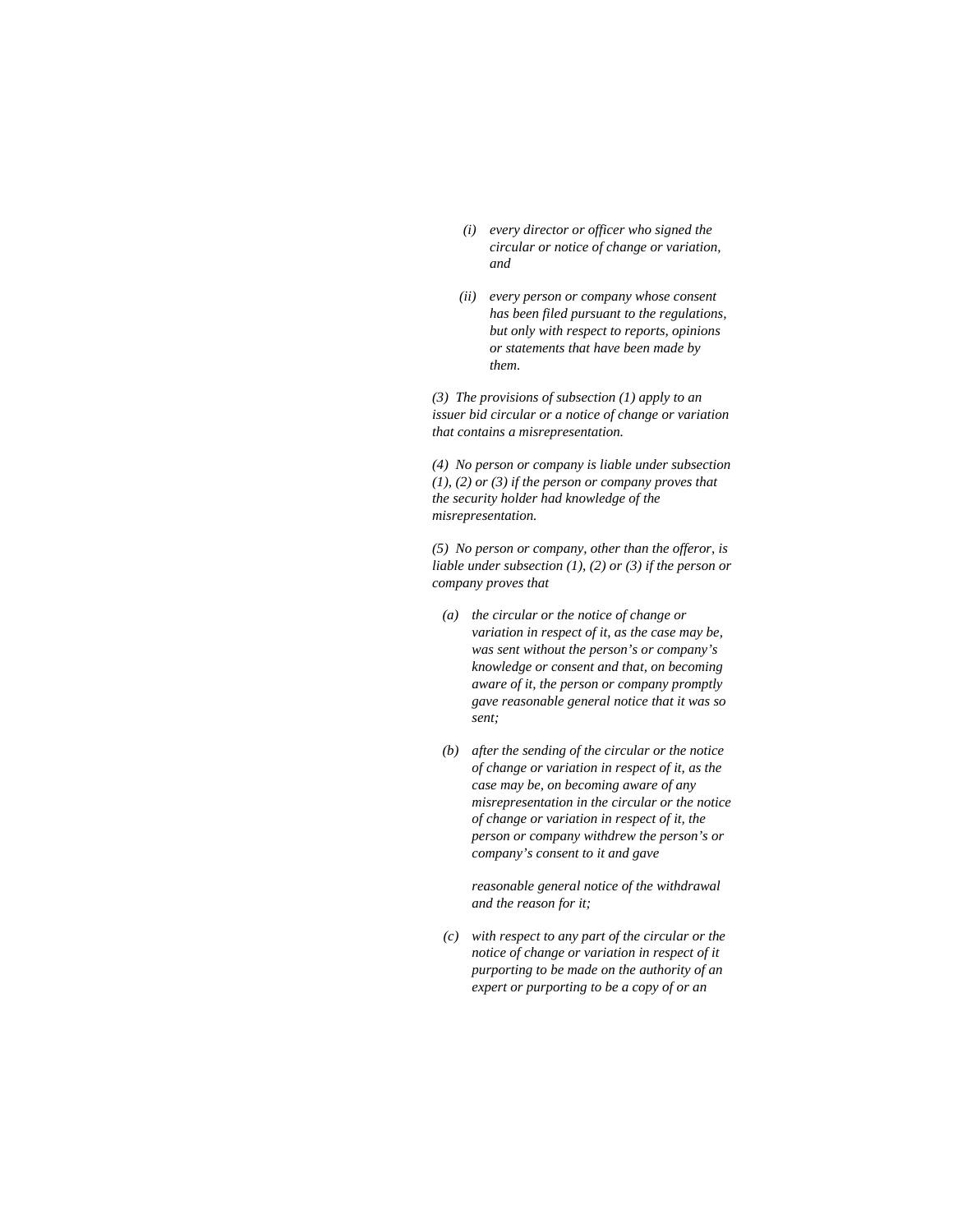*extract from a report, opinion or statement of an expert, the person or company had no reasonable grounds to believe and did not believe* 

- *(i) that there had been a misrepresentation,*
- *(ii) that the part of the circular or the change or variation did not fairly represent the report, opinion or statement of the expert, or*
- *(iii) that the part of the circular or the change or variation was not a fair copy of or extract from the report, opinion or statement of the expert;*
- *(d) with respect to any part of the circular or the notice of change or variation in respect of it purporting to be made on the person's or company's own authority as an expert or purporting to be a copy of or an extract from the person's or company's own report, opinion or statement as an expert, but that contains a misrepresentation attributable to a failure to represent fairly the person's or company's report, opinion or statement as an expert,* 
	- *(i) the person or company had, after conducting an investigation, reasonable grounds to believe and did believe that the part of the circular fairly represented the person's or company's report, opinion or statement as an expert, or*
	- *(ii) on becoming aware that the part of the circular did not fairly represent the person's or company's report, opinion or statement as an expert, the person or company promptly advised the Executive Director and gave reasonable general notice that misuse had been made of it and that the person or company would not be responsible for that part of the circular;*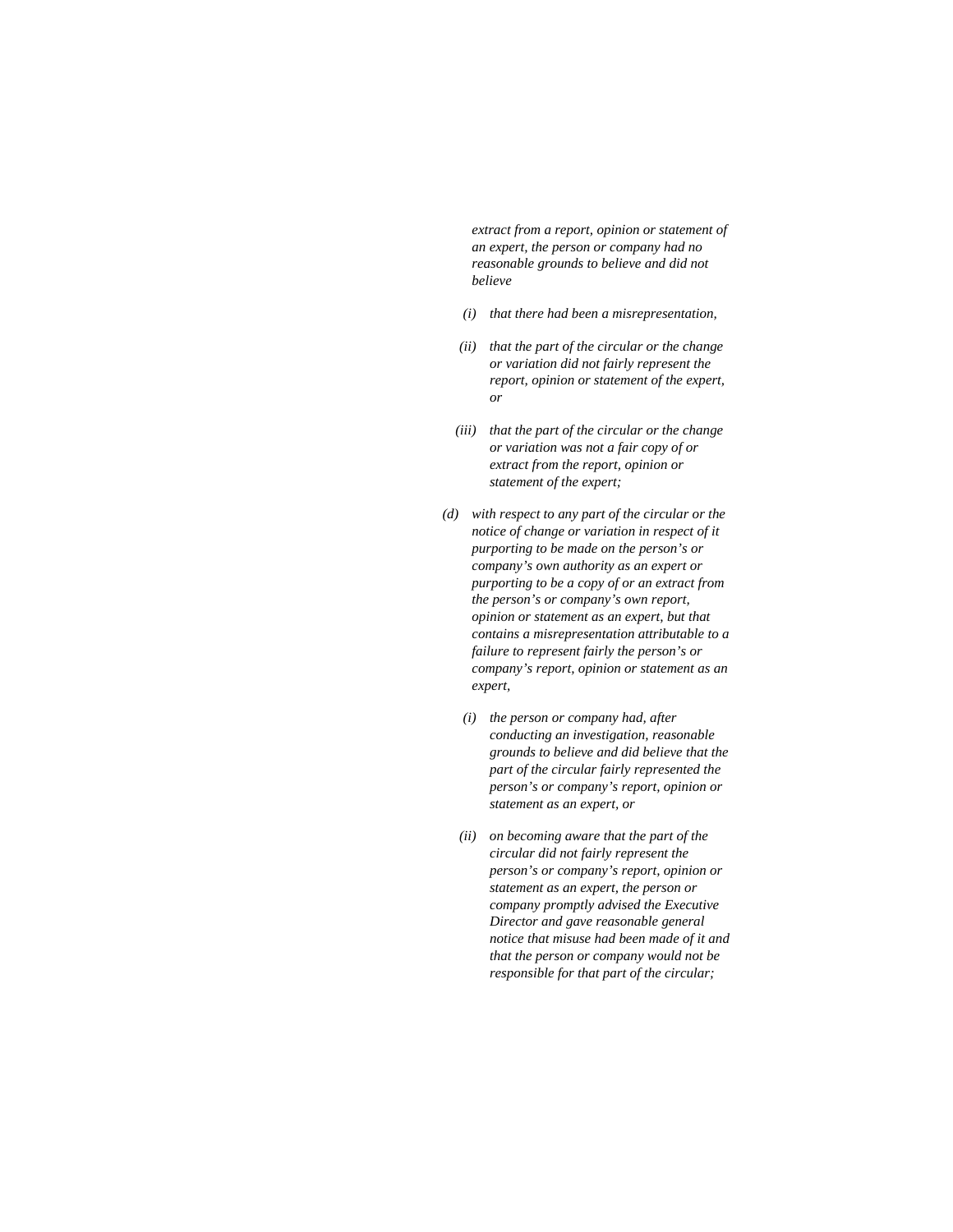- *(e) with respect to a false statement purporting to be a statement made by an official person or contained in what purports to be a copy of or extract from a public official document,* 
	- *(i) it was a correct and fair representation of the statement or copy of or extract from the document, and*
	- *(ii) the person or company had reasonable grounds to believe and did believe that the statement was true.*

*(6) No person or company, other than the offeror, is liable under subsection (1), (2) or (3) with respect to any part of the circular or* 

*the notice of change or variation in respect of it purporting to be made on the person's or company's own authority as an expert or purporting to be a copy of or an extract from the person's or company's own report, opinion or statement as an expert unless the person or company* 

- *(a) did not conduct an investigation sufficient to provide reasonable grounds for a belief that there had been no misrepresentation, or*
- *(b) believed there had been a misrepresentation.*

*(7) No person or company, other than the offeror, is liable under subsection (1), (2) or (3) with respect to any part of the circular or the notice of change or variation in respect of it not purporting to be made on the authority of an expert and not purporting to be a copy of or an extract from a report, opinion or statement of an expert unless the person or company* 

- *(a) did not conduct an investigation sufficient to provide reasonable grounds for a belief that there had been no misrepresentation, or*
- *(b) believed there had been a misrepresentation.*

*(8) All or any one or more of the persons or companies specified in subsection (1), (2) or (3) that*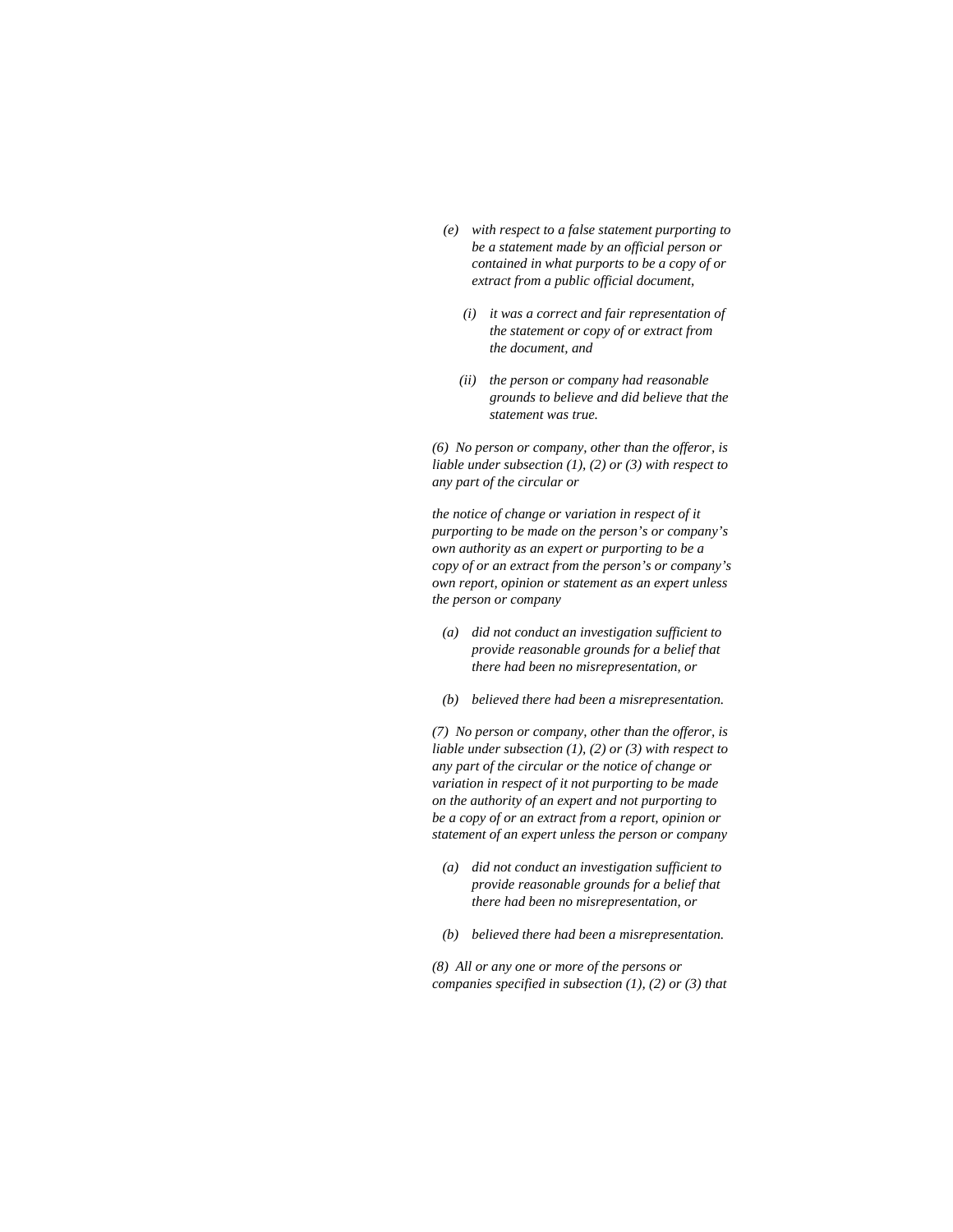*are found to be liable or accept liability under this section are jointly and severally liable.* 

*(9) In an action for damages pursuant to subsection (1), (2) or (3) based on a misrepresentation affecting a security offered by the offeror in exchange for securities of the offeree issuer, the defendant is not liable for all or any portion of the damages that the defendant proves do not represent the depreciation in value of the security as a result of the misrepresentation.* 

*(10) If the offeror,* 

- *(a) in a take-over bid exempted from the provisions of Part 14 by section 161(1)(a), or*
- *(b) in an issuer bid exempted from the provisions of Part 14 by section 162(e),*

*is required by the bylaws, regulations or policies of the exchange through the facilities of which the take-over bid or issuer bid is made, to file with the exchange or to send to the security holders of an offeree issuer a disclosure document, the disclosure document is deemed, for the purposes of this section, to be a take-over bid circular or issuer bid circular, as the case may be, sent to the security holders as required by Part 14.* 

*(11) The right of action for rescission or damages conferred by this section is in addition to and without derogation from any other right that the security holders may have at law.* 

**30** Section 206 presently reads:

*206 A person who is* 

 *(a) a purchaser of a security to whom a prospectus was required to be sent in compliance with section 129, but was not so sent, or*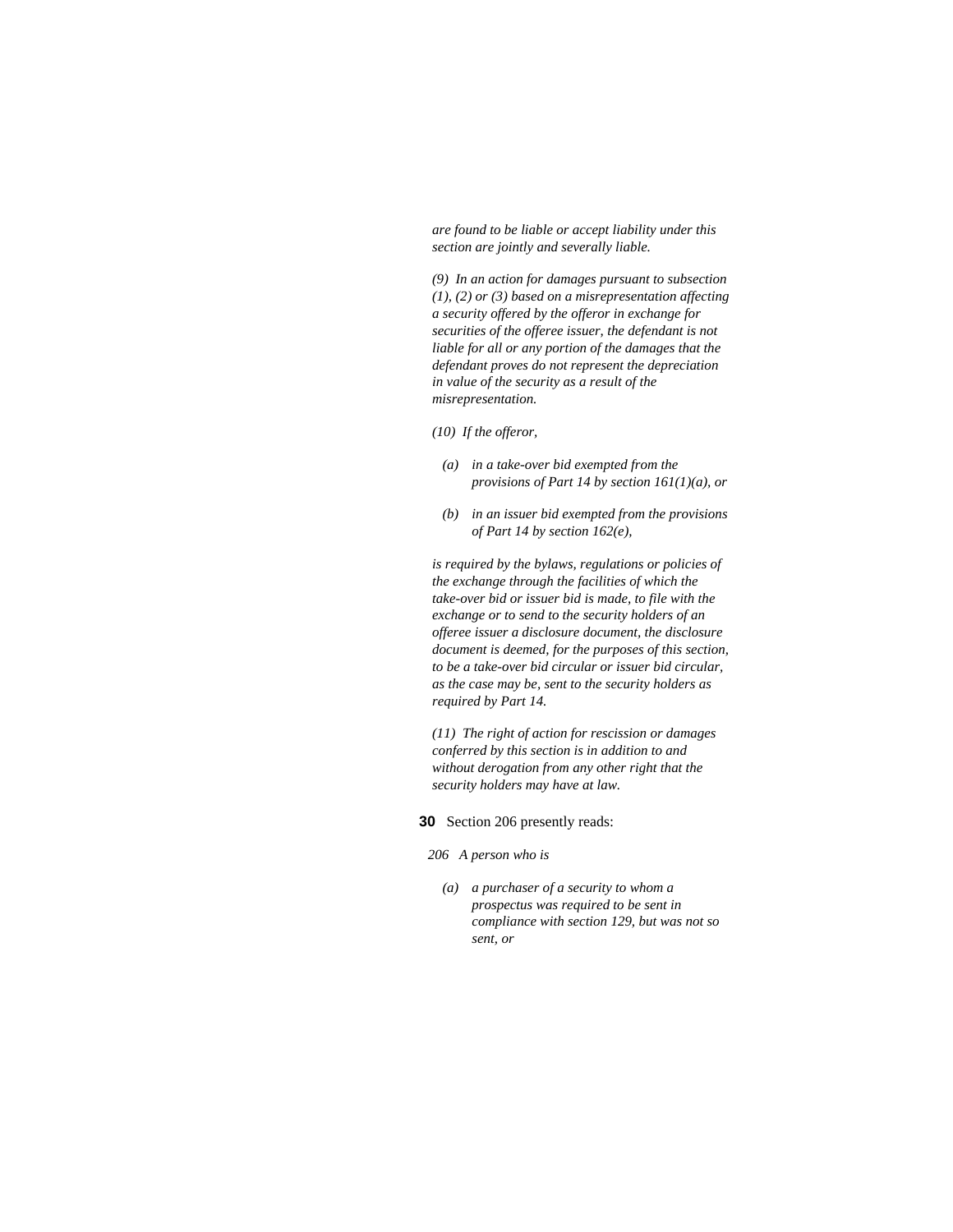- *(b) a security holder of an offeree issuer or another person or company that is not a security holder of an offeree issuer to which* 
	- *(i) a take-over bid and take-over bid circular,*
	- *(ii) an issuer bid and issuer bid circular, or*
	- *(iii) a notice of change or variation to that bid or circular referred to in subclause (i) or (ii)*

 *was required to be sent in compliance with Part 14, but was not so sent,* 

*has a right of action for rescission or damages against the dealer or offeror, as the case may be, who did not comply with the statutory requirement.* 

**31** Rescission of contract to purchase securities.

#### **32** Section 211 presently reads:

*211 Unless otherwise provided in this Act, no action may be commenced to enforce a right created by this Part more than,* 

- *(a) in the case of an action for rescission, 180 days from the day of the transaction that gave rise to the cause of action, or*
- *(b) in the case of any action, other than an action for rescission, the earlier of* 
	- *(i) 180 days from the day that the plaintiff first had knowledge of the facts giving rise to the cause of action, or*
	- *(ii) one year from the day of the transaction that gave rise to the cause of action.*

**33** Section 212 presently reads: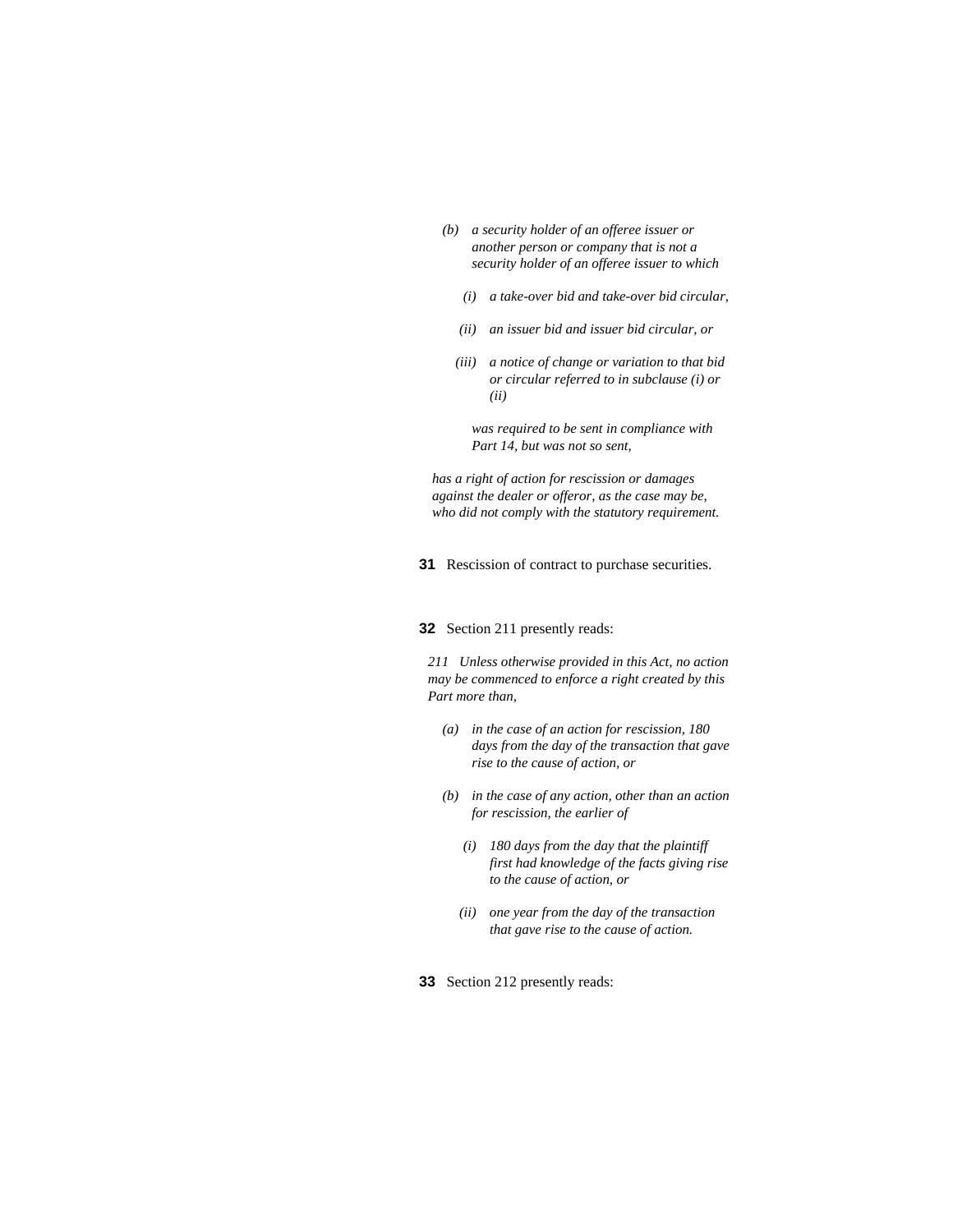*212(1) Unless otherwise provided by the Alberta securities laws, a person or company that has complied with the requirements of the laws of the jurisdiction in which* 

- *(a) in the case of a person, the person carries on the substantial part of the person's business, or*
- *(b) in the case of a company, it is incorporated, organized or continued,*

*is deemed to have complied with the requirements of the Alberta securities laws if the requirements of that jurisdiction and the Alberta securities laws are substantially the same and the documents that are filed in that jurisdiction are also promptly filed with the Executive Director.* 

*(2) The Commission may, if the Commission considers that it would not be prejudicial to the public interest to do so, make an order exempting in whole or in part* 

- *(a) a person or company or a class of them, or*
- *(b) a transaction or a class of them,*

*from the requirements of section 152, Part 13 or Part 15 of this Act or the requirements of the regulations.* 

**34** Section 215 presently reads:

*215(1) A person examined under this Act under oath, affirmation or by solemn declaration may be examined on all matters relevant to the matter for which the person is being examined and shall not be excused from answering any question on the ground that the answer might* 

- *(a) tend to incriminate that person,*
- *(b) subject that person to punishment under this Act, or*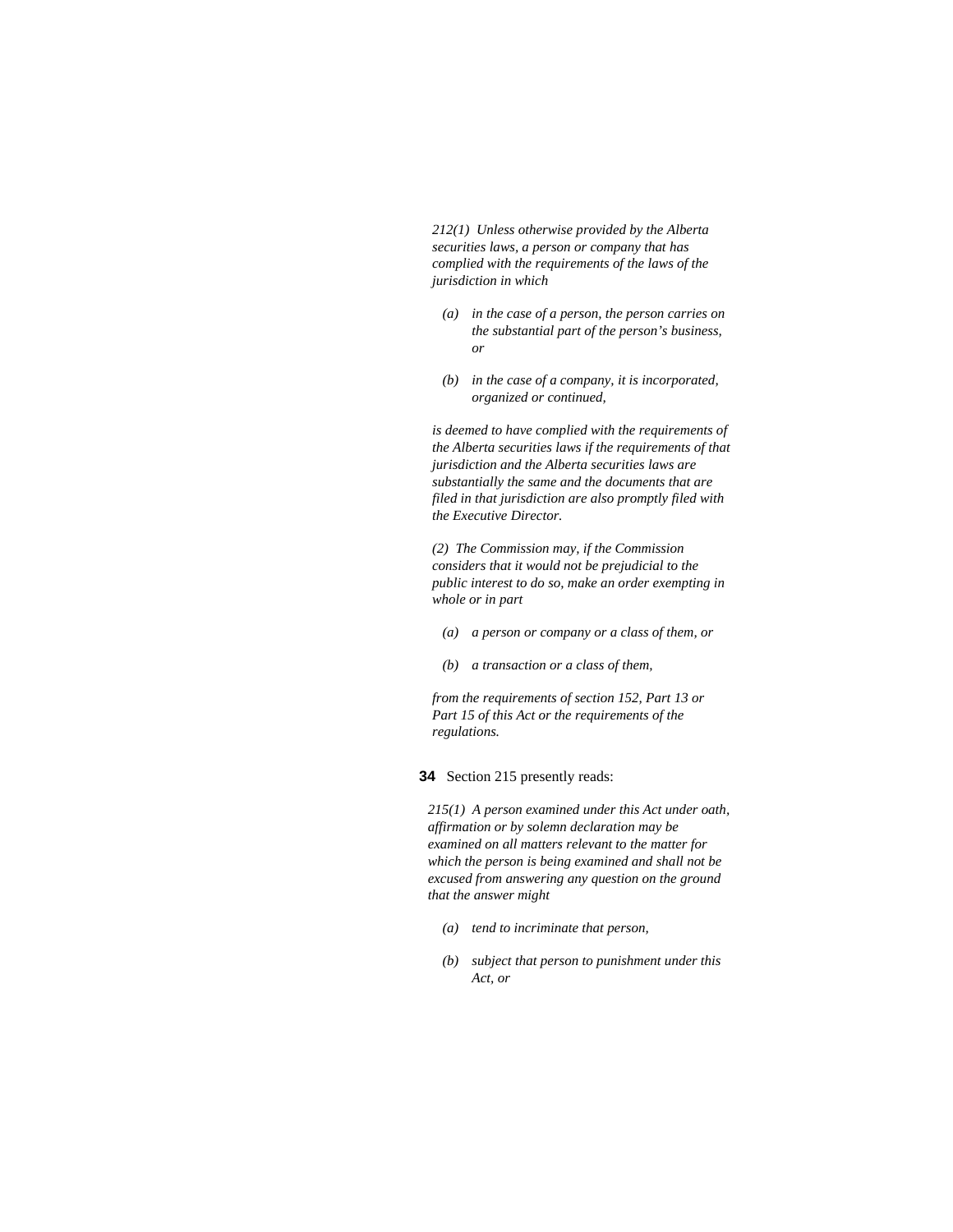- *(c) tend to establish that person's liability* 
	- *(i) to a civil proceeding at the instance of the Crown or of any other person, or*
	- *(ii) to prosecution under any Act or regulations under any Act.*

*(2) If an answer given under an examination referred to in subsection (1) tends to incriminate the person being examined, it shall not be admitted in evidence against that person in any proceeding, except in a prosecution for perjury or for the giving of contradictory evidence.* 

**35** Section 223 provides for the making of regulations by the Lieutenant Governor in Council. Section 223(r) and (s) presently read:

*223 The Lieutenant Governor in Council may make regulations* 

- *(r) governing documents filed under Parts 12 and 13 and, without limiting the generality of the foregoing, providing for* 
	- *(i) the use of and form and contents of those documents;*
	- *(ii) the preparation, audit, filing, delivery and dissemination of those documents;*
	- *(iii) exemptions from the requirements of Parts 12 and 13;*
- *(s) with respect to disclosures to be made, or that are otherwise provided for, under Parts 10, 12 and 13,* 
	- *(i) prescribing procedures for the integration of disclosures required in relation to those Parts, including modifying or varying the application of the Alberta securities laws as may be necessary for the purpose of permitting integrated disclosure;*